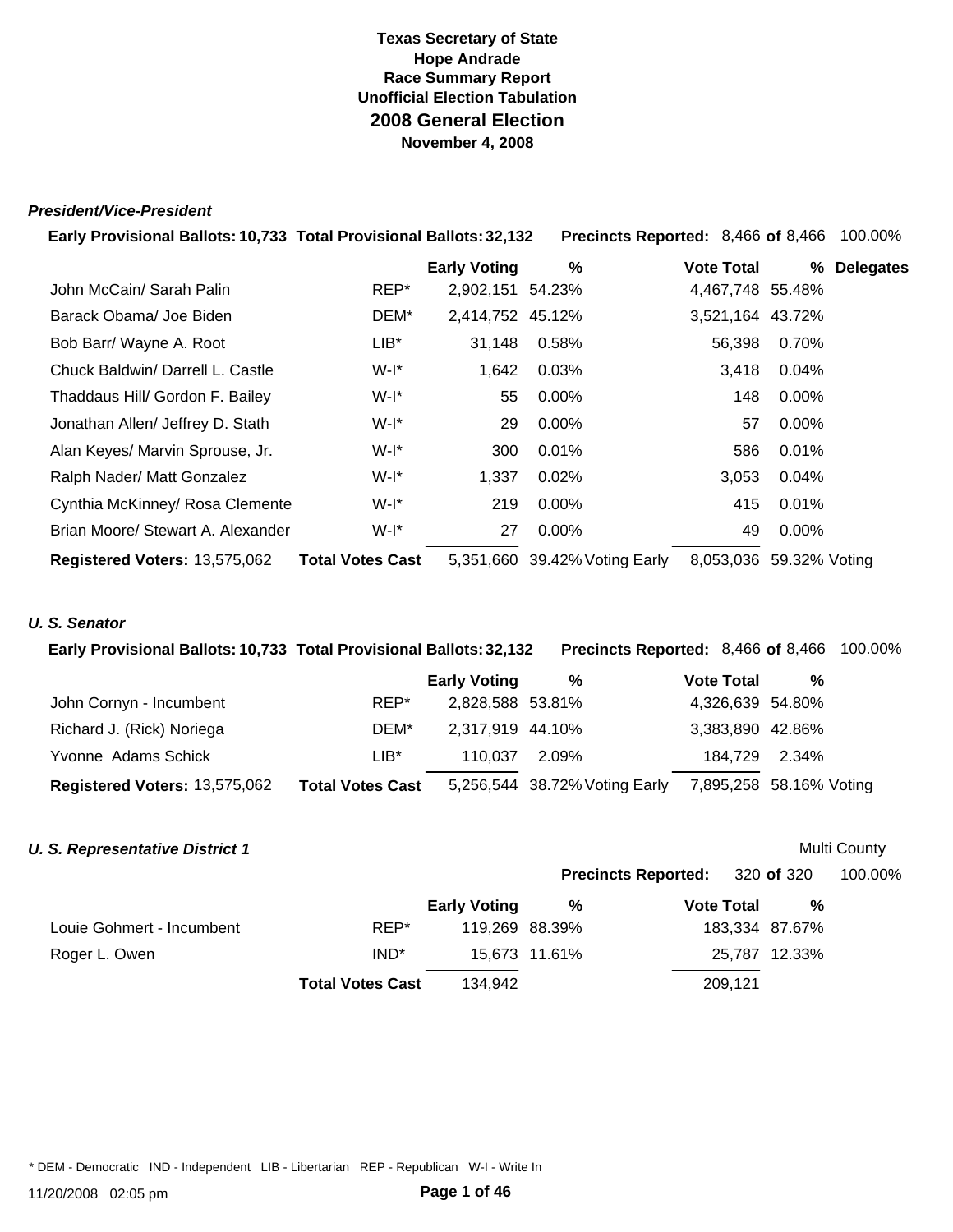#### **U. S. Representative District 2** and the set of the set of the set of the set of the set of the set of the set of the set of the set of the set of the set of the set of the set of the set of the set of the set of the set

|                     |                         |                     |                | <b>Precincts Reported:</b> 226 of 226 |                | 100.00% |
|---------------------|-------------------------|---------------------|----------------|---------------------------------------|----------------|---------|
|                     |                         | <b>Early Voting</b> | %              | <b>Vote Total</b>                     | %              |         |
| Ted Poe - Incumbent | REP*                    |                     | 111,926 89.16% |                                       | 174,492 88.93% |         |
| Craig Wolfe         | LIB*                    |                     | 13,605 10.84%  |                                       | 21,711 11.07%  |         |
|                     | <b>Total Votes Cast</b> | 125.531             |                | 196,203                               |                |         |

## **U. S. Representative District 3 Multi County Multi County Multi County Multi County**

|                         |                         | <b>Early Voting</b> | %             | <b>Vote Total</b> | %              |
|-------------------------|-------------------------|---------------------|---------------|-------------------|----------------|
| Sam Johnson - Incumbent | REP*                    | 122,612 59.05%      |               |                   | 169,557 59.80% |
| Tom Daley               | DEM*                    |                     | 80,975 39.00% | 107,679 37.98%    |                |
| Christopher J. Claytor  | $LIB*$                  | 4.041               | 1.95%         |                   | 6.300 2.22%    |
|                         | <b>Total Votes Cast</b> | 207,628             |               | 283,536           |                |

### **U. S. Representative District 4** and the set of the set of the set of the set of the Multi County

|                           |      |                     |               | <b>Precincts Reported:</b> 361 of 361 |                | 100.00% |  |
|---------------------------|------|---------------------|---------------|---------------------------------------|----------------|---------|--|
|                           |      | <b>Early Voting</b> | %             | <b>Vote Total</b>                     | %              |         |  |
| Ralph M. Hall - Incumbent | REP* | 117,016 67.56%      |               |                                       | 206,581 68.81% |         |  |
| Glenn Melancon            | DEM* |                     | 53,119 30.67% |                                       | 87,871 29.27%  |         |  |

**Precincts Reported:** 189 **of** 189 100.00%

Glenn Melancon DEM\* 53,119 3 Fred Annett LIB\* 3,067 1.77% 5,760 1.92% **Total Votes Cast** 173,202 300,212

## **U. S. Representative District 5 Multi County Multi County Multi County**

| Multi Countv |
|--------------|

**Precincts Reported:** 258 **of** 258 100.00%

|                            |                         | <b>Early Voting</b> | %             | <b>Vote Total</b> | %              |
|----------------------------|-------------------------|---------------------|---------------|-------------------|----------------|
| Jeb Hensarling - Incumbent | REP*                    |                     | 95,137 84.49% |                   | 162,481 83.61% |
| Ken Ashby                  | $LIB^*$                 |                     | 17.464 15.51% |                   | 31,847 16.39%  |
|                            | <b>Total Votes Cast</b> | 112.601             |               | 194,328           |                |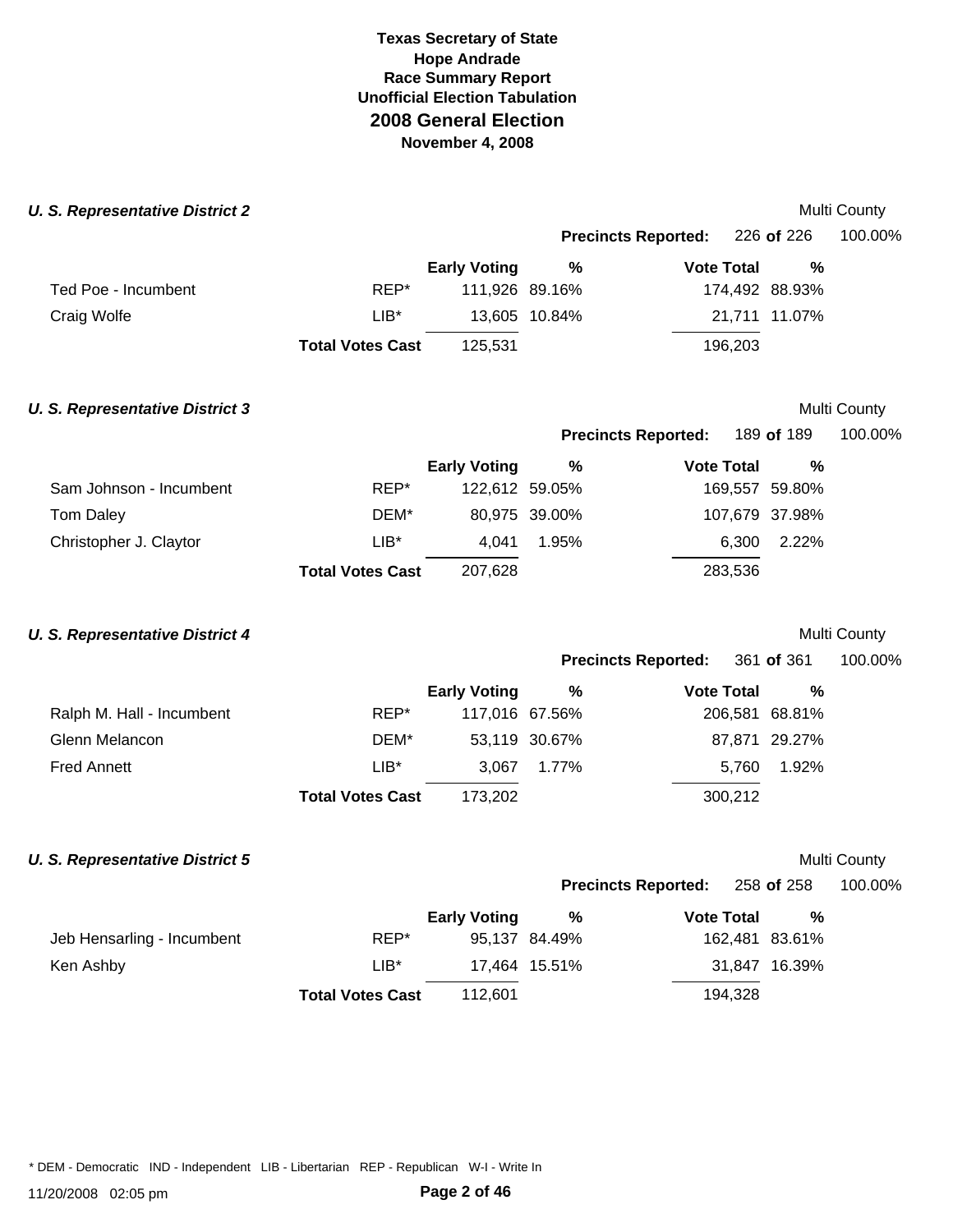#### **U. S. Representative District 6 Multi County 6 and 2009 Multi County 6 and 2009 Multi County 6 and 2009 Multi County 6 and 2009**

|                        |                         |                     | <b>Precincts Reported:</b> |                   | 313 of 313     | 100.00% |  |
|------------------------|-------------------------|---------------------|----------------------------|-------------------|----------------|---------|--|
|                        |                         | <b>Early Voting</b> | %                          | <b>Vote Total</b> | %              |         |  |
| Joe Barton - Incumbent | REP*                    |                     | 116,528 60.01%             |                   | 173,828 62.04% |         |  |
| Ludwig Otto            | DEM*                    |                     | 73,391 37.80%              |                   | 99,689 35.58%  |         |  |
| Max W. Koch, III       | $LIB*$                  | 4.249               | 2.19%                      | 6.651             | 2.37%          |         |  |
|                        | <b>Total Votes Cast</b> | 194.168             |                            | 280,168           |                |         |  |

### **U. S. Representative District 7** Single County

**Precincts Reported:** 181 **of** 181 100.00%

|                            |                         | <b>Early Voting</b> | %             | <b>Vote Total</b> | %     |  |
|----------------------------|-------------------------|---------------------|---------------|-------------------|-------|--|
| John Culberson - Incumbent | REP*                    |                     | 96,610 54.52% | 162,205 55.92%    |       |  |
| Michael Skelly             | DEM*                    |                     | 78,151 44.10% | 122,832 42.35%    |       |  |
| Drew Parks                 | $LIB^*$                 | 2.456               | 1.39%         | 5.036             | 1.74% |  |
|                            | <b>Total Votes Cast</b> | 177.217             |               | 290,073           |       |  |

## **U. S. Representative District 8 Multi County Multi County Multi County**

| <b>Precincts Reported:</b> | 276 of 276 | 100.00% |
|----------------------------|------------|---------|
|----------------------------|------------|---------|

|                         |                         | <b>Early Voting</b> | %             | <b>Vote Total</b> | %             |
|-------------------------|-------------------------|---------------------|---------------|-------------------|---------------|
| Kevin Brady - Incumbent | REP*                    | 127,540 73.21%      |               | 206,687 72.57%    |               |
| Kent Hargett            | DEM*                    |                     | 42,535 24.41% |                   | 70,575 24.78% |
| <b>Brian Stevens</b>    | $LIB^*$                 |                     | 4.142 2.38%   | 7.552             | 2.65%         |
|                         | <b>Total Votes Cast</b> | 174.217             |               | 284,814           |               |

### **U. S. Representative District 9 Multi County Multi County Multi County**

**Precincts Reported:** 135 **of** 135 100.00%

|                      |                         | <b>Early Voting</b> | %     | <b>Vote Total</b> | $\frac{0}{0}$ |
|----------------------|-------------------------|---------------------|-------|-------------------|---------------|
| Al Green - Incumbent | DEM*                    | 102,054 94.71%      |       | 143,536 93.65%    |               |
| <b>Brad Walters</b>  | LIB*                    | 5.700               | 5.29% |                   | 9.734 6.35%   |
|                      | <b>Total Votes Cast</b> | 107.754             |       | 153,270           |               |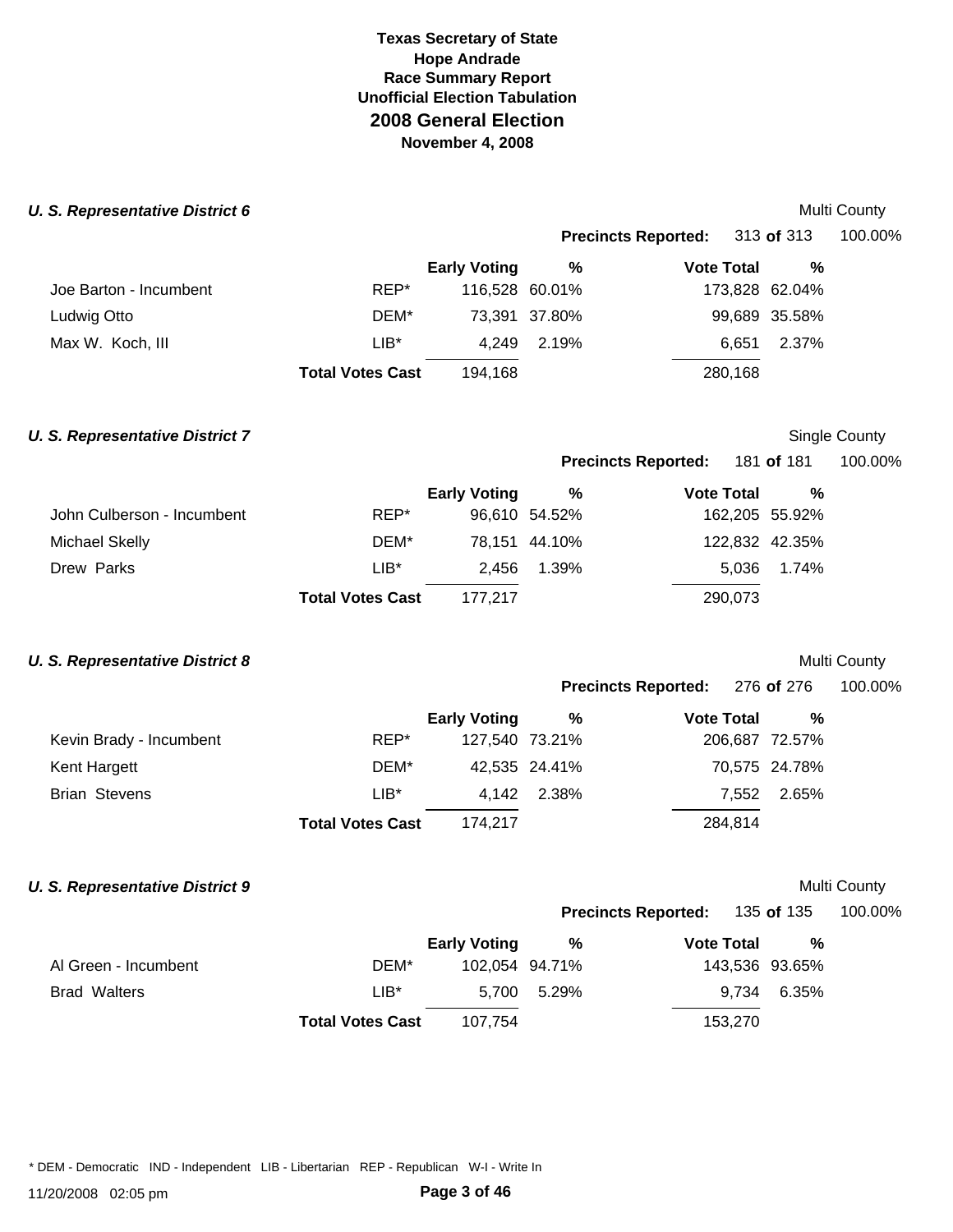#### **U. S. Representative District 10 Multi County County County County County County County County County County County**

|        |                     | <b>Precincts Reported:</b> |                                                    |       | 100.00%                                                                                        |  |
|--------|---------------------|----------------------------|----------------------------------------------------|-------|------------------------------------------------------------------------------------------------|--|
|        | <b>Early Voting</b> | %                          |                                                    | %     |                                                                                                |  |
| REP*   |                     |                            |                                                    |       |                                                                                                |  |
| DEM*   |                     |                            |                                                    |       |                                                                                                |  |
| $LIB*$ |                     |                            |                                                    | 2.96% |                                                                                                |  |
|        | 220,630             |                            |                                                    |       |                                                                                                |  |
|        |                     | <b>Total Votes Cast</b>    | 113,567 51.47%<br>101,548 46.03%<br>2.50%<br>5.515 |       | 235 <b>of</b> 235<br><b>Vote Total</b><br>179,118 53.89%<br>143,388 43.14%<br>9.844<br>332,350 |  |

# **U. S. Representative District 11 Multi County Multi County Multi County**

|                            | <b>IVIUILI COUIILY</b> |         |  |  |
|----------------------------|------------------------|---------|--|--|
| <b>Precincts Reported:</b> | 390 of 390             | 100.00% |  |  |

| <b>Preditions Reported:</b> 390 OF 390 | טטו |
|----------------------------------------|-----|
|                                        |     |

|                          |                         | <b>Early Voting</b> | %             | <b>Vote Total</b> | %             |
|--------------------------|-------------------------|---------------------|---------------|-------------------|---------------|
| Mike Conaway - Incumbent | REP*                    | 117,902 88.75%      |               | 189,390 88.33%    |               |
| John R. Strohm           | LIB*                    |                     | 14.951 11.25% |                   | 25.031 11.67% |
|                          | <b>Total Votes Cast</b> | 132.853             |               | 214.421           |               |

## **U. S. Representative District 12** Multi County

**Precincts Reported:** 303 **of** 303 100.00% **Early Voting % Vote Total %** 

|                         | <b>Total Votes Cast</b> | 179,253        |               | 267.914        |               |  |
|-------------------------|-------------------------|----------------|---------------|----------------|---------------|--|
| Shiloh Sidney Shambaugh | LIB*                    |                | 2.781 1.55%   | 4.827          | 1.80%         |  |
| Tracey Smith            | DEM*                    |                | 57,275 31.95% |                | 81,999 30.61% |  |
| Kay Granger - Incumbent | REP*                    | 119,197 66.50% |               | 181,088 67.59% |               |  |
|                         |                         |                |               |                |               |  |

### *U. S. Representative District 13*

| Multi Countv |
|--------------|

**Precincts Reported:** 445 **of** 445 100.00%

|                            |                         | <b>Early Voting</b> | %             | <b>Vote Total</b> | %              |
|----------------------------|-------------------------|---------------------|---------------|-------------------|----------------|
| Mac Thornberry - Incumbent | REP*                    | 105,506 76.98%      |               |                   | 179,653 77.58% |
| Roger James Waun           | DEM*                    |                     | 31,546 23.02% |                   | 51,914 22.42%  |
|                            | <b>Total Votes Cast</b> | 137,052             |               | 231,567           |                |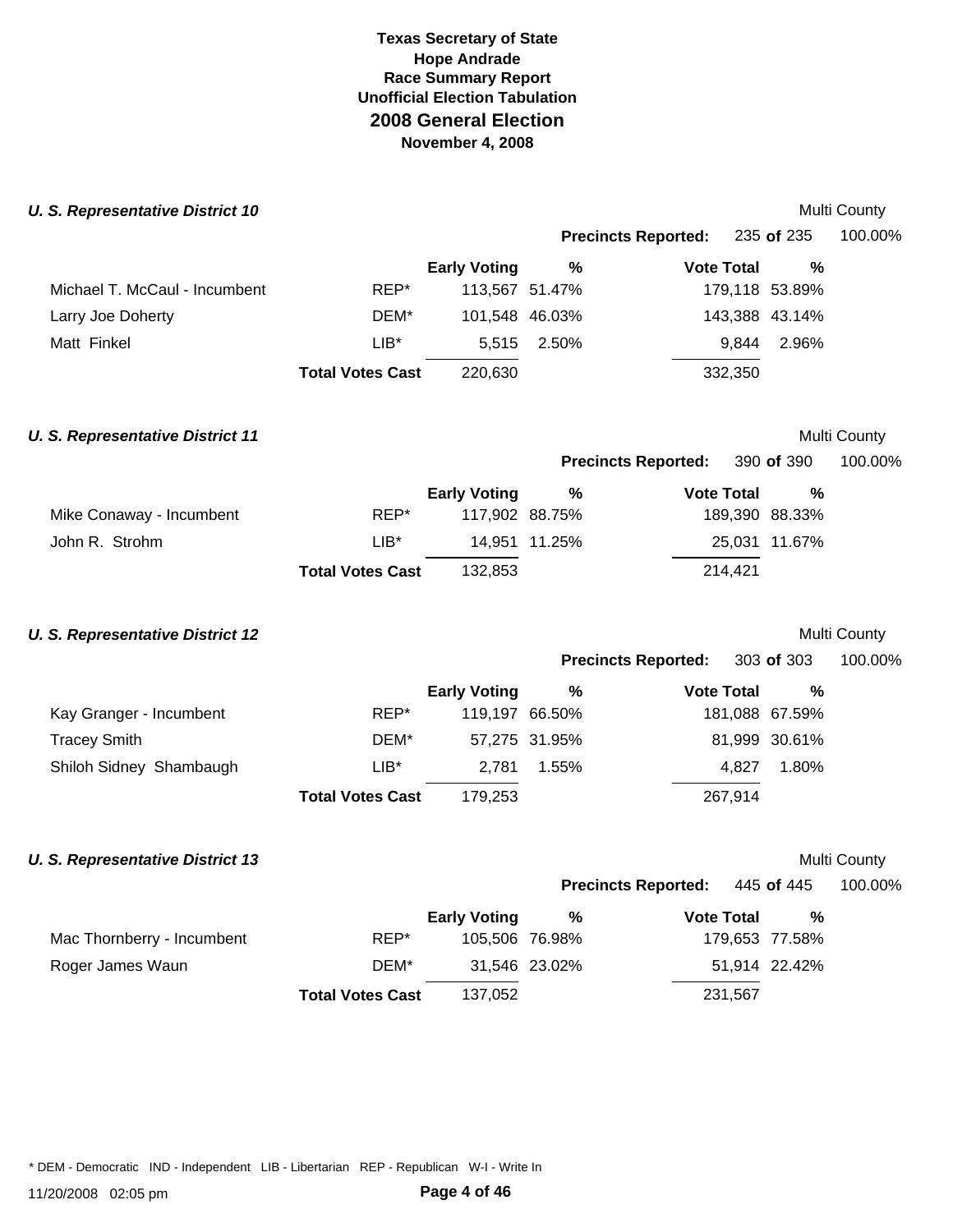#### **U. S. Representative District 15 Multi County 1999 Multi County 1999 Multi County 1999 Multi County 1999**

|                            |                         |                     |               | Precincts Reported: 278 of 278 |                | 100.00% |  |
|----------------------------|-------------------------|---------------------|---------------|--------------------------------|----------------|---------|--|
|                            |                         | <b>Early Voting</b> | %             | <b>Vote Total</b>              | %              |         |  |
| Eddie Zamora               | REP*                    |                     | 31,633 32.69% |                                | 52,195 31.95%  |         |  |
| Rubén Hinojosa - Incumbent | DEM*                    |                     | 62,965 65.06% |                                | 107,358 65.72% |         |  |
| Gricha Raether             | LIB*                    | 2.176               | 2.25%         | 3,808                          | 2.33%          |         |  |
|                            | <b>Total Votes Cast</b> | 96.774              |               | 163,361                        |                |         |  |

### **U. S. Representative District 16 Single County County Single County Single County**

**Precincts Reported: 163 of 163.** 

|  |  | 100.00% |  |
|--|--|---------|--|
|  |  |         |  |

|                             |                         | <b>Early Voting</b> | %             | <b>Vote Total</b> | %             |  |
|-----------------------------|-------------------------|---------------------|---------------|-------------------|---------------|--|
| Silvestre Reyes - Incumbent | DEM*                    |                     | 77,828 80.30% | 129,944 82.13%    |               |  |
| Mette A. Baker              | $LIB*$                  |                     | 8.210 8.47%   |                   | 11.979 7.57%  |  |
| Benjamin Eloy "Ben" Mendoza | IND <sup>*</sup>        |                     | 10,883 11.23% |                   | 16,304 10.30% |  |
|                             | <b>Total Votes Cast</b> | 96.921              |               | 158.227           |               |  |

# **U. S. Representative District 17 U. S. Representative District 17**

|                            |            | <b>IVIUILI COUIILY</b> |
|----------------------------|------------|------------------------|
| <b>Precincts Reported:</b> | 324 of 324 | 100.00%                |

|                          |                         | <b>Early Voting</b> | %             | <b>Vote Total</b> | %           |  |
|--------------------------|-------------------------|---------------------|---------------|-------------------|-------------|--|
| Rob Curnock              | REP*                    |                     | 70,821 46.52% | 115,468 45.50%    |             |  |
| Chet Edwards - Incumbent | DEM*                    |                     | 79,321 52.10% | 134,472 52.99%    |             |  |
| Gardner C. Osborne       | LIB*                    |                     | 2.110 1.39%   |                   | 3.843 1.51% |  |
|                          | <b>Total Votes Cast</b> | 152,252             |               | 253,783           |             |  |

## **U. S. Representative District 18 Single County County County County County County County County County**

**Precincts Reported:** 209 **of** 209 100.00%

|                                |                         | <b>Early Voting</b> | %             | <b>Vote Total</b> | %             |
|--------------------------------|-------------------------|---------------------|---------------|-------------------|---------------|
| John Faulk                     | REP*                    |                     | 21,685 17.50% |                   | 39,000 20.35% |
| Sheila Jackson Lee - Incumbent | DEM*                    |                     | 99,548 80.35% | 148,204 77.32%    |               |
| Mike Taylor                    | $LIB*$                  | 2.658               | 2.15%         |                   | 4.475 2.33%   |
|                                | <b>Total Votes Cast</b> | 123.891             |               | 191.679           |               |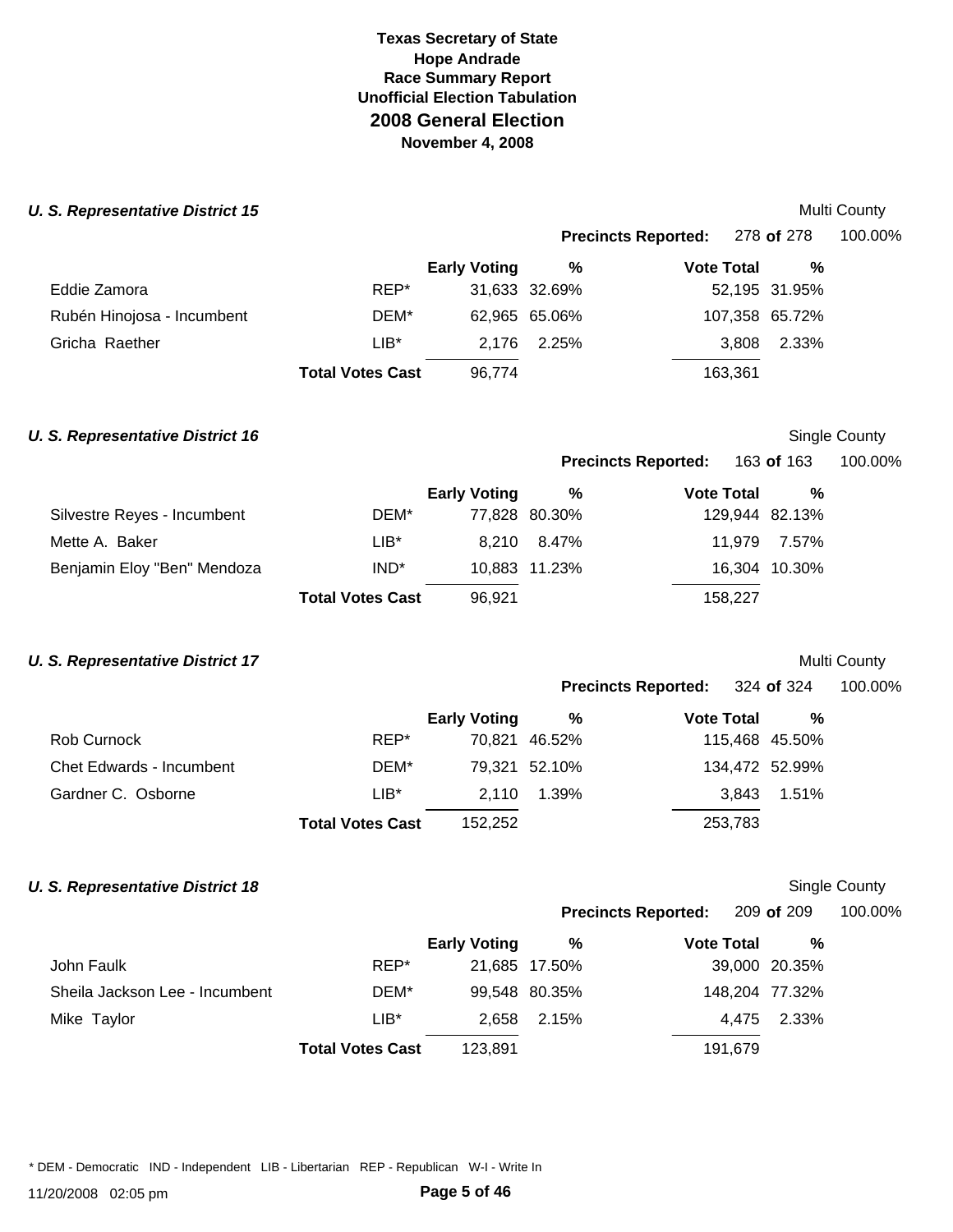#### **U. S. Representative District 19 Multi County County County County County County County County County County County**

|                              |                         |                     |               | <b>Precincts Reported:</b> | 379 of 379     | 100.00% |  |
|------------------------------|-------------------------|---------------------|---------------|----------------------------|----------------|---------|--|
|                              |                         | <b>Early Voting</b> | %             | <b>Vote Total</b>          | %              |         |  |
| Randy Neugebauer - Incumbent | REP*                    | 115,047 72.75%      |               |                            | 168,126 72.46% |         |  |
| Dwight Fullingim             | DEM*                    |                     | 39,273 24.83% |                            | 57,852 24.93%  |         |  |
| Richard "Chip" Peterson      | LIB*                    | 3.826               | 2.42%         | 6.051                      | 2.61%          |         |  |
|                              | <b>Total Votes Cast</b> | 158,146             |               | 232,029                    |                |         |  |

#### **U. S. Representative District 20 Single County County Single County Single County**

**Precincts Reported:** 277 **of** 277 100.00%

|                                 |                         | <b>Early Voting</b> | %             | <b>Vote Total</b> | %             |  |
|---------------------------------|-------------------------|---------------------|---------------|-------------------|---------------|--|
| Robert Litoff                   | REP*                    |                     | 33,053 25.84% |                   | 44,490 25.16% |  |
| Charles A. Gonzalez - Incumbent | DEM*                    |                     | 91,267 71.36% | 127,145 71.92%    |               |  |
| Michael Idrogo                  | $LIB*$                  |                     | 3.582 2.80%   | 5.160             | 2.92%         |  |
|                                 | <b>Total Votes Cast</b> | 127.902             |               | 176.795           |               |  |

# **U. S. Representative District 21 Multi County Multi County**

|  |  |  | <b>IVIUILI COUTILY</b> |  |  |  |
|--|--|--|------------------------|--|--|--|
|  |  |  |                        |  |  |  |

| <b>Precincts Reported:</b> | 309 of 309 | 100.00% |
|----------------------------|------------|---------|
|----------------------------|------------|---------|

|                         |                         | Early Voting   | %             | <b>Vote Total</b> | %             |
|-------------------------|-------------------------|----------------|---------------|-------------------|---------------|
| Lamar Smith - Incumbent | REP*                    | 192.884 80.44% |               | 243,209 80.01%    |               |
| James Arthur Strohm     | $LIB*$                  |                | 46.914 19.56% |                   | 60.773 19.99% |
|                         | <b>Total Votes Cast</b> | 239,798        |               | 303.982           |               |

## **U. S. Representative District 22**

| Multi Countv |  |
|--------------|--|

**Precincts Reported:** 214 **of** 214 100.00%

|                          |                         | <b>Early Voting</b> | %             | <b>Vote Total</b> | %           |
|--------------------------|-------------------------|---------------------|---------------|-------------------|-------------|
| Pete Olson               | REP*                    | 108,938 51.37%      |               | 161,600 52.42%    |             |
| Nick Lampson - Incumbent | DEM*                    |                     | 99,570 46.96% | 139,879 45.37%    |             |
| John Wieder              | $LIB*$                  | 3.543               | 1.67%         |                   | 6.823 2.21% |
|                          | <b>Total Votes Cast</b> | 212,051             |               | 308,302           |             |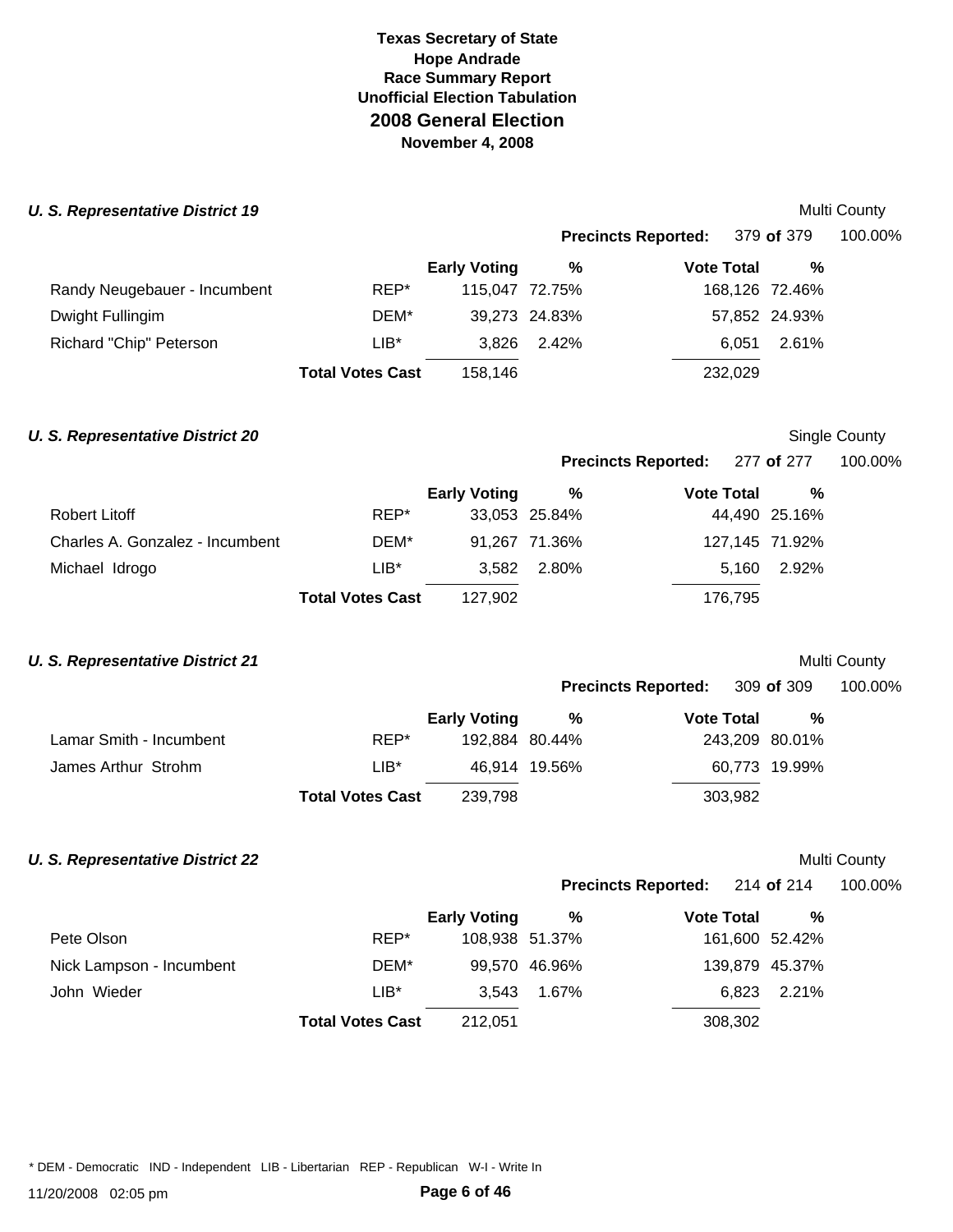#### **U. S. Representative District 23** Multi County **Number 20 Section 20 August 20 Section 20 August 20 August 20 August 20 August 20 August 20 August 20 August 20 August 20 August 20 August 20 August 20 August 20 August 20 A**

|                               |                         |                     |               | <b>Precincts Reported:</b> | 326 of 326     | 100.00% |  |
|-------------------------------|-------------------------|---------------------|---------------|----------------------------|----------------|---------|--|
|                               |                         | <b>Early Voting</b> | %             | <b>Vote Total</b>          | %              |         |  |
| Lyle Larson                   | REP*                    |                     | 76,800 44.73% |                            | 100,648 41.92% |         |  |
| Ciro D. Rodriguez - Incumbent | DEM*                    |                     | 91,014 53.01% |                            | 133,900 55.77% |         |  |
| Lani Connolly                 | LIB*                    | 3.878               | 2.26%         | 5.564                      | 2.32%          |         |  |
|                               | <b>Total Votes Cast</b> | 171,692             |               | 240,112                    |                |         |  |

#### **U. S. Representative District 24 Multi County Multi County Multi County**

**Precincts Reported:** 233 **of** 233 100.00%

|                               |                         | <b>Early Voting</b> | %             | <b>Vote Total</b> | %     |  |
|-------------------------------|-------------------------|---------------------|---------------|-------------------|-------|--|
| Kenny E. Marchant - Incumbent | REP*                    | 109,539 54.97%      |               | 151,740 55.92%    |       |  |
| Tom Love                      | DEM*                    |                     | 84,843 42.58% | 111,649 41.14%    |       |  |
| David A. Casey                | $LIB*$                  |                     | 4.872 2.45%   | 7.969             | 2.94% |  |
|                               | <b>Total Votes Cast</b> | 199.254             |               | 271,358           |       |  |

## **U. S. Representative District 25** and the set of the set of the set of the set of the Multi County

| <b>Precincts Reported:</b> | 247 of 247 | 100.00% |
|----------------------------|------------|---------|
|                            |            |         |

|                           |                         | <b>Early Voting</b> | %             | <b>Vote Total</b> | $\%$          |  |
|---------------------------|-------------------------|---------------------|---------------|-------------------|---------------|--|
| George L. Morovich        | REP*                    |                     | 58,138 28.56% |                   | 88,553 30.45% |  |
| Lloyd Doggett - Incumbent | DEM*                    | 138,920 68.23%      |               | 191,394 65.82%    |               |  |
| Jim Stutsman              | LIB*                    |                     | 6.539 3.21%   | 10.831            | 3.72%         |  |
|                           | <b>Total Votes Cast</b> | 203,597             |               | 290,778           |               |  |

### **U. S. Representative District 26 Multi County Multi County Multi County**

**Precincts Reported:** 266 **of** 266 100.00%

|                                |                         | <b>Early Voting</b> | %             | <b>Vote Total</b> | %     |
|--------------------------------|-------------------------|---------------------|---------------|-------------------|-------|
| Michael C. Burgess - Incumbent | REP*                    | 142,257 59.06%      |               | 194,849 60.19%    |       |
| Ken Leach                      | DEM*                    |                     | 91,642 38.04% | 117,895 36.42%    |       |
| Stephanie B. Weiss             | $LIB*$                  | 6.987               | 2.90%         | 11.002            | 3.40% |
|                                | <b>Total Votes Cast</b> | 240,886             |               | 323,746           |       |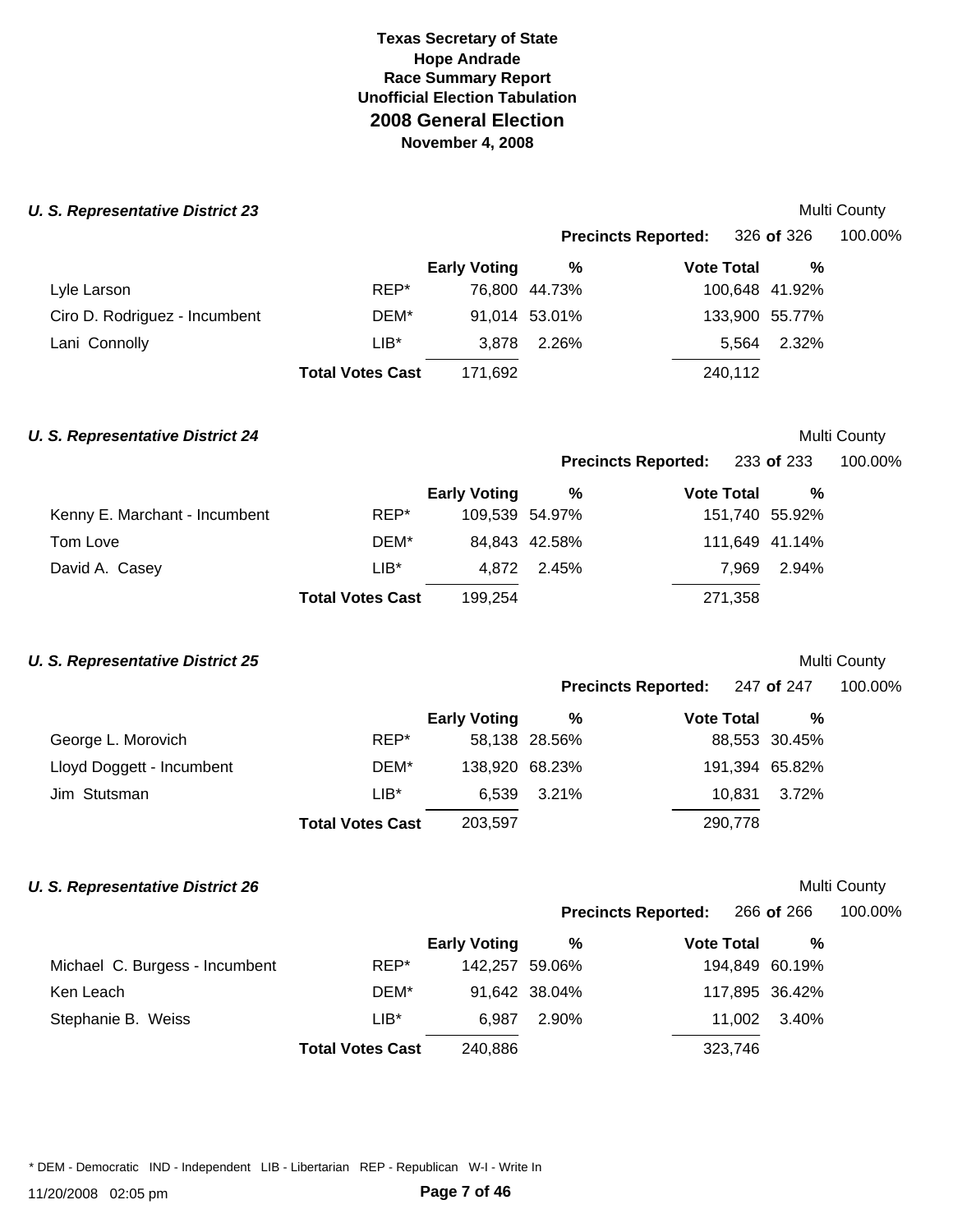#### **U. S. Representative District 27** and the set of the set of the set of the set of the set of the Multi County

|                              |                         |                     | <b>Precincts Reported:</b> 249 of 249 |                   | 100.00%        |  |
|------------------------------|-------------------------|---------------------|---------------------------------------|-------------------|----------------|--|
|                              |                         | <b>Early Voting</b> | %                                     | <b>Vote Total</b> | %              |  |
| William Willie Vaden         | REP*                    |                     | 45.441 41.99%                         |                   | 69,354 38.39%  |  |
| Solomon P. Ortiz - Incumbent | DEM*                    |                     | 58,898 54.42%                         |                   | 104,698 57.95% |  |
| Robert E. Powell             | $LIB*$                  | 3.889               | 3.59%                                 |                   | 3.66%<br>6.618 |  |
|                              | <b>Total Votes Cast</b> | 108.228             |                                       | 180,670           |                |  |

#### **U. S. Representative District 28** and the set of the set of the set of the set of the set of the Multi County

**Precincts Reported: 237 of 237** 

| 100.00% |  |
|---------|--|
|---------|--|

|                           |                         | <b>Early Voting</b> | %             | <b>Vote Total</b> | %             |  |
|---------------------------|-------------------------|---------------------|---------------|-------------------|---------------|--|
| Jim Fish                  | REP*                    |                     | 33,850 32.03% |                   | 52,394 29.20% |  |
| Henry Cuellar - Incumbent | DEM*                    |                     | 69,664 65.92% | 123,310 68.73%    |               |  |
| Ross Lynn Leone           | $LIB^*$                 | 2.167               | 2.05%         |                   | 3,715 2.07%   |  |
|                           | <b>Total Votes Cast</b> | 105,681             |               | 179,419           |               |  |

## **U. S. Representative District 29 Single County** Single County

| <b>Precincts Reported:</b> | 153 of 153 | 100.00% |
|----------------------------|------------|---------|

|                        |                         | <b>Early Voting</b> | %             | <b>Vote Total</b> | %             |
|------------------------|-------------------------|---------------------|---------------|-------------------|---------------|
| Eric Story             | REP*                    |                     | 13,998 23.47% |                   | 25,458 23.88% |
| Gene Green - Incumbent | DEM*                    |                     | 44,973 75.41% |                   | 79,581 74.65% |
| Joel Grace             | $LIB*$                  | 664                 | $1.11\%$      |                   | 1.562 1.47%   |
|                        | <b>Total Votes Cast</b> | 59,635              |               | 106,601           |               |

## **U. S. Representative District 30** Single County

**Precincts Reported:** 242 **of** 242 100.00%

|                                   |                         | <b>Early Voting</b> | %             | <b>Vote Total</b> | %             |
|-----------------------------------|-------------------------|---------------------|---------------|-------------------|---------------|
| Fred Wood                         | REP*                    |                     | 20,679 13.75% |                   | 32,457 15.78% |
| Eddie Bernice Johnson - Incumbent | DEM*                    | 127,894 85.04%      |               | 169,860 82.58%    |               |
| Jarrett Woods                     | $LIB*$                  | 1.828               | $1.22\%$      | 3.372             | 1.64%         |
|                                   | <b>Total Votes Cast</b> | 150.401             |               | 205,689           |               |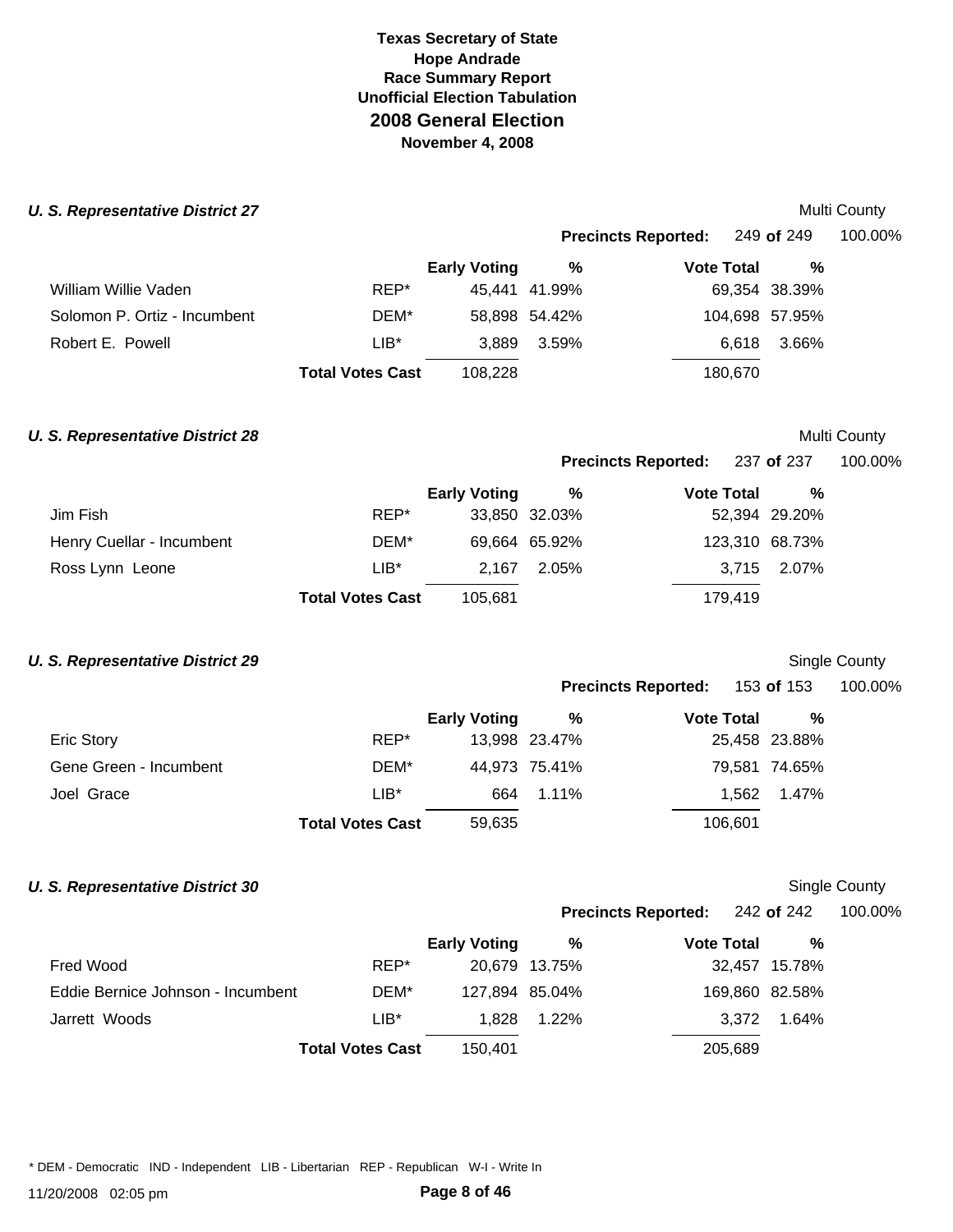#### *U.S. Representative, District 31*

|                         |                         |                     | <b>Precincts Reported:</b> |                   | 235 <b>of</b> 235 | 100.00% |  |
|-------------------------|-------------------------|---------------------|----------------------------|-------------------|-------------------|---------|--|
|                         |                         | <b>Early Voting</b> | %                          | <b>Vote Total</b> | %                 |         |  |
| John Carter - Incumbent | REP*                    | 117,534 59.21%      |                            |                   | 174,669 60.31%    |         |  |
| Brian P. Ruiz           | DEM*                    |                     | 75,657 38.12%              |                   | 105,837 36.54%    |         |  |
| Barry N. Cooper         | $LIB*$                  | 5.304               | 2.67%                      |                   | 9,116 3.15%       |         |  |
|                         | <b>Total Votes Cast</b> | 198,495             |                            | 289,622           |                   |         |  |

#### **U.S. Representative, District 32** and the state of the state of the state of the Single County

Multi County

**Precincts Reported: 190 of 190.** 

|  | 100.00% |
|--|---------|
|--|---------|

|                           |                         | <b>Early Voting</b> | %             | <b>Vote Total</b> | %             |
|---------------------------|-------------------------|---------------------|---------------|-------------------|---------------|
| Pete Sessions - Incumbent | REP*                    |                     | 75,364 55.99% | 116,165 57.24%    |               |
| Eric Roberson             | DEM*                    |                     | 56.892 42.26% |                   | 82.375 40.59% |
| Alex Bischoff             | $LIB^*$                 | 2.352               | 1.75%         |                   | 4.410 2.17%   |
|                           | <b>Total Votes Cast</b> | 134.608             |               | 202.950           |               |

### *Railroad Commissioner*

**Early Provisional Ballots: 10,733 Total Provisional Ballots: 32,132 Precincts Reported:** 8,466 **of** 8,466 100.00%

|                                 |                         | <b>Early Voting</b> | %                             | <b>Vote Total</b> | %                       |
|---------------------------------|-------------------------|---------------------|-------------------------------|-------------------|-------------------------|
| Michael L. Williams - Incumbent | REP*                    | 2,633,654 51.58%    |                               | 3,989,705 52.08%  |                         |
| Mark Thompson                   | DEM*                    | 2,314,309 45.32%    |                               | 3,401,028 44.40%  |                         |
| David Floyd                     | LIB*                    |                     | 158.213 3.10%                 | 269,309 3.52%     |                         |
| Registered Voters: 13,575,062   | <b>Total Votes Cast</b> |                     | 5,106,176 37.61% Voting Early |                   | 7,660,042 56.43% Voting |

### *Chief Justice, Supreme Court*

**Early Provisional Ballots: 10,733 Total Provisional Ballots: 32,132 Precincts Reported:** 8,466 **of** 8,466 100.00%

|                                  |                         | <b>Early Voting</b> | %                             | <b>Vote Total</b> | %                       |
|----------------------------------|-------------------------|---------------------|-------------------------------|-------------------|-------------------------|
| Wallace B. Jefferson - Incumbent | REP*                    | 2,688,878 52.51%    |                               | 4,080,012 53.07%  |                         |
| Jim Jordan                       | DEM*                    | 2,291,524 44.75%    |                               | 3,369,232 43.83%  |                         |
| Tom Oxford                       | LIB*                    | 140.516 2.74%       |                               | 238.391 3.10%     |                         |
| Registered Voters: 13,575,062    | <b>Total Votes Cast</b> |                     | 5,120,918 37.72% Voting Early |                   | 7,687,635 56.63% Voting |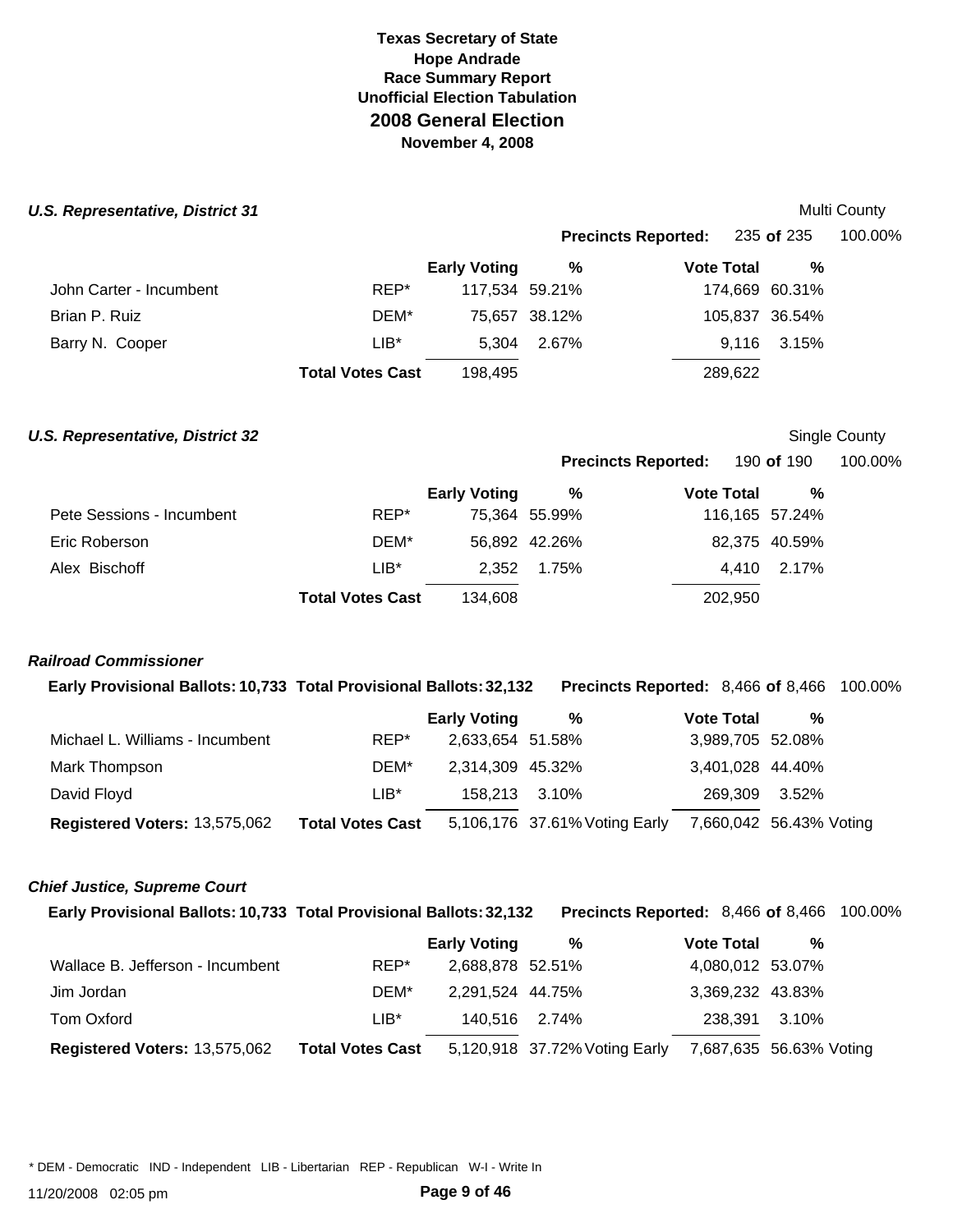#### *Justice, Supreme Court, Place 7*

| Early Provisional Ballots: 10,733 Total Provisional Ballots: 32,132 |                         |                     | <b>Precincts Reported: 8,466 of 8,466 100.00%</b> |                   |         |                         |  |
|---------------------------------------------------------------------|-------------------------|---------------------|---------------------------------------------------|-------------------|---------|-------------------------|--|
|                                                                     |                         | <b>Early Voting</b> | %                                                 | <b>Vote Total</b> |         | %                       |  |
| Dale Wainwright - Incumbent                                         | REP*                    | 2,586,059 50.70%    |                                                   |                   |         | 3,917,286 51.08%        |  |
| Sam Houston                                                         | DEM*                    | 2,376,546 46.59%    |                                                   |                   |         | 3,519,540 45.90%        |  |
| David G. Smith                                                      | $LIB*$                  | 138.210             | 2.71%                                             |                   | 231,594 | 3.02%                   |  |
| Registered Voters: 13,575,062                                       | <b>Total Votes Cast</b> |                     | 5,100,815 37.57% Voting Early                     |                   |         | 7,668,420 56.49% Voting |  |

#### *Justice, Supreme Court, Place 8*

|  | Early Provisional Ballots: 10,733 Total Provisional Ballots: 32,132 Precincts Reported: 8,466 of 8,466 100.00% |  |  |  |
|--|----------------------------------------------------------------------------------------------------------------|--|--|--|
|--|----------------------------------------------------------------------------------------------------------------|--|--|--|

|                               |                         | <b>Early Voting</b> | %                             | <b>Vote Total</b> | %                       |
|-------------------------------|-------------------------|---------------------|-------------------------------|-------------------|-------------------------|
| Phil Johnson - Incumbent      | REP*                    | 2,647,283 51.85%    |                               | 4,009,063 52.29%  |                         |
| Linda Reyna Yañez             | DEM*                    | 2,319,050 45.42%    |                               | 3,424,159 44.66%  |                         |
| <b>Drew Shirley</b>           | $LIB*$                  | 139.501 2.73%       |                               | 233,460 3.05%     |                         |
| Registered Voters: 13,575,062 | <b>Total Votes Cast</b> |                     | 5,105,834 37.61% Voting Early |                   | 7,666,682 56.48% Voting |

#### *Judge, Court of Criminal Appeals Place 3*

**Early Provisional Ballots: 10,733 Total Provisional Ballots: 32,132 Precincts Reported:** 8,466 **of** 8,466 100.00%

|                               |                         | <b>Early Voting</b> | %                                                     | <b>Vote Total</b> | % |
|-------------------------------|-------------------------|---------------------|-------------------------------------------------------|-------------------|---|
| Tom Price - Incumbent         | REP*                    | 2,599,944 51.10%    |                                                       | 3,940,954 51.63%  |   |
| Susan Strawn                  | DEM*                    | 2,361,629 46.42%    |                                                       | 3,477,426 45.55%  |   |
| Matthew E. Eilers             | $LIB*$                  | 126,062 2.48%       |                                                       | 215.427 2.82%     |   |
| Registered Voters: 13,575,062 | <b>Total Votes Cast</b> |                     | 5,087,635 37.48% Voting Early 7,633,807 56.23% Voting |                   |   |

#### *Judge, Court of Criminal Appeals Place 4*

**Early Provisional Ballots: 10,733 Total Provisional Ballots: 32,132 Precincts Reported:** 8,466 **of** 8,466 100.00%

|                               |                         | <b>Early Voting</b> | %                                                     | <b>Vote Total</b> | % |
|-------------------------------|-------------------------|---------------------|-------------------------------------------------------|-------------------|---|
| Paul Womack - Incumbent       | REP*                    | 2,665,080 52.48%    |                                                       | 4,035,683 52.94%  |   |
| J.R. Molina                   | DEM*                    | 2,265,690 44.61%    |                                                       | 3,336,944 43.78%  |   |
| Dave Howard                   | $LIB*$                  | 147.637 2.91%       |                                                       | 249,921 3.28%     |   |
| Registered Voters: 13,575,062 | <b>Total Votes Cast</b> |                     | 5,078,407 37.41% Voting Early 7,622,548 56.15% Voting |                   |   |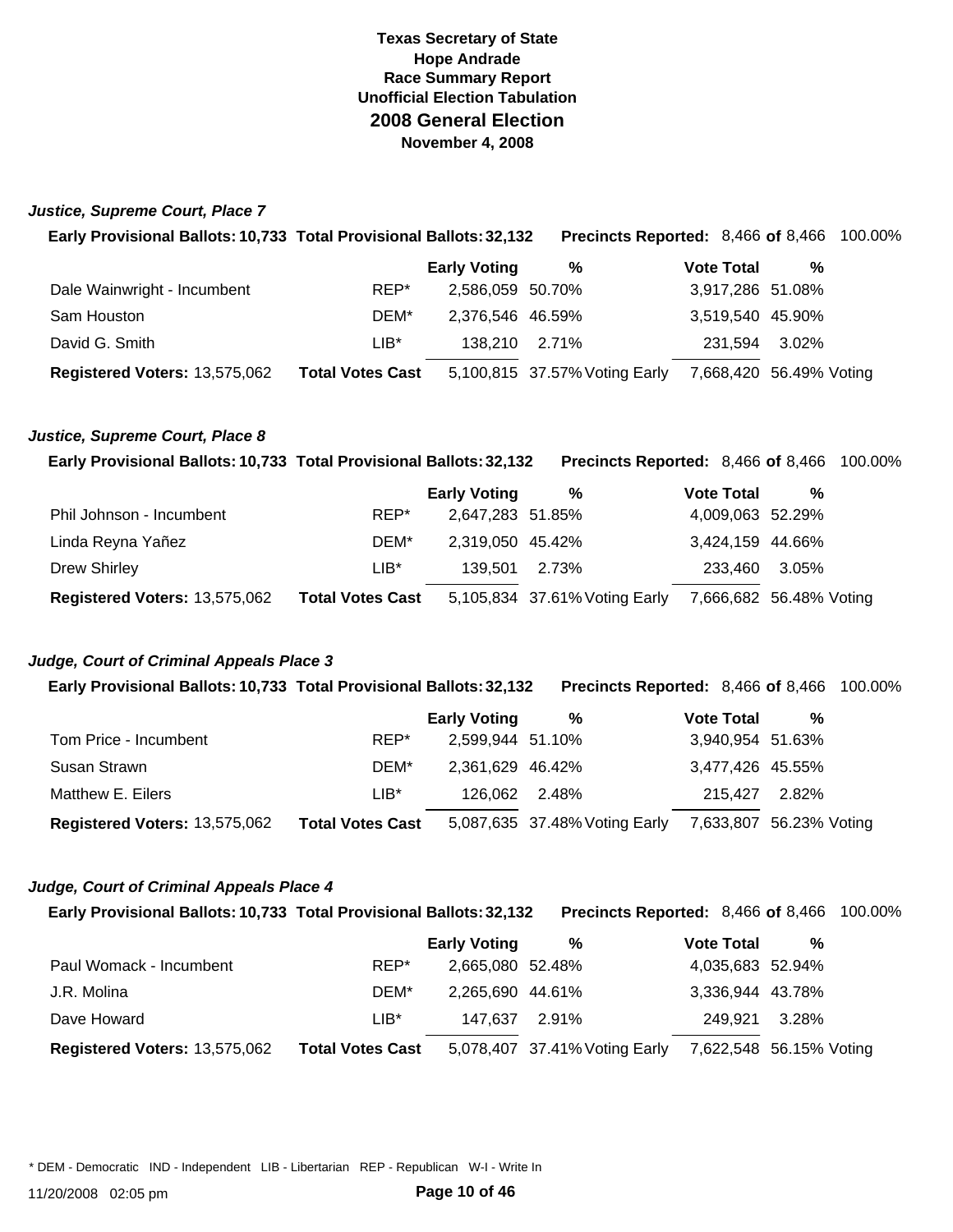| Judge, Court of Criminal Appeals Place 9                            |                         |                     |                                    |                   |                         |              |
|---------------------------------------------------------------------|-------------------------|---------------------|------------------------------------|-------------------|-------------------------|--------------|
| Early Provisional Ballots: 10,733 Total Provisional Ballots: 32,132 |                         |                     | Precincts Reported: 8,466 of 8,466 |                   |                         | 100.00%      |
|                                                                     |                         | <b>Early Voting</b> | $\%$                               | <b>Vote Total</b> | %                       |              |
| Cathy Cochran - Incumbent                                           | REP*                    | 3,079,379 81.93%    |                                    |                   | 4,709,086 81.89%        |              |
| William Bryan Strange, III                                          | $LIB^*$                 | 679,069 18.07%      |                                    |                   | 1.041.499 18.11%        |              |
| <b>Registered Voters: 13,575,062</b>                                | <b>Total Votes Cast</b> |                     | 3,758,448 27.69% Voting Early      |                   | 5,750,585 42.36% Voting |              |
| <b>Member, State Board of Education, District 2</b>                 |                         |                     |                                    |                   |                         | Multi County |
|                                                                     |                         |                     | <b>Precincts Reported:</b>         |                   | 539 of 539              | 100.00%      |
|                                                                     |                         | <b>Early Voting</b> | %                                  | <b>Vote Total</b> | %                       |              |

|                                 | <b>Total Votes Cast</b> | 229.795        |               | 381.013        |  |
|---------------------------------|-------------------------|----------------|---------------|----------------|--|
| Mary Helen Berlanga - Incumbent | DEM*                    | 132,139 57.50% |               | 225,750 59.25% |  |
| Peter H. Johnston               | REP*                    |                | 97.656 42.50% | 155,263 40.75% |  |

| <b>Member, State Board of Education, District 6</b> |                         |                     |               |                            |         |                | Single County |
|-----------------------------------------------------|-------------------------|---------------------|---------------|----------------------------|---------|----------------|---------------|
|                                                     |                         |                     |               | <b>Precincts Reported:</b> |         | 330 of 330     | 100.00%       |
|                                                     |                         | <b>Early Voting</b> | %             | <b>Vote Total</b>          |         | %              |               |
| Terri Leo                                           | REP*                    | 200.736 79.13%      |               |                            |         | 332,169 79.28% |               |
| Mary Ann Bryan                                      | $LIB*$                  |                     | 52.937 20.87% |                            |         | 86,799 20.72%  |               |
|                                                     | <b>Total Votes Cast</b> | 253,673             |               |                            | 418,968 |                |               |

| <b>Member, State Board of Education, District 7</b> |         |                     |                |                            |                | Multi County |
|-----------------------------------------------------|---------|---------------------|----------------|----------------------------|----------------|--------------|
|                                                     |         |                     |                | <b>Precincts Reported:</b> | 458 of 458     | 100.00%      |
|                                                     |         | <b>Early Voting</b> | %              | Vote Total                 | %              |              |
| David Bradley - Incumbent                           | REP*    |                     | 186,623 52.78% |                            | 286,239 53.67% |              |
| Laura Ewing                                         | DEM*    | 158.961             | 44.96%         |                            | 232,486 43.59% |              |
| Richard R. Johnson                                  | $LIB^*$ | 7.977               | 2.26%          | 14.594                     | 2.74%          |              |
| <b>Total Votes Cast</b>                             |         | 353,561             |                | 533,319                    |                |              |

\* DEM - Democratic IND - Independent LIB - Libertarian REP - Republican W-I - Write In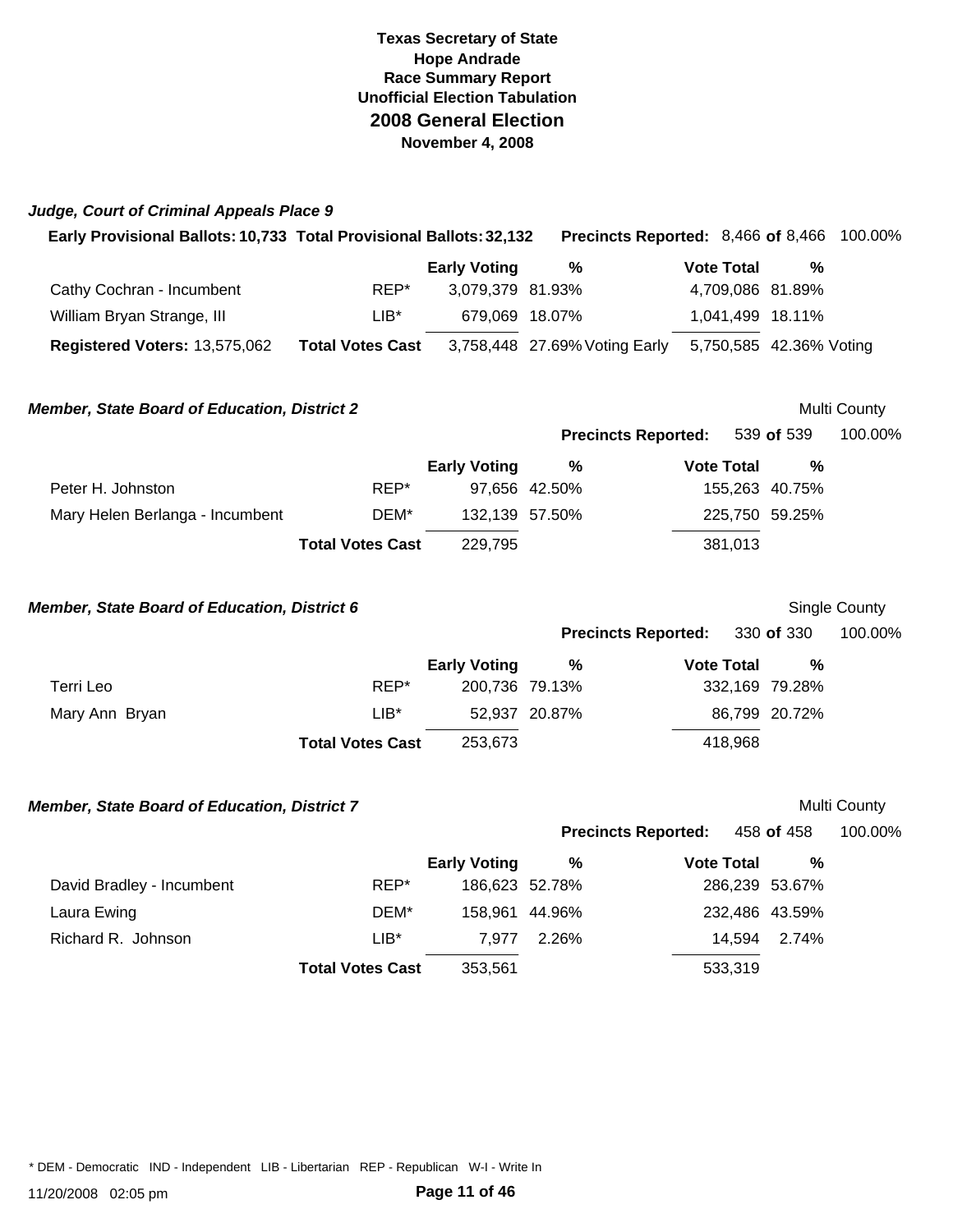| <b>Member, State Board of Education, District 8</b>  |                         |                     |                |                            |         |                | Multi County |
|------------------------------------------------------|-------------------------|---------------------|----------------|----------------------------|---------|----------------|--------------|
|                                                      |                         |                     |                | <b>Precincts Reported:</b> |         | 651 of 651     | 100.00%      |
|                                                      |                         | <b>Early Voting</b> | %              | <b>Vote Total</b>          |         | %              |              |
| Barbara Cargill - Incumbent                          | REP*                    | 245,425 87.23%      |                |                            |         | 400,768 85.36% |              |
| Kim B. Stroman                                       | $LIB^*$                 |                     | 35,342 12.56%  |                            |         | 65,024 13.85%  |              |
| Linda Ellis                                          | $W-I^*$                 | 585                 | 0.21%          |                            | 3,697   | 0.79%          |              |
|                                                      | <b>Total Votes Cast</b> | 281,352             |                |                            | 469,489 |                |              |
| <b>Member, State Board of Education, District 11</b> |                         |                     |                |                            |         |                | Multi County |
|                                                      |                         |                     |                | <b>Precincts Reported:</b> |         | 585 of 585     | 100.00%      |
|                                                      |                         | <b>Early Voting</b> | $\%$           | <b>Vote Total</b>          |         | %              |              |
| Patricia "Pat" Hardy - Incumbent                     | REP*                    |                     | 316,109 84.84% |                            |         | 445,455 84.30% |              |
| Bruce Beckman                                        | $LIB*$                  |                     | 56,472 15.16%  |                            |         | 82,951 15.70%  |              |
|                                                      | <b>Total Votes Cast</b> | 372,581             |                |                            | 528,406 |                |              |
| Member, State Board of Education, District 13        |                         |                     |                |                            |         |                | Multi County |
|                                                      |                         |                     |                | <b>Precincts Reported:</b> |         | 524 of 524     | 100.00%      |
|                                                      |                         | <b>Early Voting</b> | $\%$           | <b>Vote Total</b>          |         | %              |              |
| <b>Cindy Werner</b>                                  | REP*                    |                     | 62,402 22.87%  |                            |         | 96,226 25.50%  |              |
| Mavis Best Knight - Incumbent                        | DEM*                    | 210,454 77.13%      |                |                            |         | 281,133 74.50% |              |
|                                                      | <b>Total Votes Cast</b> | 272,856             |                |                            | 377,359 |                |              |
| Member, State Board of Education, District 14        |                         |                     |                |                            |         |                | Multi County |
|                                                      |                         |                     |                | <b>Precincts Reported:</b> |         | 647 of 647     | 100.00%      |
|                                                      |                         | <b>Early Voting</b> | $\%$           | <b>Vote Total</b>          |         | %              |              |
| Gail Lowe - Incumbent                                | REP*                    | 241,332 63.95%      |                |                            |         | 375,959 65.00% |              |
| Edra Bogle                                           | DEM*                    |                     | 123,432 32.71% |                            |         | 181,133 31.32% |              |
| John E. Shuey                                        | $LIB*$                  | 12,606              | 3.34%          |                            | 21,316  | 3.69%          |              |
|                                                      | <b>Total Votes Cast</b> | 377,370             |                |                            | 578,408 |                |              |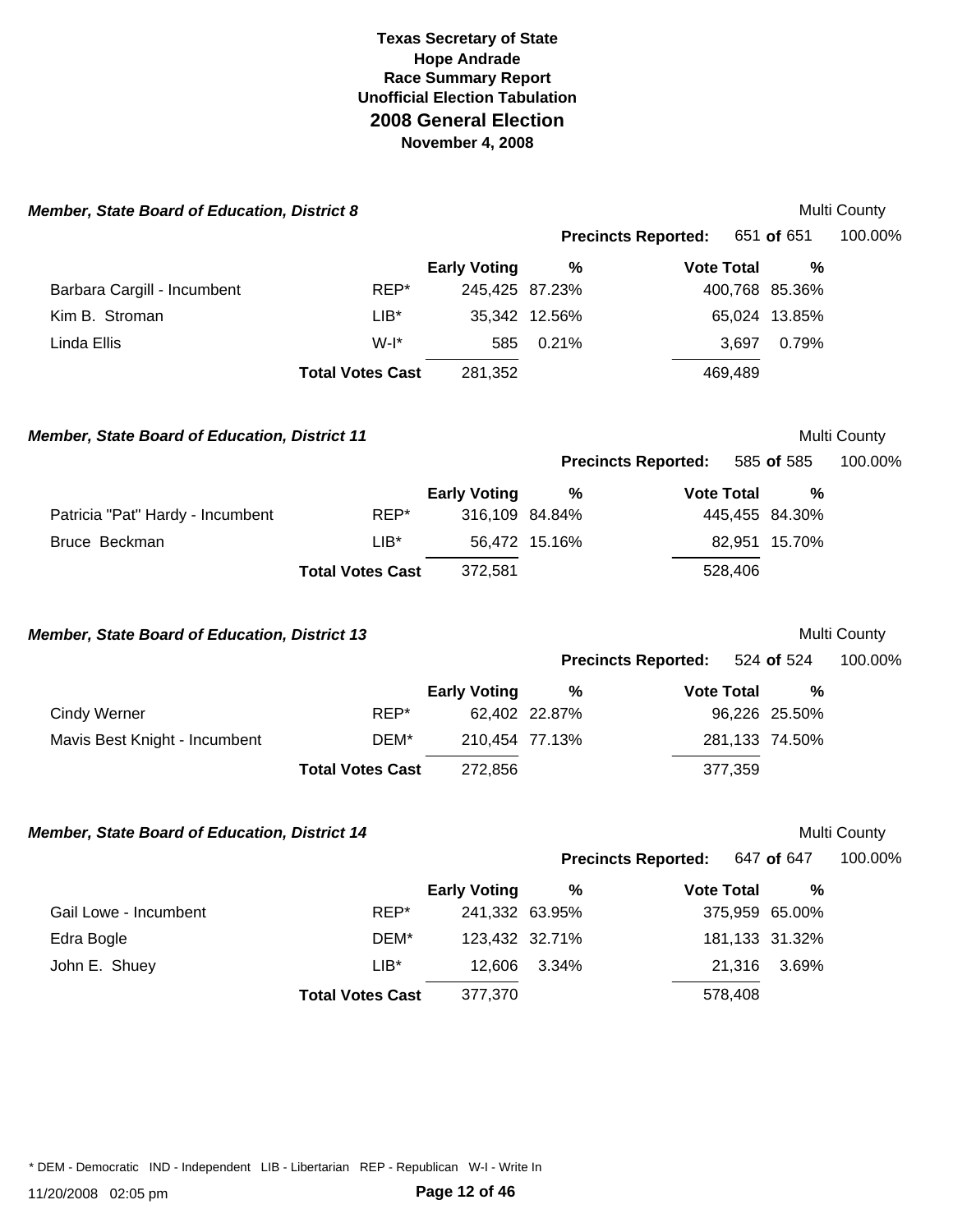| <b>State Senator, District 6</b>   |                         |                     |               |                            |                   | <b>Single County</b> |
|------------------------------------|-------------------------|---------------------|---------------|----------------------------|-------------------|----------------------|
|                                    |                         |                     |               | <b>Precincts Reported:</b> | 173 <b>of</b> 173 | 100.00%              |
|                                    |                         | <b>Early Voting</b> | %             | <b>Vote Total</b>          | %                 |                      |
| Gilbert Pena                       | REP*                    |                     | 14,453 26.36% |                            | 27,683 26.63%     |                      |
| Mario V. Gallegos, Jr. - Incumbent | DEM*                    |                     | 38,739 70.66% |                            | 72,783 70.01%     |                      |
| Susan Delgado                      | $LIB*$                  | 1.632               | 2.98%         | 3.491                      | 3.36%             |                      |
|                                    | <b>Total Votes Cast</b> | 54,824              |               | 103,957                    |                   |                      |

**State Senator, District 9 Multi County State Senator, District 9 Multi County** 

**Precincts Reported: 215 of 215** 

| 100.00% |  |
|---------|--|
|         |  |

|                          |                         | <b>Early Voting</b> | %             | <b>Vote Total</b> | $\frac{0}{0}$ |
|--------------------------|-------------------------|---------------------|---------------|-------------------|---------------|
| Chris Harris - Incumbent | REP*                    |                     | 88,255 52.70% | 125,329 54.10%    |               |
| Melvin Willms            | DEM*                    |                     | 75,562 45.12% | 100,358 43.32%    |               |
| Carl Nulsen              | $LIB^*$                 |                     | 3.637 2.17%   | 5.981             | 2.58%         |
|                          | <b>Total Votes Cast</b> | 167.454             |               | 231,668           |               |

**State Senator, District 10 Single County State Senator, District 10 Single County** 

**Precincts Reported:** 325 **of** 325 100.00%

|                        |                         | <b>Early Voting</b> | %           | <b>Vote Total</b> | %     |
|------------------------|-------------------------|---------------------|-------------|-------------------|-------|
| Kim Brimer - Incumbent | REP*                    | 102,185 46.59%      |             | 140,613 47.54%    |       |
| Wendy R. Davis         | DEM*                    | 112,504 51.29%      |             | 147,561 49.89%    |       |
| Richard A. Cross       | $LIB^*$                 |                     | 4.656 2.12% | 7.584             | 2.56% |
|                        | <b>Total Votes Cast</b> | 219,345             |             | 295,758           |       |

# **State Senator, District 11 Multi County State Senator, District 11**

**Precincts Reported:** 210 **of** 210 100.00%

|                          |                         | <b>Early Voting</b> | %              | <b>Vote Total</b> | %     |
|--------------------------|-------------------------|---------------------|----------------|-------------------|-------|
| Mike Jackson - Incumbent | REP*                    |                     | 100,609 55.87% | 155,309 56.50%    |       |
| Joe Jaworski             | DEM*                    |                     | 75,951 42.18%  | 113,169 41.17%    |       |
| Cliff Messina            | $LIB*$                  | 3.511               | 1.95%          | 6.389             | 2.32% |
|                          | <b>Total Votes Cast</b> | 180,071             |                | 274,867           |       |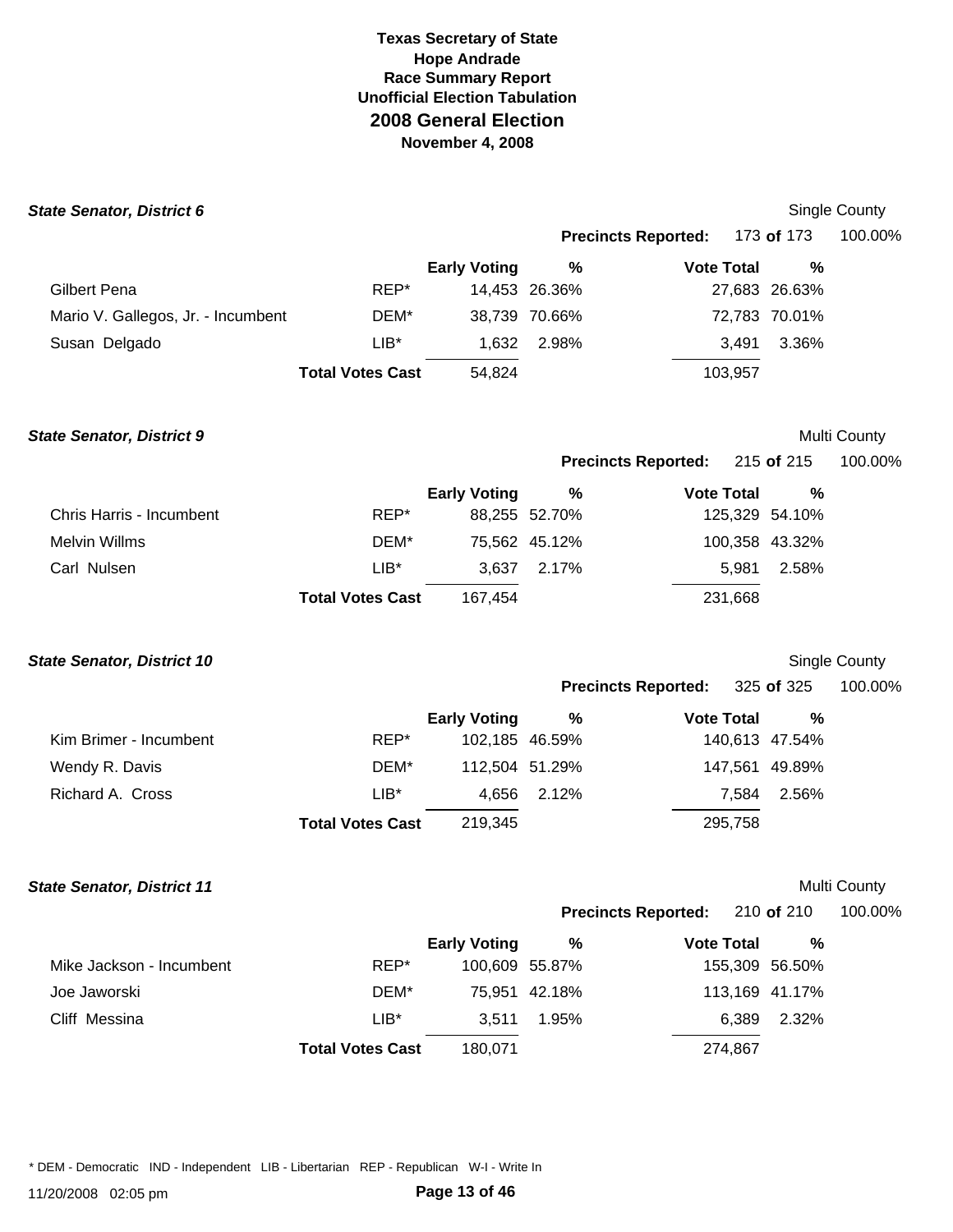| <b>State Senator, District 16</b> |                         |                     |               |                            |                | Single County |
|-----------------------------------|-------------------------|---------------------|---------------|----------------------------|----------------|---------------|
|                                   |                         |                     |               | <b>Precincts Reported:</b> | 203 of 203     | 100.00%       |
|                                   |                         | <b>Early Voting</b> | $\%$          | <b>Vote Total</b>          | %              |               |
| John Carona - Incumbent           | REP*                    |                     | 77,649 54.72% |                            | 121,928 56.26% |               |
| Rain Levy Minns                   | DEM*                    |                     | 61,172 43.11% |                            | 89,000 41.06%  |               |
| Paul E. Osborn                    | $LIB*$                  | 3,072               | 2.17%         | 5,806                      | 2.68%          |               |
|                                   | <b>Total Votes Cast</b> | 141,893             |               | 216,734                    |                |               |
| <b>State Senator, District 20</b> |                         |                     |               |                            |                | Multi County  |
|                                   |                         |                     |               | <b>Precincts Reported:</b> | 234 of 234     | 100.00%       |
|                                   |                         | <b>Early Voting</b> | $\%$          | <b>Vote Total</b>          | %              |               |
| Juan "Chuy" Hinojosa - Incumbent  | DEM*                    |                     | 77,335 80.37% |                            | 124,279 81.40% |               |
| <b>Billy "Bill" Parker</b>        | $LIB*$                  |                     | 18,890 19.63% |                            | 28,400 18.60%  |               |
|                                   | <b>Total Votes Cast</b> | 96,225              |               | 152,679                    |                |               |
| <b>State Senator, District 21</b> |                         |                     |               |                            |                | Multi County  |
|                                   |                         |                     |               | <b>Precincts Reported:</b> | 345 of 345     | 100.00%       |
|                                   |                         | <b>Early Voting</b> | $\%$          | <b>Vote Total</b>          | %              |               |
| Louis H. Bruni                    | REP*                    |                     | 34,393 30.88% |                            | 55,363 29.15%  |               |
| Judith Zaffirini - Incumbent      | DEM*                    |                     | 74,024 66.47% |                            | 129,608 68.24% |               |
| Barry L. Allison                  | $LIB*$                  | 2,948               | 2.65%         | 4,966                      | 2.61%          |               |
|                                   | <b>Total Votes Cast</b> | 111,365             |               | 189,937                    |                |               |
| <b>State Senator, District 23</b> |                         |                     |               |                            |                | Single County |
|                                   |                         |                     |               | <b>Precincts Reported:</b> | 229 of 229     | 100.00%       |
|                                   |                         | <b>Early Voting</b> | $\%$          | <b>Vote Total</b>          | $\%$           |               |
| Royce West - Incumbent            | DEM*                    | 134,427 93.44%      |               |                            | 178,803 92.42% |               |
| Jim Renfro                        | $LIB^*$                 | 9,430               | 6.56%         | 14,662                     | 7.58%          |               |
|                                   | <b>Total Votes Cast</b> | 143,857             |               | 193,465                    |                |               |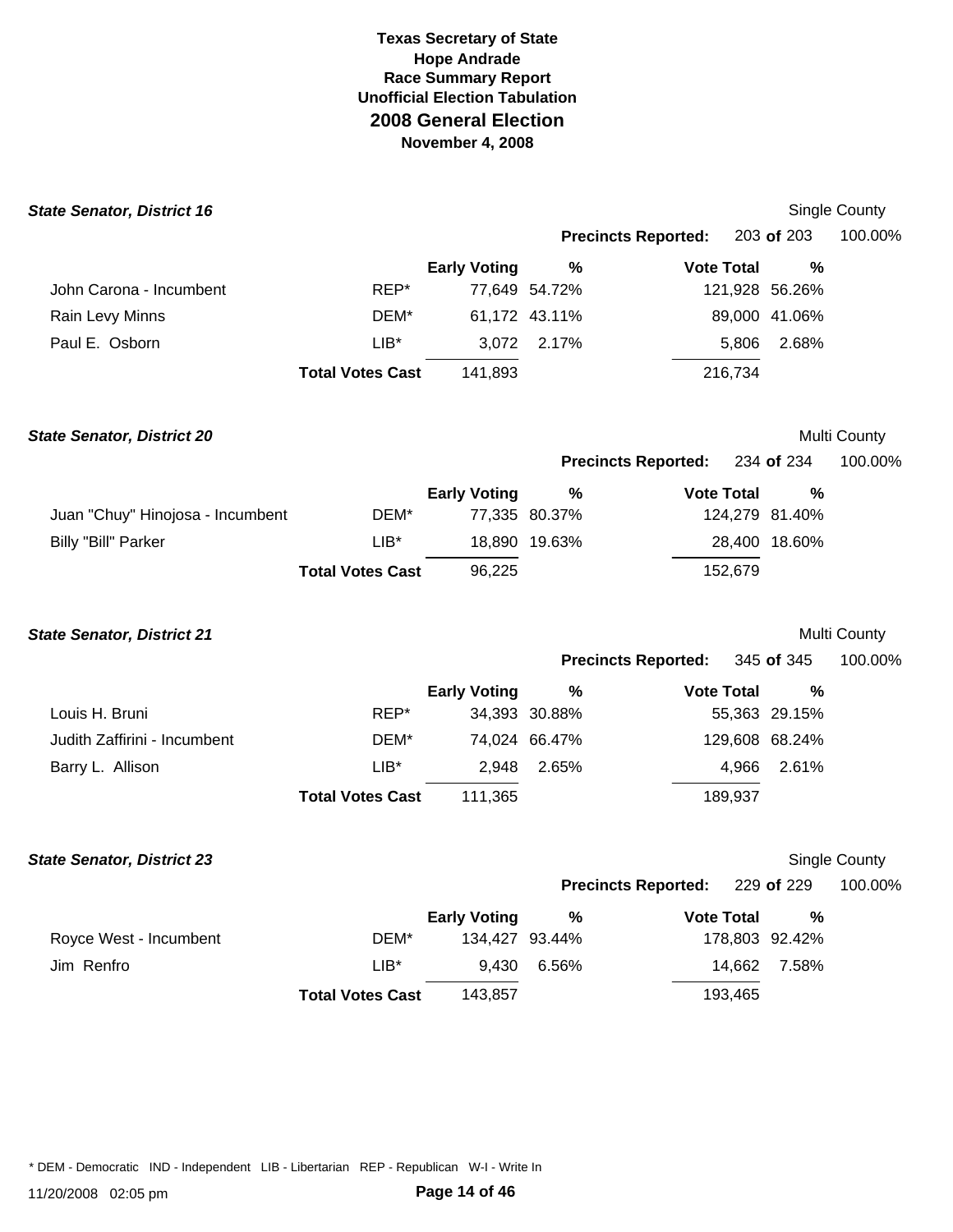| <b>State Senator, District 24</b> |                         |                     |               |                            |         |                | Multi County  |
|-----------------------------------|-------------------------|---------------------|---------------|----------------------------|---------|----------------|---------------|
|                                   |                         |                     |               | <b>Precincts Reported:</b> |         | 314 of 314     | 100.00%       |
|                                   |                         | <b>Early Voting</b> | %             | <b>Vote Total</b>          |         | %              |               |
| Troy Fraser - Incumbent           | REP*                    | 129,264 85.83%      |               |                            |         | 196,820 85.48% |               |
| <b>Bill Oliver</b>                | $LIB*$                  |                     | 21,334 14.17% |                            |         | 33,424 14.52%  |               |
|                                   | <b>Total Votes Cast</b> | 150,598             |               |                            | 230,244 |                |               |
| <b>State Senator, District 26</b> |                         |                     |               |                            |         |                | Single County |
|                                   |                         |                     |               | <b>Precincts Reported:</b> |         | 266 of 266     | 100.00%       |
|                                   |                         | <b>Early Voting</b> | $\%$          | <b>Vote Total</b>          |         | $\%$           |               |
| Leticia Van de Putte - Incumbent  | DEM*                    |                     | 99,975 81.35% |                            |         | 136,774 81.44% |               |
| Steve Lopez                       | $LIB^*$                 |                     | 22,922 18.65% |                            |         | 31,164 18.56%  |               |
|                                   | <b>Total Votes Cast</b> | 122,897             |               |                            | 167,938 |                |               |
| <b>State Senator, District 28</b> |                         |                     |               |                            |         |                | Multi County  |
|                                   |                         |                     |               | <b>Precincts Reported:</b> |         | 522 of 522     | 100.00%       |
|                                   |                         | <b>Early Voting</b> | $\%$          | <b>Vote Total</b>          |         | %              |               |
| Robert Duncan - Incumbent         | REP*                    | 112,266 88.97%      |               |                            |         | 178,705 88.19% |               |
| M. J. (Smitty) Smith              | $LIB*$                  |                     | 13,922 11.03% |                            |         | 23,929 11.81%  |               |
|                                   | <b>Total Votes Cast</b> | 126,188             |               |                            | 202,634 |                |               |
| <b>State Senator, District 31</b> |                         |                     |               |                            |         |                | Multi County  |
|                                   |                         |                     |               | <b>Precincts Reported:</b> |         | 297 of 297     | 100.00%       |
|                                   |                         | <b>Early Voting</b> | %             | <b>Vote Total</b>          |         | %              |               |
| Kel Seliger - Incumbent           | REP*                    | 113,993 91.02%      |               |                            |         | 179,774 90.21% |               |
| Lauren Poindexter                 | $LIB^*$                 | 11,247              | 8.98%         |                            | 19,510  | 9.79%          |               |
|                                   | <b>Total Votes Cast</b> | 125,240             |               |                            | 199,284 |                |               |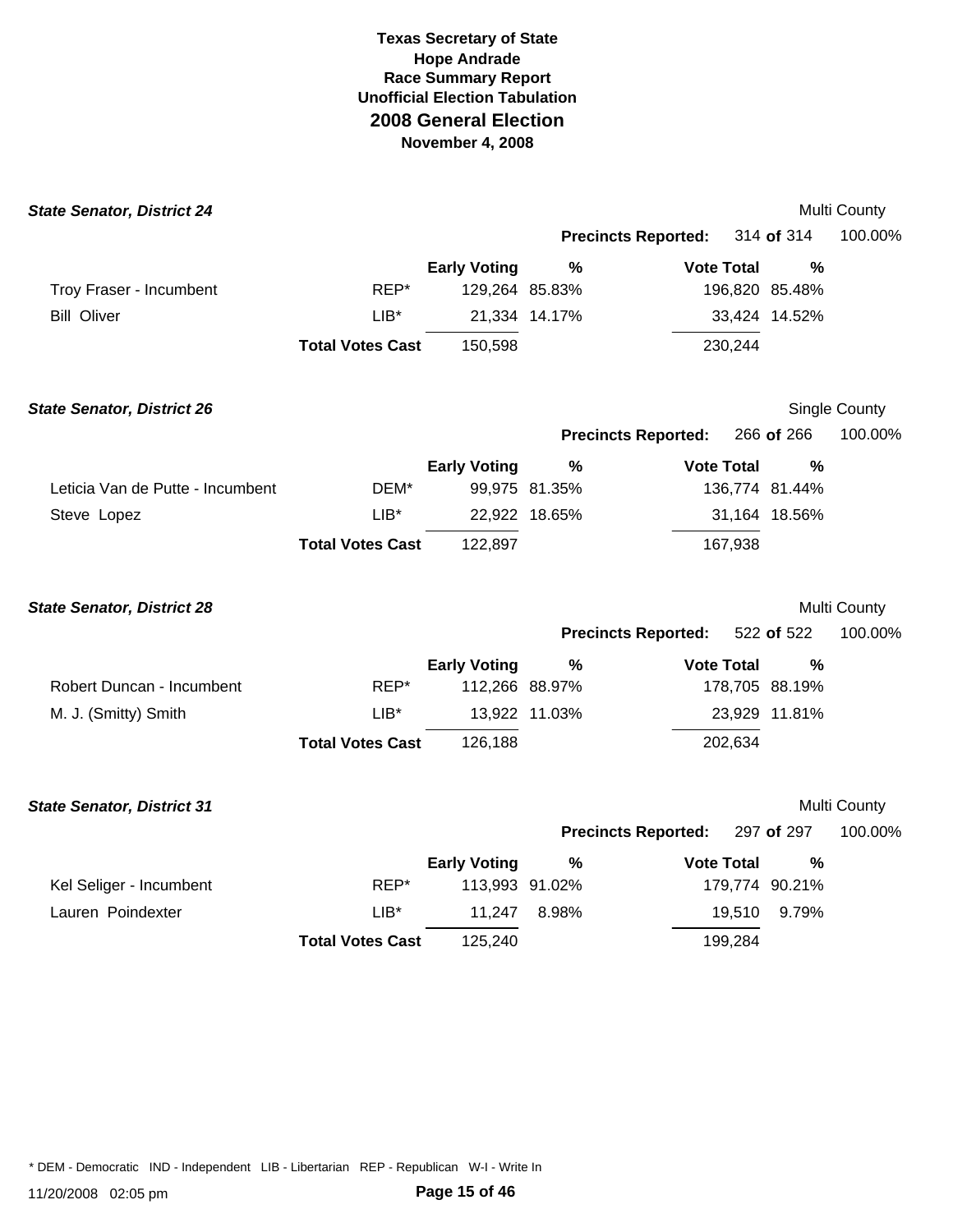| <b>State Representative District 1</b> |                         |                     |               |                            |               | Multi County |
|----------------------------------------|-------------------------|---------------------|---------------|----------------------------|---------------|--------------|
|                                        |                         |                     |               | <b>Precincts Reported:</b> | 79 of 79      | 100.00%      |
|                                        |                         | <b>Early Voting</b> | %             | <b>Vote Total</b>          | %             |              |
| George Lavender                        | REP*                    |                     | 11,474 43.86% |                            | 24,834 44.99% |              |
| Stephen J. Frost - Incumbent           | DEM*                    |                     | 14,375 54.95% |                            | 29,580 53.59% |              |
| Tim Eason                              | $LIB*$                  | 313                 | 1.20%         | 779                        | 1.41%         |              |
|                                        | <b>Total Votes Cast</b> | 26,162              |               | 55,193                     |               |              |
| <b>State Representative District 2</b> |                         |                     |               |                            |               | Multi County |
|                                        |                         |                     |               | <b>Precincts Reported:</b> | 67 of 67      | 100.00%      |
|                                        |                         | <b>Early Voting</b> | %             | <b>Vote Total</b>          | $\%$          |              |
| Dan Flynn - Incumbent                  | REP*                    |                     | 17,906 85.68% |                            | 39,238 85.04% |              |
| Michael A. French                      | $LIB^*$                 |                     | 2,993 14.32%  |                            | 6,903 14.96%  |              |
|                                        | <b>Total Votes Cast</b> | 20,899              |               | 46,141                     |               |              |
| <b>State Representative District 3</b> |                         |                     |               |                            |               | Multi County |
|                                        |                         |                     |               | <b>Precincts Reported:</b> | 116 of 116    | 100.00%      |
|                                        |                         | <b>Early Voting</b> | $\%$          | <b>Vote Total</b>          | %             |              |
| Kirby Hollingsworth                    | REP*                    |                     | 12,574 48.40% |                            | 24,910 48.27% |              |
| Mark Homer - Incumbent                 | DEM*                    |                     | 13,403 51.60% |                            | 26,694 51.73% |              |
|                                        | <b>Total Votes Cast</b> | 25,977              |               | 51,604                     |               |              |
| <b>State Representative District 4</b> |                         |                     |               |                            |               | Multi County |
|                                        |                         |                     |               | <b>Precincts Reported:</b> | 74 of 74      | 100.00%      |
|                                        |                         | <b>Early Voting</b> |               | % Vote Total               | $\%$          |              |
| Betty Brown - Incumbent                | REP*                    |                     | 23,833 62.49% |                            | 39,209 62.62% |              |
| Victor M. Morales                      | DEM*                    |                     | 13,544 35.51% |                            | 22,027 35.18% |              |
| James C. Yow                           | $LIB^*$                 | 762                 | 2.00%         | 1,381                      | 2.21%         |              |
|                                        | <b>Total Votes Cast</b> | 38,139              |               | 62,617                     |               |              |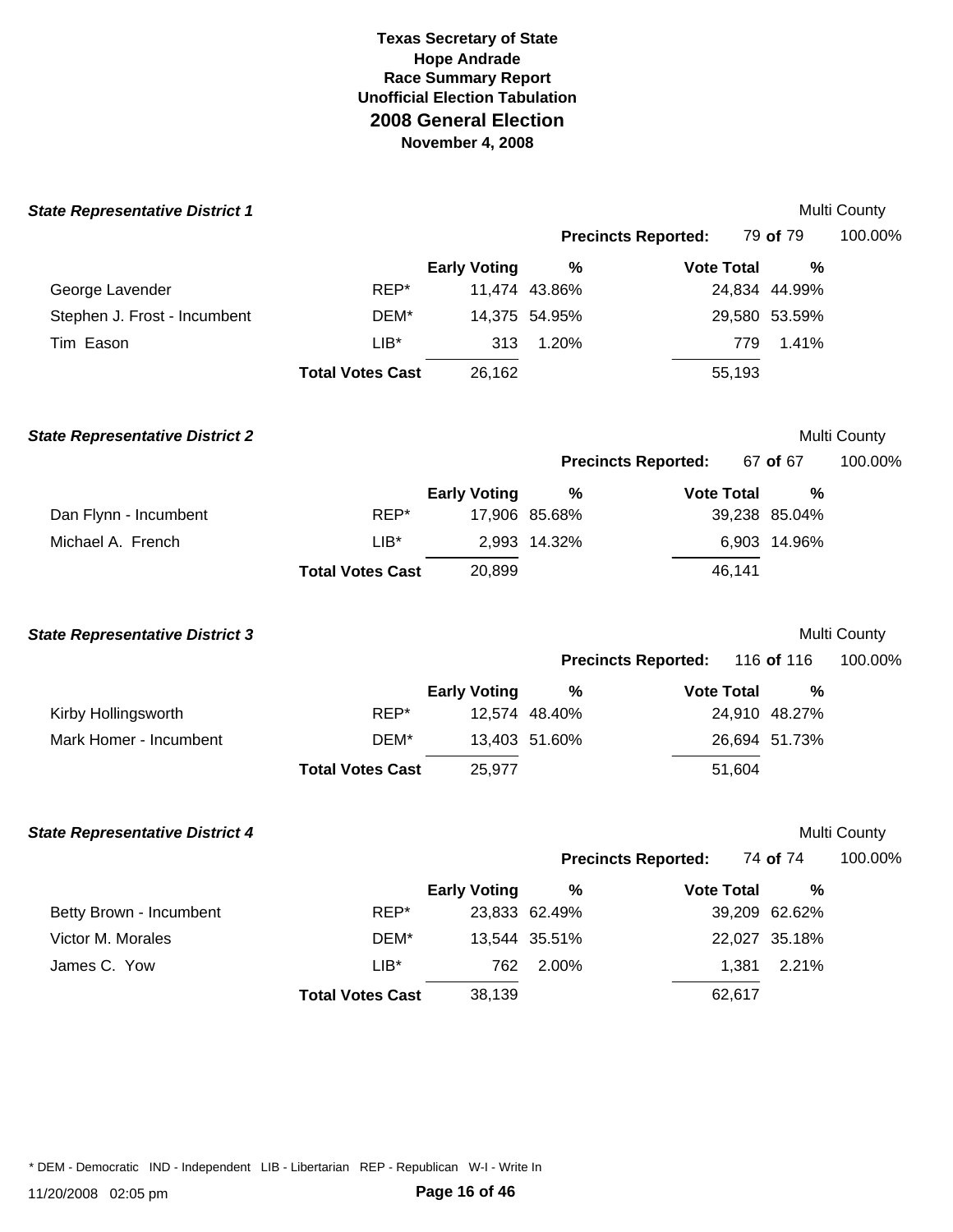| <b>State Representative District 6</b>  |                         |                     |                                |                            |                    | Single County |
|-----------------------------------------|-------------------------|---------------------|--------------------------------|----------------------------|--------------------|---------------|
|                                         |                         |                     |                                | <b>Precincts Reported:</b> | 66 of 66           | 100.00%       |
|                                         |                         | <b>Early Voting</b> | $\%$                           | <b>Vote Total</b>          | $\frac{0}{0}$      |               |
| Leo Berman - Incumbent                  | REP*                    |                     | 30,017 87.93%                  |                            | 44,411 87.77%      |               |
| Gene Moody                              | $LIB^*$                 |                     | 4,119 12.07%                   |                            | 6,188 12.23%       |               |
|                                         | <b>Total Votes Cast</b> | 34,136              |                                | 50,599                     |                    |               |
| <b>State Representative District 7</b>  |                         |                     |                                |                            |                    | Multi County  |
|                                         |                         |                     |                                | <b>Precincts Reported:</b> | 38 of 38           | 100.00%       |
| Tommy Merritt - Incumbent               | REP*                    | <b>Early Voting</b> | $\frac{0}{0}$<br>29,242 88.53% | <b>Vote Total</b>          | %<br>40,629 88.35% |               |
| Joey R. Stroman                         | $LIB*$                  |                     | 3,790 11.47%                   |                            | 5,359 11.65%       |               |
|                                         | <b>Total Votes Cast</b> | 33,032              |                                | 45,988                     |                    |               |
| <b>State Representative District 9</b>  |                         |                     |                                |                            |                    | Multi County  |
|                                         |                         |                     |                                | <b>Precincts Reported:</b> | 81 of 81           | 100.00%       |
|                                         |                         | <b>Early Voting</b> | $\%$                           | <b>Vote Total</b>          | %                  |               |
| Wayne Christian - Incumbent             | REP*                    |                     | 17,824 61.96%                  |                            | 32,650 62.75%      |               |
| Kenneth D. Franks                       | DEM*                    |                     | 10,445 36.31%                  |                            | 18,425 35.41%      |               |
| Joe Allport                             | $LIB*$                  | 496                 | 1.72%                          | 961                        | 1.85%              |               |
|                                         | <b>Total Votes Cast</b> | 28,765              |                                | 52,036                     |                    |               |
| <b>State Representative District 10</b> |                         |                     |                                |                            |                    | Multi County  |
|                                         |                         |                     |                                | <b>Precincts Reported:</b> | 70 of 70           | 100.00%       |
|                                         |                         | <b>Early Voting</b> | %                              | <b>Vote Total</b>          | %                  |               |
| Jim Pitts - Incumbent                   | REP*                    |                     | 31,689 85.89%                  |                            | 49,323 85.52%      |               |
| Phil Smart                              | $LIB*$                  |                     | 5,205 14.11%                   |                            | 8,353 14.48%       |               |
|                                         | <b>Total Votes Cast</b> | 36,894              |                                | 57,676                     |                    |               |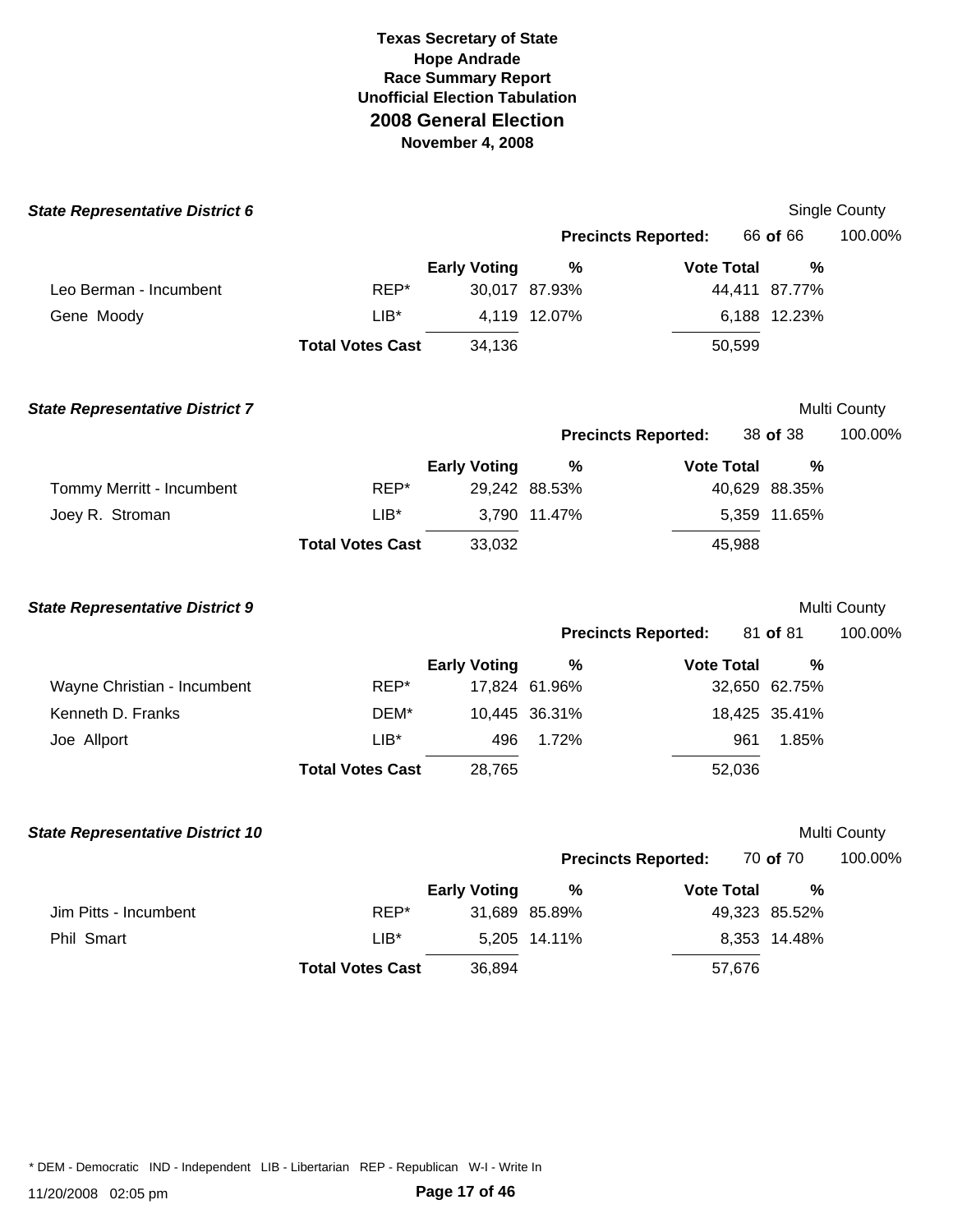| <b>State Representative District 11</b> |                         |                     |               |                            |               | Multi County  |
|-----------------------------------------|-------------------------|---------------------|---------------|----------------------------|---------------|---------------|
|                                         |                         |                     |               | <b>Precincts Reported:</b> | 95 of 95      | 100.00%       |
|                                         |                         | <b>Early Voting</b> | %             | <b>Vote Total</b>          | %             |               |
| Brian K. Walker                         | $REP^*$                 |                     | 13,928 48.79% |                            | 25,928 49.08% |               |
| Chuck Hopson - Incumbent                | DEM*                    |                     | 14,191 49.71% |                            | 26,030 49.27% |               |
| Paul Bryan                              | $LIB*$                  | 428                 | 1.50%         |                            | 1.65%<br>872  |               |
|                                         | <b>Total Votes Cast</b> | 28,547              |               | 52,830                     |               |               |
| <b>State Representative District 12</b> |                         |                     |               |                            |               | Multi County  |
|                                         |                         |                     |               | <b>Precincts Reported:</b> | 97 of 97      | 100.00%       |
|                                         |                         | <b>Early Voting</b> | $\%$          | <b>Vote Total</b>          | %             |               |
| Van Brookshire                          | REP*                    |                     | 12,495 44.80% |                            | 21,637 42.95% |               |
| Jim McReynolds - Incumbent              | DEM*                    |                     | 15,396 55.20% |                            | 28,746 57.05% |               |
|                                         | <b>Total Votes Cast</b> | 27,891              |               | 50,383                     |               |               |
| <b>State Representative District 14</b> |                         |                     |               |                            |               | Single County |
|                                         |                         |                     |               | <b>Precincts Reported:</b> | 69 of 69      | 100.00%       |
|                                         |                         | <b>Early Voting</b> | $\%$          | <b>Vote Total</b>          | %             |               |
| Fred Brown - Incumbent                  | REP*                    |                     | 23,033 82.13% |                            | 37,187 82.20% |               |
| Ron Darby                               | $LIB*$                  |                     | 5,012 17.87%  |                            | 8,052 17.80%  |               |
|                                         | <b>Total Votes Cast</b> | 28,045              |               | 45,239                     |               |               |
| <b>State Representative District 17</b> |                         |                     |               |                            |               | Multi County  |
|                                         |                         |                     |               | <b>Precincts Reported:</b> | 107 of 107    | 100.00%       |
|                                         |                         | <b>Early Voting</b> | $\%$          | <b>Vote Total</b>          | %             |               |
| Tim Kleinschmidt                        | REP*                    |                     | 17,576 53.38% |                            | 32,208 53.99% |               |
| Donnie Dippel                           | DEM*                    |                     | 14,470 43.95% |                            | 25,561 42.85% |               |
| Alan W. Duesterhoft                     | $LIB*$                  | 878                 | 2.67%         | 1,888                      | 3.16%         |               |
|                                         | <b>Total Votes Cast</b> | 32,924              |               | 59,657                     |               |               |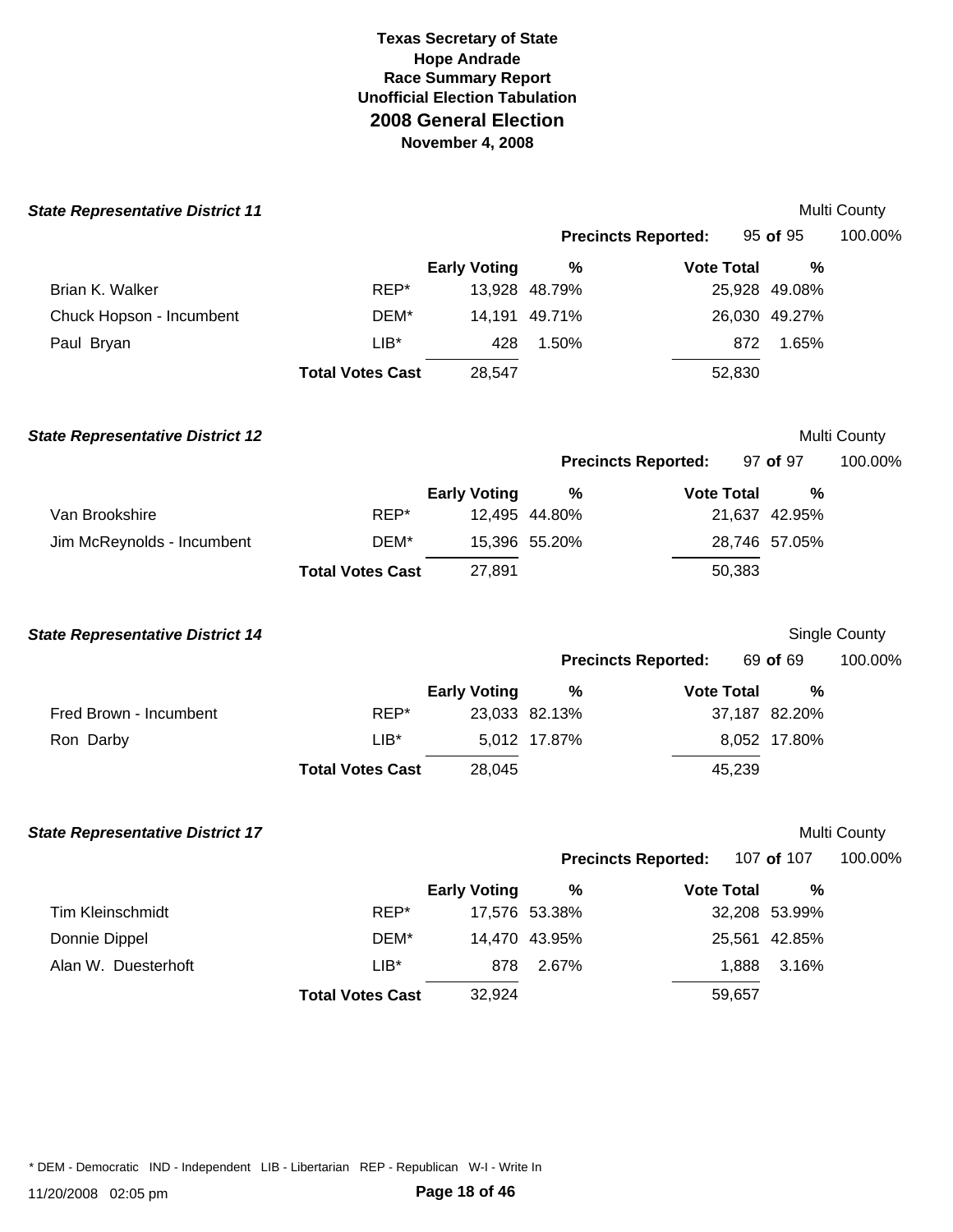| <b>State Representative District 18</b> |                         |                     |               |                            |               | Multi County        |
|-----------------------------------------|-------------------------|---------------------|---------------|----------------------------|---------------|---------------------|
|                                         |                         |                     |               | <b>Precincts Reported:</b> | 60 of 60      | 100.00%             |
|                                         |                         | <b>Early Voting</b> | $\%$          | <b>Vote Total</b>          | %             |                     |
| John Otto - Incumbent                   | REP*                    |                     | 20,025 69.71% |                            | 32,415 68.55% |                     |
| Arlan Foster                            | DEM*                    |                     | 8,703 30.29%  |                            | 14,872 31.45% |                     |
|                                         | <b>Total Votes Cast</b> | 28,728              |               | 47,287                     |               |                     |
| <b>State Representative District 19</b> |                         |                     |               |                            |               | Multi County        |
|                                         |                         |                     |               | <b>Precincts Reported:</b> | 72 of 72      | 100.00%             |
|                                         |                         | <b>Early Voting</b> | $\%$          | <b>Vote Total</b>          | %             |                     |
| Mike Hamilton - Incumbent               | REP*                    |                     | 17,135 64.35% |                            | 32,531 63.91% |                     |
| Larry C. Hunter                         | DEM*                    |                     | 9,000 33.80%  |                            | 17,304 34.00% |                     |
| <b>Richard Ramsey</b>                   | $LIB^*$                 | 493                 | 1.85%         | 1,064                      | 2.09%         |                     |
|                                         | <b>Total Votes Cast</b> | 26,628              |               | 50,899                     |               |                     |
| <b>State Representative District 20</b> |                         |                     |               |                            |               | Multi County        |
|                                         |                         |                     |               | <b>Precincts Reported:</b> | 62 of 62      | 100.00%             |
|                                         |                         | <b>Early Voting</b> | %             | <b>Vote Total</b>          | %             |                     |
| Dan M. Gattis - Incumbent               | REP*                    |                     | 40,432 64.68% |                            | 56,962 64.73% |                     |
| Jim Dillon                              | DEM*                    |                     | 19,516 31.22% |                            | 26,856 30.52% |                     |
| Craig C. Weems                          | $LIB*$                  | 2,559               | 4.09%         | 4,185                      | 4.76%         |                     |
|                                         | <b>Total Votes Cast</b> | 62,507              |               | 88,003                     |               |                     |
| <b>State Representative District 22</b> |                         |                     |               |                            |               | <b>Multi County</b> |
|                                         |                         |                     |               | <b>Precincts Reported:</b> |               | 58 of 58 100.00%    |
|                                         |                         | <b>Early Voting</b> | $\%$          | <b>Vote Total</b>          | $\%$          |                     |
| Joe Deshotel - Incumbent                | DEM*                    |                     | 22,639 95.27% |                            | 31,149 94.47% |                     |
| Dean L. Tucker                          | $LIB*$                  | 1,125               | 4.73%         | 1,824                      | 5.53%         |                     |
|                                         | <b>Total Votes Cast</b> | 23,764              |               | 32,973                     |               |                     |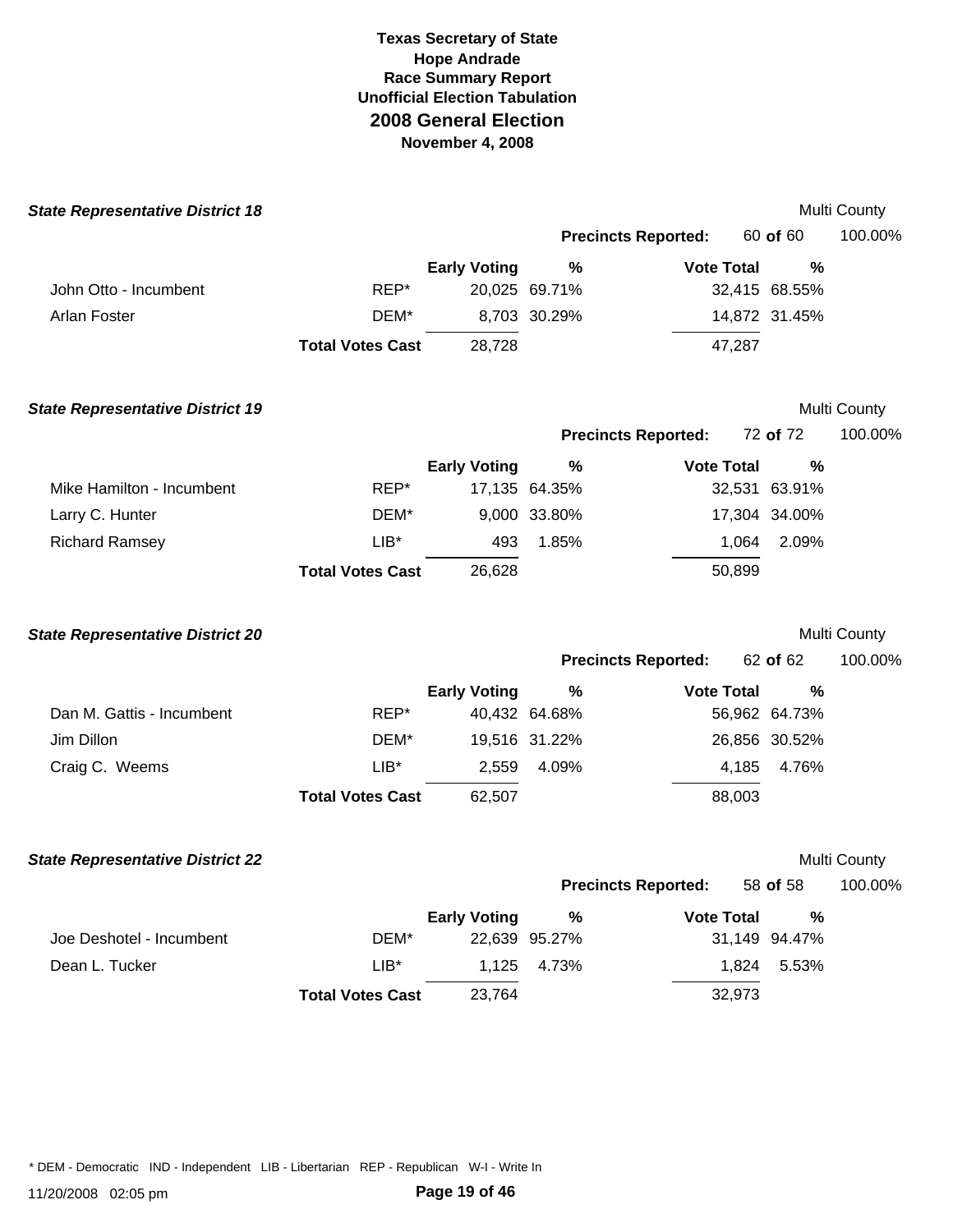| <b>State Representative District 23</b> |                         |                     |               |                            |               | Multi County  |
|-----------------------------------------|-------------------------|---------------------|---------------|----------------------------|---------------|---------------|
|                                         |                         |                     |               | <b>Precincts Reported:</b> | 60 of 60      | 100.00%       |
|                                         |                         | <b>Early Voting</b> | %             | <b>Vote Total</b>          | $\frac{0}{0}$ |               |
| Craig Eiland - Incumbent                | DEM*                    |                     | 19,953 87.35% |                            | 31,108 86.80% |               |
| Charles L. Earley                       | $LIB*$                  |                     | 2,889 12.65%  |                            | 4,732 13.20%  |               |
|                                         | <b>Total Votes Cast</b> | 22,842              |               | 35,840                     |               |               |
| <b>State Representative District 24</b> |                         |                     |               |                            |               | Single County |
|                                         |                         |                     |               | <b>Precincts Reported:</b> | 55 of 55      | 100.00%       |
|                                         |                         | <b>Early Voting</b> | $\%$          | <b>Vote Total</b>          | %             |               |
| Larry Taylor - Incumbent                | REP*                    |                     | 32,636 87.05% |                            | 47,022 86.33% |               |
| Rafael E. Ramos                         | $LIB*$                  |                     | 4,856 12.95%  |                            | 7,444 13.67%  |               |
|                                         | <b>Total Votes Cast</b> | 37,492              |               | 54,466                     |               |               |
| <b>State Representative District 25</b> |                         |                     |               |                            |               | Single County |
|                                         |                         |                     |               | <b>Precincts Reported:</b> | 39 of 39      | 100.00%       |
|                                         |                         | <b>Early Voting</b> | %             | <b>Vote Total</b>          | $\frac{0}{0}$ |               |
| Dennis Bonnen                           | REP*                    |                     | 24,334 86.47% |                            | 33,374 85.96% |               |
| Richard Cole                            | $LIB^*$                 |                     | 3,806 13.53%  |                            | 5,453 14.04%  |               |
|                                         | <b>Total Votes Cast</b> | 28,140              |               | 38,827                     |               |               |
| <b>State Representative District 27</b> |                         |                     |               |                            |               | Single County |
|                                         |                         |                     |               | <b>Precincts Reported:</b> | 61 of 61      | 100.00%       |
|                                         |                         | <b>Early Voting</b> | $\frac{9}{6}$ | <b>Vote Total</b>          | %             |               |
| <b>Steve Host</b>                       | REP*                    |                     | 18,740 33.06% |                            | 25,345 34.39% |               |
| Dora Olivo - Incumbent                  | DEM*                    |                     | 37,951 66.94% |                            | 48,359 65.61% |               |
|                                         | <b>Total Votes Cast</b> | 56,691              |               | 73,704                     |               |               |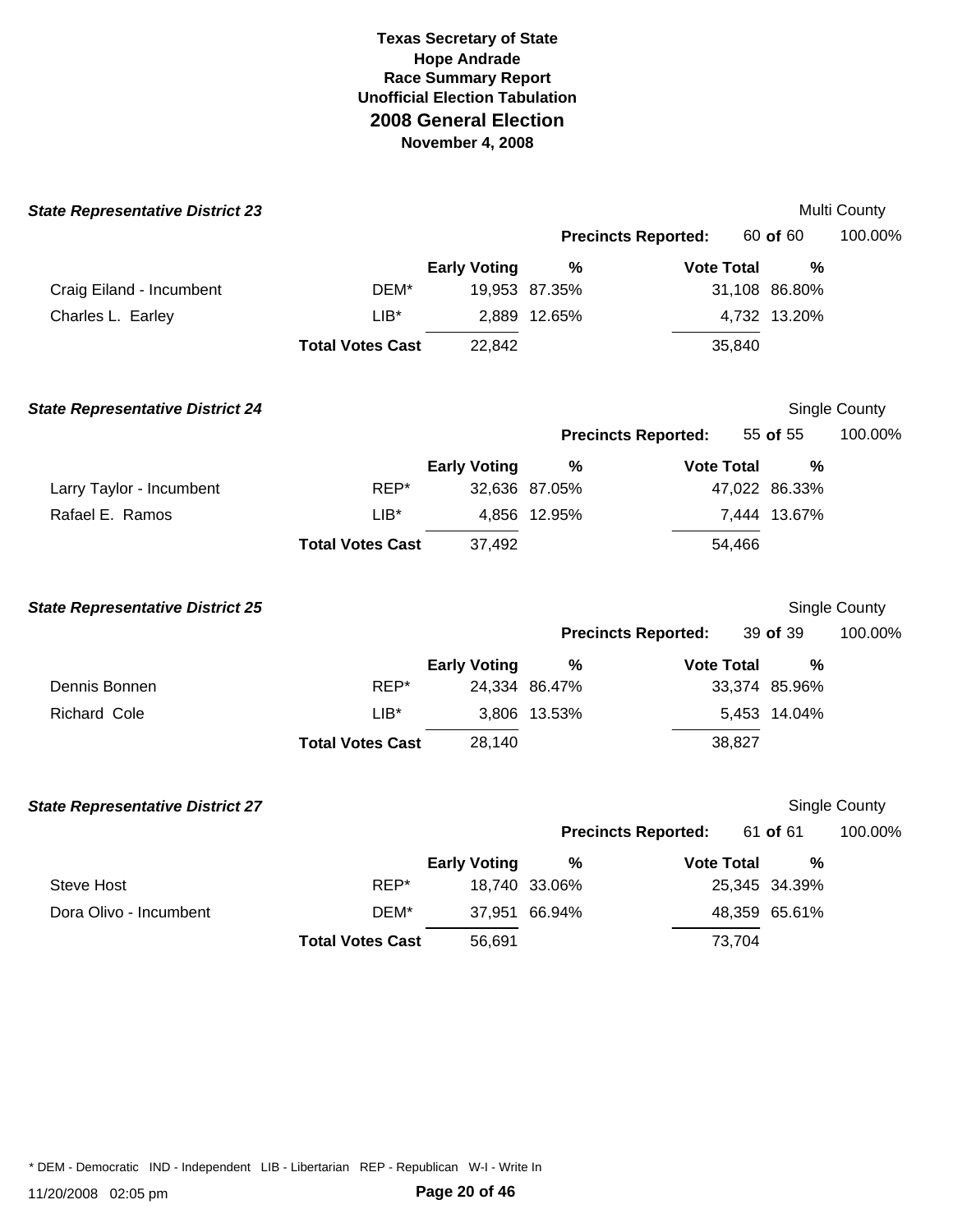| <b>State Representative District 28</b> |                         |                     |                      |                            |                    | Multi County  |
|-----------------------------------------|-------------------------|---------------------|----------------------|----------------------------|--------------------|---------------|
|                                         |                         |                     |                      | <b>Precincts Reported:</b> | 69 of 69           | 100.00%       |
|                                         |                         | <b>Early Voting</b> | $\%$                 | <b>Vote Total</b>          | %                  |               |
| John Zerwas - Incumbent                 | REP*                    |                     | 36,291 60.68%        |                            | 50,712 60.22%      |               |
| Dorothy Bottos                          | DEM*                    |                     | 22,591 37.77%        |                            | 32,015 38.02%      |               |
| M. Stephen Lucas                        | $LIB^*$                 | 928                 | 1.55%                | 1,484                      | 1.76%              |               |
|                                         | <b>Total Votes Cast</b> | 59,810              |                      | 84,211                     |                    |               |
| <b>State Representative District 29</b> |                         |                     |                      |                            |                    | Multi County  |
|                                         |                         |                     |                      | <b>Precincts Reported:</b> | 51 of 51           | 100.00%       |
|                                         |                         | <b>Early Voting</b> | $\%$                 | <b>Vote Total</b>          | %                  |               |
| Randy Weber                             | REP*                    |                     | 28,342 59.55%        |                            | 43,996 60.38%      |               |
| Kevin M. Murphy                         | DEM*                    |                     | 19,253 40.45%        |                            | 28,869 39.62%      |               |
|                                         | <b>Total Votes Cast</b> | 47,595              |                      | 72,865                     |                    |               |
| <b>State Representative District 32</b> |                         |                     |                      |                            |                    | Multi County  |
|                                         |                         |                     |                      | <b>Precincts Reported:</b> | 77 of 77           | 100.00%       |
|                                         |                         | <b>Early Voting</b> | $\%$                 | <b>Vote Total</b>          | %                  |               |
| <b>Todd Hunter</b>                      | REP*                    |                     | 18,578 51.41%        |                            | 27,803 50.12%      |               |
| Juan M. Garcia III - Incumbent          | DEM*                    |                     | 16,477 45.60%        |                            | 25,967 46.81%      |               |
| Lenard Nelson                           | $LIB*$                  | 1,079               | 2.99%                | 1,702                      | 3.07%              |               |
|                                         | <b>Total Votes Cast</b> | 36,134              |                      | 55,472                     |                    |               |
| <b>State Representative District 33</b> |                         |                     |                      |                            |                    | Single County |
|                                         |                         |                     |                      | <b>Precincts Reported:</b> | 44 of 44           | 100.00%       |
| <b>Raul Torres</b>                      | REP*                    | <b>Early Voting</b> | $\%$<br>9,918 37.57% | <b>Vote Total</b>          | %<br>14,768 35.52% |               |
| Solomon P. Ortiz, Jr. - Incumbent       | DEM*                    |                     | 15,064 57.06%        |                            | 24,552 59.05%      |               |
| Justin R. Garrett                       | $LIB*$                  | 1,417               | 5.37%                | 2,260                      | 5.44%              |               |
|                                         | <b>Total Votes Cast</b> | 26,399              |                      | 41,580                     |                    |               |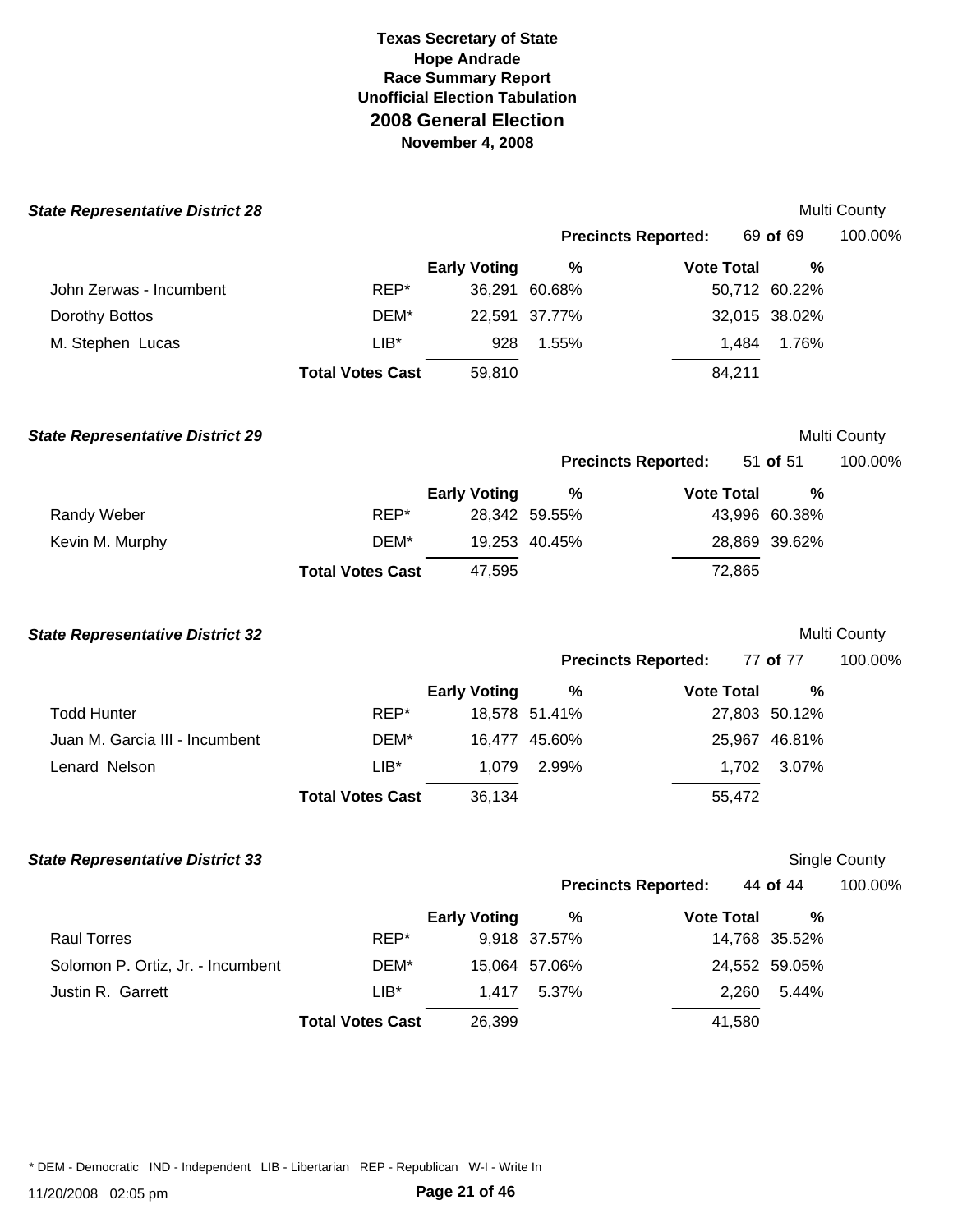| <b>State Representative District 34</b> |                         |                     |               |                            |               | Single County |
|-----------------------------------------|-------------------------|---------------------|---------------|----------------------------|---------------|---------------|
|                                         |                         |                     |               | <b>Precincts Reported:</b> | 71 of 71      | 100.00%       |
|                                         |                         | <b>Early Voting</b> | $\%$          | <b>Vote Total</b>          | $\frac{0}{0}$ |               |
| <b>Connie Scott</b>                     | REP*                    |                     | 12,509 48.85% |                            | 18,666 46.87% |               |
| Abel Herrero - Incumbent                | DEM*                    |                     | 13,099 51.15% |                            | 21,157 53.13% |               |
|                                         | <b>Total Votes Cast</b> | 25,608              |               | 39,823                     |               |               |
| <b>State Representative District 41</b> |                         |                     |               |                            |               | Single County |
|                                         |                         |                     |               | <b>Precincts Reported:</b> | 35 of 35      | 100.00%       |
|                                         |                         | <b>Early Voting</b> | ℅             | <b>Vote Total</b>          | %             |               |
| Javier Villalobos                       | REP*                    |                     | 8,910 34.51%  |                            | 12,004 33.27% |               |
| Veronica Gonzales - Incumbent           | DEM*                    |                     | 16,433 63.66% |                            | 23,403 64.87% |               |
| Charles W. Snelling                     | $LIB^*$                 | 472                 | 1.83%         | 670                        | 1.86%         |               |
|                                         | <b>Total Votes Cast</b> | 25,815              |               | 36,077                     |               |               |
| <b>State Representative District 43</b> |                         |                     |               |                            |               | Multi County  |
|                                         |                         |                     |               | <b>Precincts Reported:</b> | 77 of 77      | 100.00%       |
|                                         |                         | <b>Early Voting</b> | $\%$          | <b>Vote Total</b>          | %             |               |
| Tara Rios Ybarra                        | DEM*                    |                     | 11,615 85.25% |                            | 25,750 87.21% |               |
| Richard W. Shuey                        | $LIB*$                  |                     | 2,010 14.75%  |                            | 3,778 12.79%  |               |
|                                         | <b>Total Votes Cast</b> | 13,625              |               | 29,528                     |               |               |
| <b>State Representative District 44</b> |                         |                     |               |                            |               | Multi County  |
|                                         |                         |                     |               | <b>Precincts Reported:</b> | 71 of 71      | 100.00%       |
|                                         |                         | <b>Early Voting</b> | %             | <b>Vote Total</b>          | $\%$          |               |
| Edmund Kuempel - Incumbent              | REP*                    |                     | 30,526 83.63% |                            | 46,575 82.42% |               |
| John Lynch                              | $LIB^*$                 |                     | 5,975 16.37%  |                            | 9,935 17.58%  |               |
|                                         | <b>Total Votes Cast</b> | 36,501              |               | 56,510                     |               |               |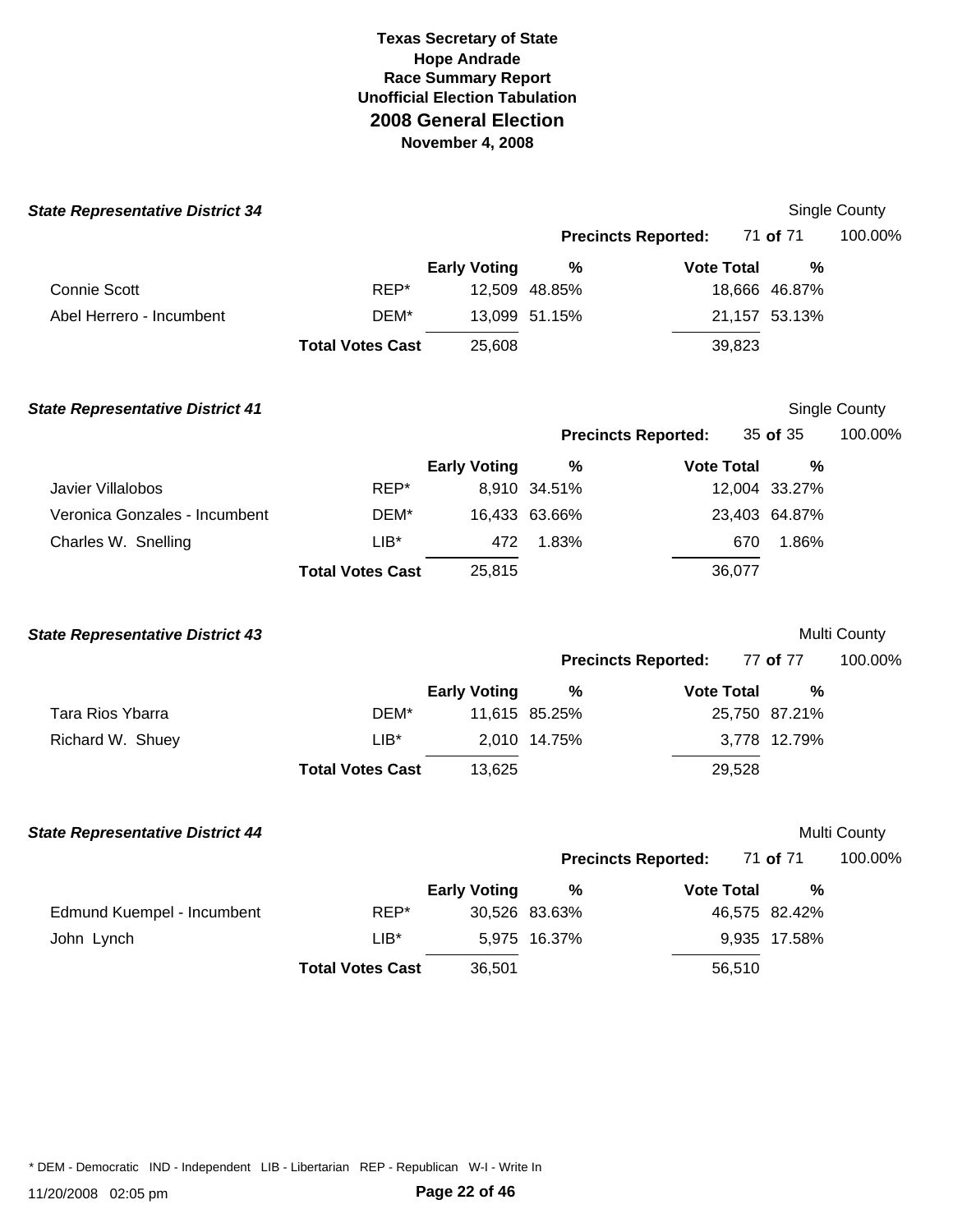| <b>State Representative District 45</b> |                         |                     |               |                            |               | Multi County         |
|-----------------------------------------|-------------------------|---------------------|---------------|----------------------------|---------------|----------------------|
|                                         |                         |                     |               | <b>Precincts Reported:</b> | 73 of 73      | 100.00%              |
|                                         |                         | <b>Early Voting</b> | $\%$          | <b>Vote Total</b>          | %             |                      |
| Matt Young                              | REP*                    |                     | 17,424 36.72% |                            | 27,706 37.44% |                      |
| Patrick M. Rose - Incumbent             | DEM*                    |                     | 28,682 60.45% |                            | 43,891 59.31% |                      |
| Tom Gleinser                            | $LIB*$                  | 1,344               | 2.83%         | 2,406                      | 3.25%         |                      |
|                                         | <b>Total Votes Cast</b> | 47,450              |               | 74,003                     |               |                      |
| <b>State Representative District 46</b> |                         |                     |               |                            |               | Single County        |
|                                         |                         |                     |               | <b>Precincts Reported:</b> | 24 of 24      | 100.00%              |
|                                         |                         | <b>Early Voting</b> | %             | <b>Vote Total</b>          | %             |                      |
| Dawnna Dukes - Incumbent                | DEM*                    |                     | 26,610 88.02% |                            | 34,292 86.55% |                      |
| Allen Hacker                            | $LIB^*$                 |                     | 3,623 11.98%  |                            | 5,330 13.45%  |                      |
|                                         | <b>Total Votes Cast</b> | 30,233              |               | 39,622                     |               |                      |
| <b>State Representative District 47</b> |                         |                     |               |                            |               | <b>Single County</b> |
|                                         |                         |                     |               | <b>Precincts Reported:</b> | 43 of 43      | 100.00%              |
|                                         |                         | <b>Early Voting</b> | %             | <b>Vote Total</b>          | %             |                      |
| Donna Keel                              | REP*                    |                     | 32,668 47.04% |                            | 43,116 48.79% |                      |
| Valinda Bolton - Incumbent              | DEM*                    |                     | 36,785 52.96% |                            | 45,253 51.21% |                      |
|                                         | <b>Total Votes Cast</b> | 69,453              |               | 88,369                     |               |                      |
| <b>State Representative District 48</b> |                         |                     |               |                            |               | Single County        |
|                                         |                         |                     |               | <b>Precincts Reported:</b> | 39 of 39      | 100.00%              |
|                                         |                         | <b>Early Voting</b> | $\%$          | <b>Vote Total</b>          | %             |                      |
| Pamela Waggoner                         | REP*                    |                     | 22,467 40.07% |                            | 31,002 41.98% |                      |
| Donna Howard - Incumbent                | DEM*                    |                     | 31,679 56.50% |                            | 39,689 53.74% |                      |
| Ben Easton                              | $LIB^*$                 | 1,920               | 3.42%         | 3,165                      | 4.29%         |                      |
|                                         | <b>Total Votes Cast</b> | 56,066              |               | 73,856                     |               |                      |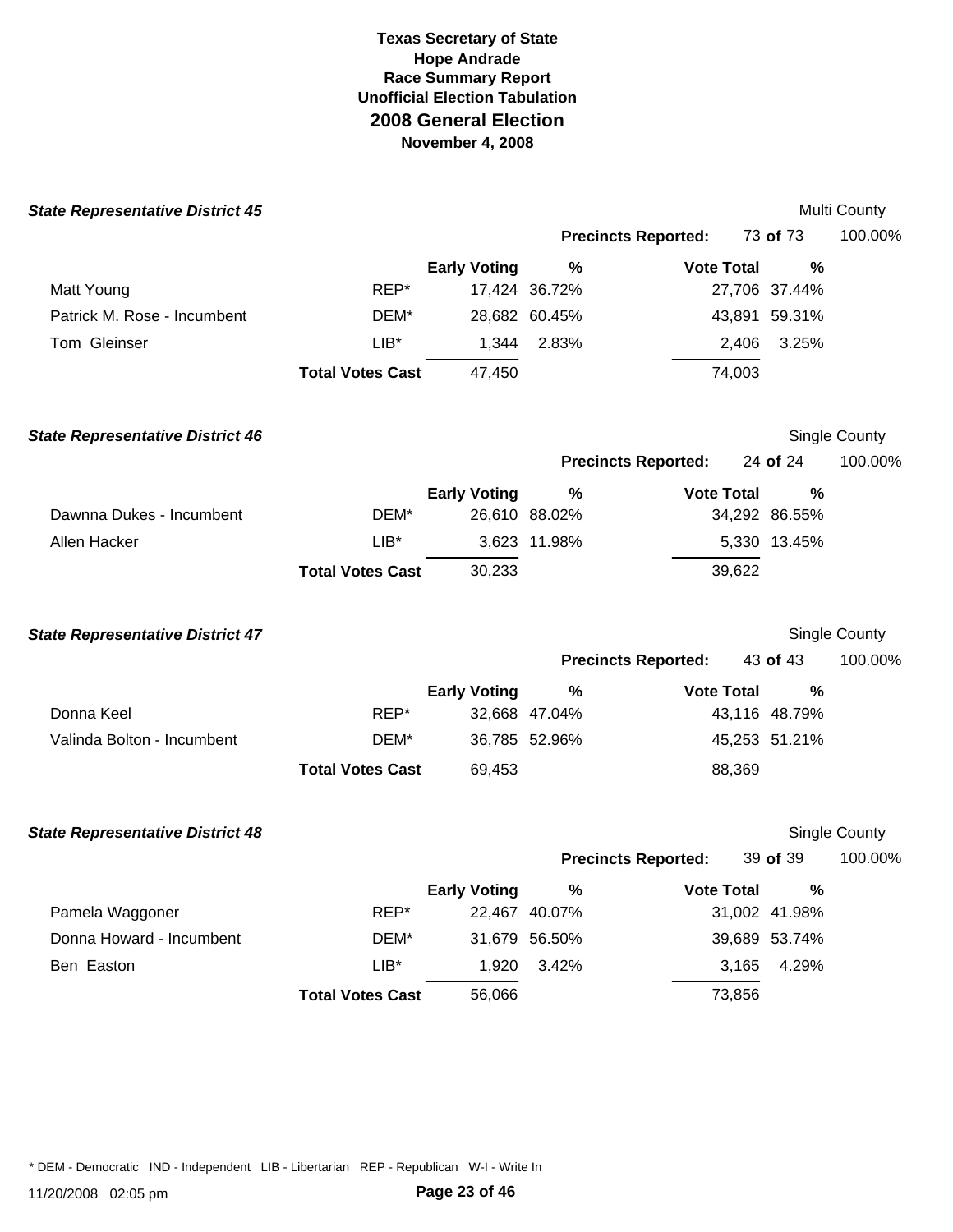| <b>State Representative District 50</b> |                         |                     |               |                            |               | Single County        |
|-----------------------------------------|-------------------------|---------------------|---------------|----------------------------|---------------|----------------------|
|                                         |                         |                     |               | <b>Precincts Reported:</b> | 40 of 40      | 100.00%              |
|                                         |                         | <b>Early Voting</b> | $\%$          | <b>Vote Total</b>          | %             |                      |
| Jerry J. Mikus Jr.                      | REP*                    |                     | 15,872 30.81% |                            | 23,612 32.77% |                      |
| Mark Strama - Incumbent                 | DEM*                    |                     | 33,896 65.79% |                            | 45,391 63.00% |                      |
| Jerry Chandler                          | $LIB^*$                 | 1,753               | 3.40%         | 3,046                      | 4.23%         |                      |
|                                         | <b>Total Votes Cast</b> | 51,521              |               | 72,049                     |               |                      |
| <b>State Representative District 51</b> |                         |                     |               |                            |               | Single County        |
|                                         |                         |                     |               | <b>Precincts Reported:</b> | 26 of 26      | 100.00%              |
|                                         |                         | <b>Early Voting</b> | $\%$          | <b>Vote Total</b>          | %             |                      |
| Eddie Rodriguez - Incumbent             | DEM*                    |                     | 21,102 90.55% |                            | 29,311 89.52% |                      |
| Arthur DiBianca                         | $LIB*$                  | 2,203               | 9.45%         |                            | 3,432 10.48%  |                      |
|                                         | <b>Total Votes Cast</b> | 23,305              |               | 32,743                     |               |                      |
| <b>State Representative District 52</b> |                         |                     |               |                            |               | <b>Single County</b> |
|                                         |                         |                     |               | <b>Precincts Reported:</b> | 49 of 49      | 100.00%              |
|                                         |                         | <b>Early Voting</b> | $\%$          | <b>Vote Total</b>          | %             |                      |
| <b>Bryan Daniel</b>                     | REP*                    |                     | 23,110 46.43% |                            | 33,821 47.43% |                      |
| Diana Maldonado                         | DEM*                    |                     | 24,993 50.21% |                            | 34,668 48.61% |                      |
| Lillian Simmons                         | $LIB*$                  | 1,670               | 3.36%         | 2,825                      | 3.96%         |                      |
|                                         | <b>Total Votes Cast</b> | 49,773              |               | 71,314                     |               |                      |
| <b>State Representative District 53</b> |                         |                     |               |                            |               | Multi County         |
|                                         |                         |                     |               | <b>Precincts Reported:</b> | 118 of 118    | 100.00%              |
|                                         |                         | <b>Early Voting</b> | %             | <b>Vote Total</b>          | $\%$          |                      |
| Harvey Hilderbran - Incumbent           | REP*                    |                     | 31,258 89.83% |                            | 47,824 88.89% |                      |
| Brian W. Holk                           | $LIB^*$                 |                     | 3,537 10.17%  |                            | 5,976 11.11%  |                      |
|                                         | <b>Total Votes Cast</b> | 34,795              |               | 53,800                     |               |                      |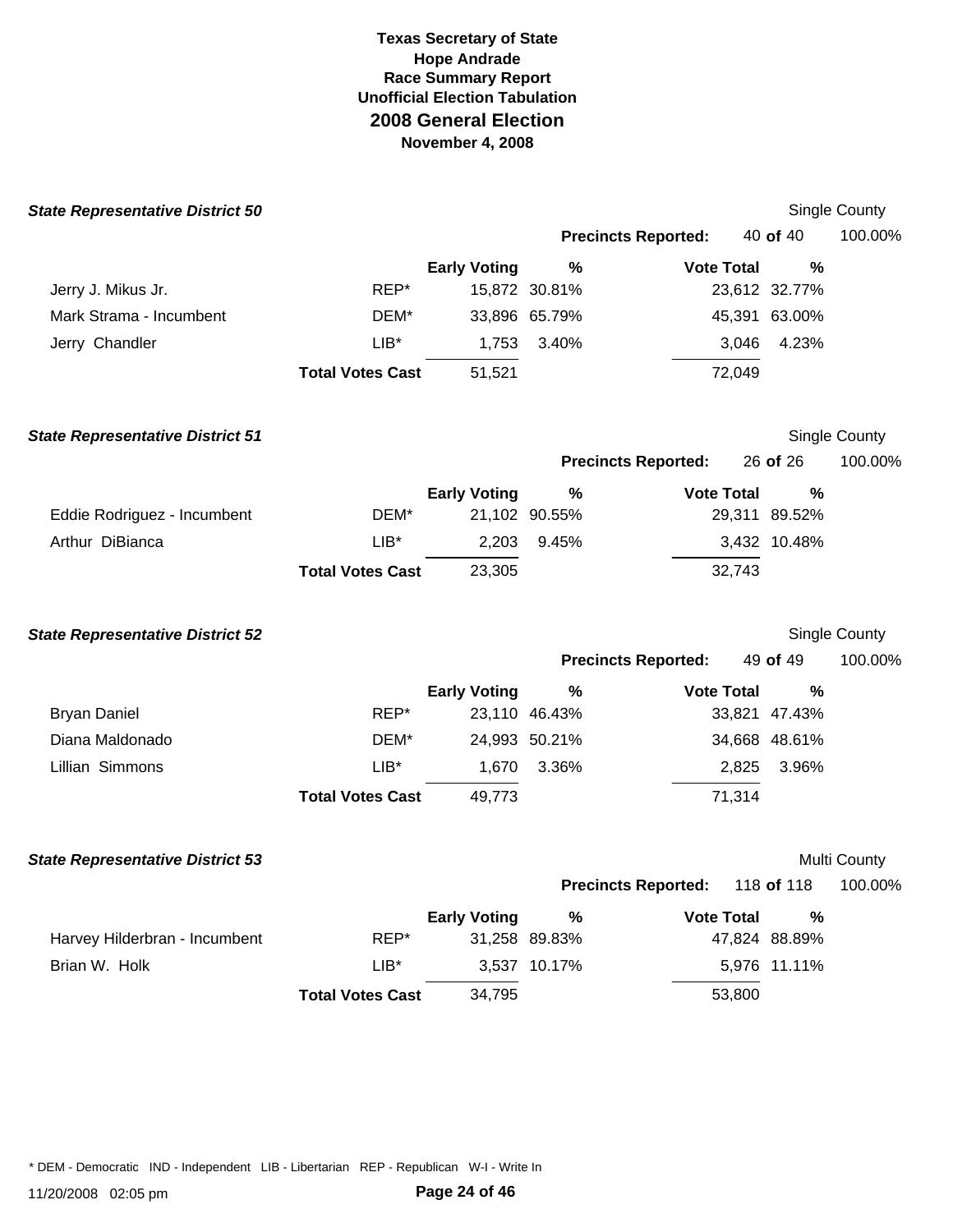| <b>State Representative District 54</b> |                         |                     |               |                            |               | Multi County         |
|-----------------------------------------|-------------------------|---------------------|---------------|----------------------------|---------------|----------------------|
|                                         |                         |                     |               | <b>Precincts Reported:</b> | 51 of 51      | 100.00%              |
|                                         |                         | <b>Early Voting</b> | $\frac{0}{0}$ | <b>Vote Total</b>          | %             |                      |
| Jimmie Don Aycock - Incumbent           | REP*                    |                     | 22,303 78.37% |                            | 33,524 78.06% |                      |
| Nicolaas J. Kramer                      | $LIB^*$                 |                     | 6,157 21.63%  |                            | 9,423 21.94%  |                      |
|                                         | <b>Total Votes Cast</b> | 28,460              |               | 42,947                     |               |                      |
| <b>State Representative District 55</b> |                         |                     |               |                            |               | Single County        |
|                                         |                         |                     |               | <b>Precincts Reported:</b> | 34 of 34      | 100.00%              |
|                                         |                         | <b>Early Voting</b> | %             | <b>Vote Total</b>          | %             |                      |
| Ralph Sheffield                         | REP*                    |                     | 20,692 53.17% |                            | 30,134 53.95% |                      |
| Sam Murphey                             | DEM*                    |                     | 17,354 44.59% |                            | 24,224 43.37% |                      |
| Chris Lane                              | $LIB^*$                 | 870                 | 2.24%         | 1,501                      | 2.69%         |                      |
|                                         | <b>Total Votes Cast</b> | 38,916              |               | 55,859                     |               |                      |
| <b>State Representative District 56</b> |                         |                     |               |                            |               | <b>Single County</b> |
|                                         |                         |                     |               | <b>Precincts Reported:</b> | 56 of 56      | 100.00%              |
|                                         |                         | <b>Early Voting</b> | %             | <b>Vote Total</b>          | %             |                      |
| Charles "Doc" Anderson - Incumbent      | REP*                    |                     | 27,281 86.57% |                            | 44,056 86.38% |                      |
| David Meine                             | $LIB*$                  |                     | 4,233 13.43%  |                            | 6,944 13.62%  |                      |
|                                         | <b>Total Votes Cast</b> | 31,514              |               | 51,000                     |               |                      |
| <b>State Representative District 57</b> |                         |                     |               |                            |               | Multi County         |
|                                         |                         |                     |               | <b>Precincts Reported:</b> | 90 of 90      | 100.00%              |
|                                         |                         | <b>Early Voting</b> | %             | <b>Vote Total</b>          | %             |                      |
| Jim Dunnam - Incumbent                  | DEM*                    |                     | 14,478 88.61% |                            | 27,857 87.85% |                      |
| Neill Snider                            | $LIB^*$                 |                     | 1,861 11.39%  |                            | 3,851 12.15%  |                      |
|                                         | <b>Total Votes Cast</b> | 16,339              |               | 31,708                     |               |                      |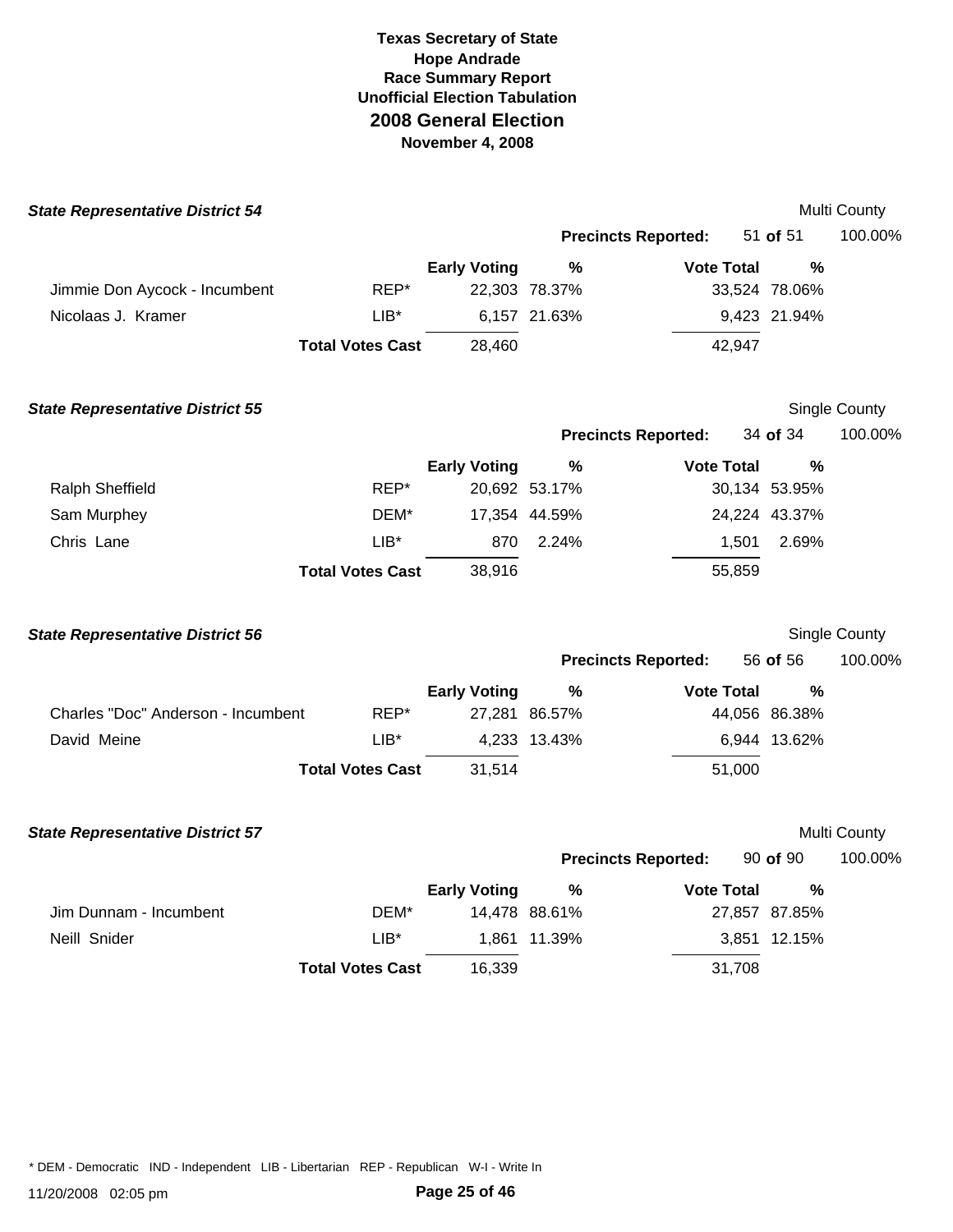| <b>State Representative District 58</b> |                         |                     |               |                            |               | Multi County |
|-----------------------------------------|-------------------------|---------------------|---------------|----------------------------|---------------|--------------|
|                                         |                         |                     |               | <b>Precincts Reported:</b> | 52 of 52      | 100.00%      |
|                                         |                         | <b>Early Voting</b> | $\%$          | <b>Vote Total</b>          | %             |              |
| Rob Orr - Incumbent                     | REP*                    |                     | 24,034 70.69% |                            | 39,693 70.55% |              |
| Greg Allen Kauffman                     | DEM*                    |                     | 8,921 26.24%  |                            | 14,742 26.20% |              |
| Tom Stewart                             | $LIB^*$                 | 1,043               | 3.07%         | 1,825                      | 3.24%         |              |
|                                         | <b>Total Votes Cast</b> | 33,998              |               | 56,260                     |               |              |
| <b>State Representative District 59</b> |                         |                     |               |                            |               | Multi County |
|                                         |                         |                     |               | <b>Precincts Reported:</b> | 86 of 86      | 100.00%      |
|                                         |                         | <b>Early Voting</b> | $\%$          | <b>Vote Total</b>          | %             |              |
| Sid Miller - Incumbent                  | REP*                    |                     | 16,303 60.41% |                            | 28,419 61.60% |              |
| <b>Ernie Casbeer</b>                    | DEM*                    |                     | 10,017 37.12% |                            | 16,536 35.84% |              |
| Coy Reynolds                            | $LIB^*$                 | 667                 | 2.47%         | 1,178                      | 2.55%         |              |
|                                         | <b>Total Votes Cast</b> | 26,987              |               | 46,133                     |               |              |
| <b>State Representative District 60</b> |                         |                     |               |                            |               | Multi County |
|                                         |                         |                     |               | <b>Precincts Reported:</b> | 92 of 92      | 100.00%      |
|                                         |                         | <b>Early Voting</b> | $\%$          | <b>Vote Total</b>          | %             |              |
| James L. "Jim" Keffer - Incumbent       | REP*                    |                     | 25,572 77.24% |                            | 43,561 76.76% |              |
| Dave Shupp                              | DEM*                    |                     | 7,535 22.76%  |                            | 13,188 23.24% |              |
|                                         | <b>Total Votes Cast</b> | 33,107              |               | 56,749                     |               |              |
| <b>State Representative District 61</b> |                         |                     |               |                            |               | Multi County |
|                                         |                         |                     |               | <b>Precincts Reported:</b> | 67 of 67      | 100.00%      |
|                                         |                         | <b>Early Voting</b> | %             | <b>Vote Total</b>          | %             |              |
| Phil King - Incumbent                   | REP*                    |                     | 30,073 72.55% |                            | 48,737 72.52% |              |
| Charles William Randolph                | DEM*                    |                     | 10,118 24.41% |                            | 16,268 24.21% |              |
| Richard W. Forsythe, Jr.                | $LIB^*$                 | 1,259               | 3.04%         | 2,199                      | 3.27%         |              |
|                                         | <b>Total Votes Cast</b> | 41,450              |               | 67,204                     |               |              |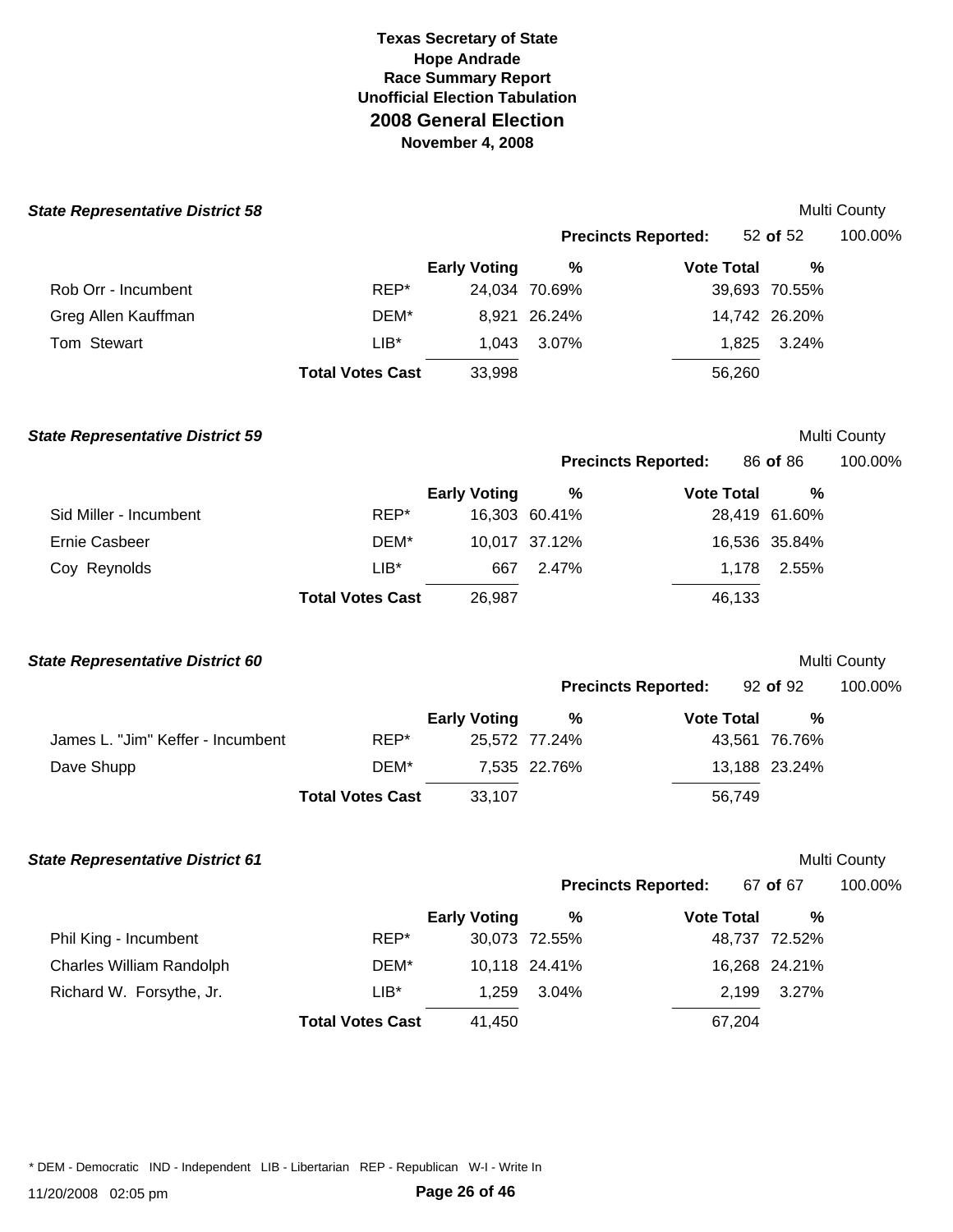| <b>State Representative District 62</b> |                         |                     |               |                            |               | Multi County     |
|-----------------------------------------|-------------------------|---------------------|---------------|----------------------------|---------------|------------------|
|                                         |                         |                     |               | <b>Precincts Reported:</b> | 75 of 75      | 100.00%          |
|                                         |                         | <b>Early Voting</b> | $\%$          | <b>Vote Total</b>          | %             |                  |
| Larry Phillips - Incumbent              | REP*                    |                     | 19,318 66.45% |                            | 37,570 68.39% |                  |
| Peter "Pete" Veeck                      | DEM*                    |                     | 9,755 33.55%  |                            | 17,363 31.61% |                  |
|                                         | <b>Total Votes Cast</b> | 29,073              |               | 54,933                     |               |                  |
| <b>State Representative District 63</b> |                         |                     |               |                            |               | Single County    |
|                                         |                         |                     |               | <b>Precincts Reported:</b> | 43 of 43      | 100.00%          |
|                                         |                         | <b>Early Voting</b> | $\%$          | <b>Vote Total</b>          | %             |                  |
| <b>Tan Parker</b>                       | REP*                    |                     | 47,103 72.25% |                            | 63,951 72.99% |                  |
| Jesus Carrillo                          | DEM*                    |                     | 15,497 23.77% |                            | 19,837 22.64% |                  |
| John Turner                             | $LIB*$                  | 2,594               | 3.98%         | 3,824                      | 4.36%         |                  |
|                                         | <b>Total Votes Cast</b> | 65,194              |               | 87,612                     |               |                  |
| <b>State Representative District 64</b> |                         |                     |               |                            |               | Single County    |
|                                         |                         |                     |               | <b>Precincts Reported:</b> | 41 of 41      | 100.00%          |
|                                         |                         | <b>Early Voting</b> | $\%$          | <b>Vote Total</b>          | %             |                  |
| Myra Crownover - Incumbent              | REP*                    |                     | 30,490 56.60% |                            | 40,661 56.00% |                  |
| John McClelland                         | DEM*                    |                     | 21,670 40.23% |                            | 28,121 38.73% |                  |
| Jason Jordan                            | $LIB*$                  | 1,711               | 3.18%         | 3,824                      | 5.27%         |                  |
|                                         | <b>Total Votes Cast</b> | 53,871              |               | 72,606                     |               |                  |
| <b>State Representative District 65</b> |                         |                     |               |                            |               | Single County    |
|                                         |                         |                     |               | <b>Precincts Reported:</b> |               | 38 of 38 100.00% |
|                                         |                         | <b>Early Voting</b> | $\%$          | <b>Vote Total</b>          | %             |                  |
| <b>Burt Solomons - Incumbent</b>        | REP*                    |                     | 34,666 79.26% |                            | 47,357 79.68% |                  |
| Lee Hooper                              | $LIB*$                  |                     | 9,069 20.74%  |                            | 12,076 20.32% |                  |
|                                         | <b>Total Votes Cast</b> | 43,735              |               | 59,433                     |               |                  |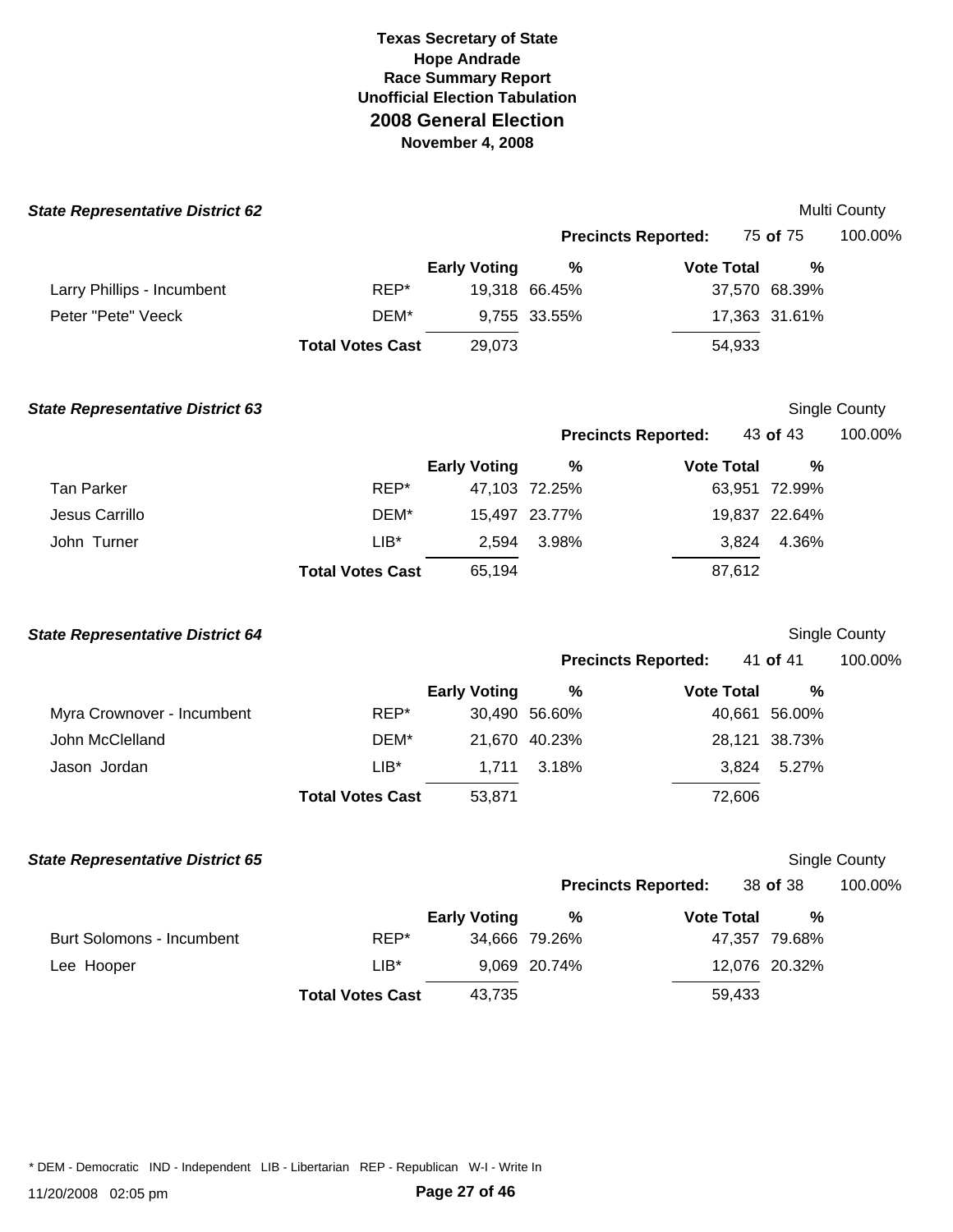| <b>State Representative District 66</b> |                         |                     |               |                            |               | Single County |
|-----------------------------------------|-------------------------|---------------------|---------------|----------------------------|---------------|---------------|
|                                         |                         |                     |               | <b>Precincts Reported:</b> | 37 of 37      | 100.00%       |
|                                         |                         | <b>Early Voting</b> | %             | <b>Vote Total</b>          | $\frac{0}{0}$ |               |
| <b>Brian McCall - Incumbent</b>         | REP*                    |                     | 35,048 85.21% |                            | 45,186 84.99% |               |
| Benjamin Westfried                      | $LIB*$                  |                     | 6,084 14.79%  |                            | 7,982 15.01%  |               |
|                                         | <b>Total Votes Cast</b> | 41,132              |               | 53,168                     |               |               |
| <b>State Representative District 67</b> |                         |                     |               |                            |               | Single County |
|                                         |                         |                     |               | <b>Precincts Reported:</b> | 35 of 35      | 100.00%       |
|                                         |                         | <b>Early Voting</b> | $\%$          | <b>Vote Total</b>          | $\frac{0}{0}$ |               |
| Jerry Madden - Incumbent                | REP*                    |                     | 22,244 78.32% |                            | 30,377 78.47% |               |
| Jeffrey Joyner                          | $LIB*$                  |                     | 6,159 21.68%  |                            | 8,336 21.53%  |               |
|                                         | <b>Total Votes Cast</b> | 28,403              |               | 38,713                     |               |               |
| <b>State Representative District 69</b> |                         |                     |               |                            |               | Multi County  |
|                                         |                         |                     |               | <b>Precincts Reported:</b> | 51 of 51      | 100.00%       |
|                                         |                         | <b>Early Voting</b> | $\%$          | <b>Vote Total</b>          | $\%$          |               |
| David Farabee - Incumbent               | DEM*                    |                     | 24,262 86.36% |                            | 31,908 86.20% |               |
| Richard Brown                           | $LIB*$                  |                     | 3,833 13.64%  |                            | 5,110 13.80%  |               |
|                                         | <b>Total Votes Cast</b> | 28,095              |               | 37,018                     |               |               |
| <b>State Representative District 70</b> |                         |                     |               |                            |               | Single County |
|                                         |                         |                     |               | <b>Precincts Reported:</b> | 53 of 53      | 100.00%       |
|                                         |                         | <b>Early Voting</b> | %             | <b>Vote Total</b>          | $\frac{0}{0}$ |               |
| Ken Paxton - Incumbent                  | REP*                    |                     | 53,578 85.67% |                            | 73,171 86.21% |               |
| Robert R. Virasin                       | $LIB^*$                 |                     | 8,963 14.33%  |                            | 11,702 13.79% |               |
|                                         |                         |                     |               |                            |               |               |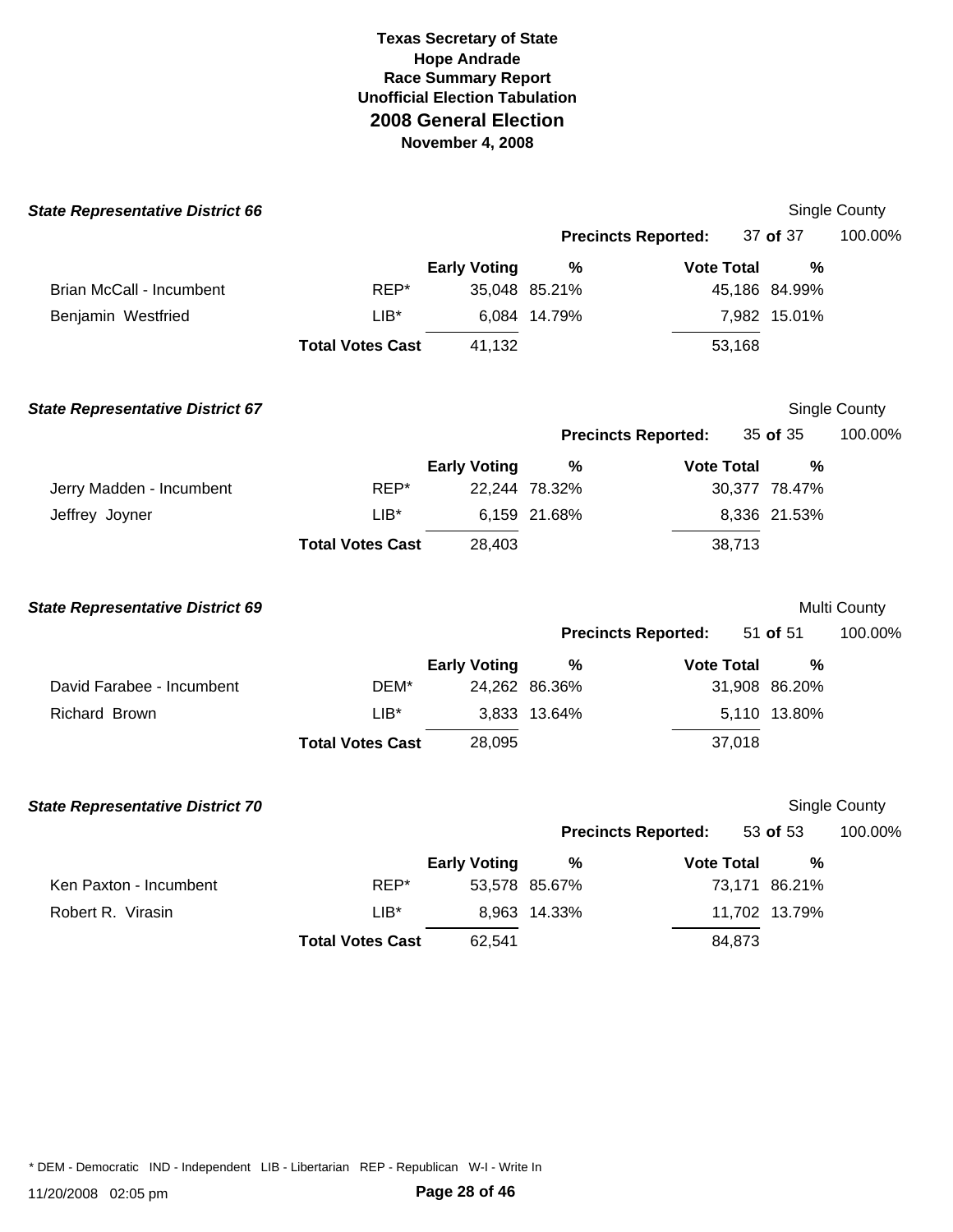| <b>State Representative District 71</b> |                         |                     |                       |                            |                                | Multi County |
|-----------------------------------------|-------------------------|---------------------|-----------------------|----------------------------|--------------------------------|--------------|
|                                         |                         |                     |                       | <b>Precincts Reported:</b> | 51 of 51                       | 100.00%      |
|                                         |                         | <b>Early Voting</b> | %                     | <b>Vote Total</b>          | %                              |              |
| Susan L. King - Incumbent               | REP*                    |                     | 27,879 88.90%         |                            | 40,345 88.32%                  |              |
| Michael Walton                          | $LIB*$                  |                     | 3,481 11.10%          |                            | 5,336 11.68%                   |              |
|                                         | <b>Total Votes Cast</b> | 31,360              |                       | 45,681                     |                                |              |
| <b>State Representative District 72</b> |                         |                     |                       |                            |                                | Multi County |
|                                         |                         |                     |                       | <b>Precincts Reported:</b> | 59 of 59                       | 100.00%      |
| Drew Darby - Incumbent                  | REP*                    | <b>Early Voting</b> | $\%$<br>21,022 87.00% | <b>Vote Total</b>          | $\frac{0}{0}$<br>36,923 86.94% |              |
| Dennis Higgins                          | $LIB*$                  |                     | 3,140 13.00%          |                            | 5,547 13.06%                   |              |
|                                         | <b>Total Votes Cast</b> | 24,162              |                       | 42,470                     |                                |              |
| <b>State Representative District 73</b> |                         |                     |                       |                            |                                | Multi County |
|                                         |                         |                     |                       | <b>Precincts Reported:</b> | 62 of 62                       | 100.00%      |
|                                         |                         | <b>Early Voting</b> | $\%$                  | <b>Vote Total</b>          | $\frac{0}{0}$                  |              |
| Doug Miller                             | REP*                    |                     | 49,324 69.10%         |                            | 58,088 69.44%                  |              |
| Daniel Boone                            | DEM*                    |                     | 18,855 26.41%         |                            | 21,717 25.96%                  |              |
| Shannon Beckett McCracken               | $LIB*$                  | 3,202               | 4.49%                 | 3,842                      | 4.59%                          |              |
|                                         | <b>Total Votes Cast</b> | 71,381              |                       | 83,647                     |                                |              |
| <b>State Representative District 74</b> |                         |                     |                       |                            |                                | Multi County |
|                                         |                         |                     |                       | <b>Precincts Reported:</b> | 115 of 115                     | 100.00%      |
|                                         |                         | <b>Early Voting</b> | $\%$                  | <b>Vote Total</b>          | %                              |              |
| Thomas (T.C.) Kincaid, Jr.              | REP*                    |                     | 9,317 37.21%          |                            | 14,621 35.81%                  |              |
| Pete P. Gallego - Incumbent             | DEM*                    |                     | 15,720 62.79%         |                            | 26,205 64.19%                  |              |
|                                         | <b>Total Votes Cast</b> | 25,037              |                       | 40,826                     |                                |              |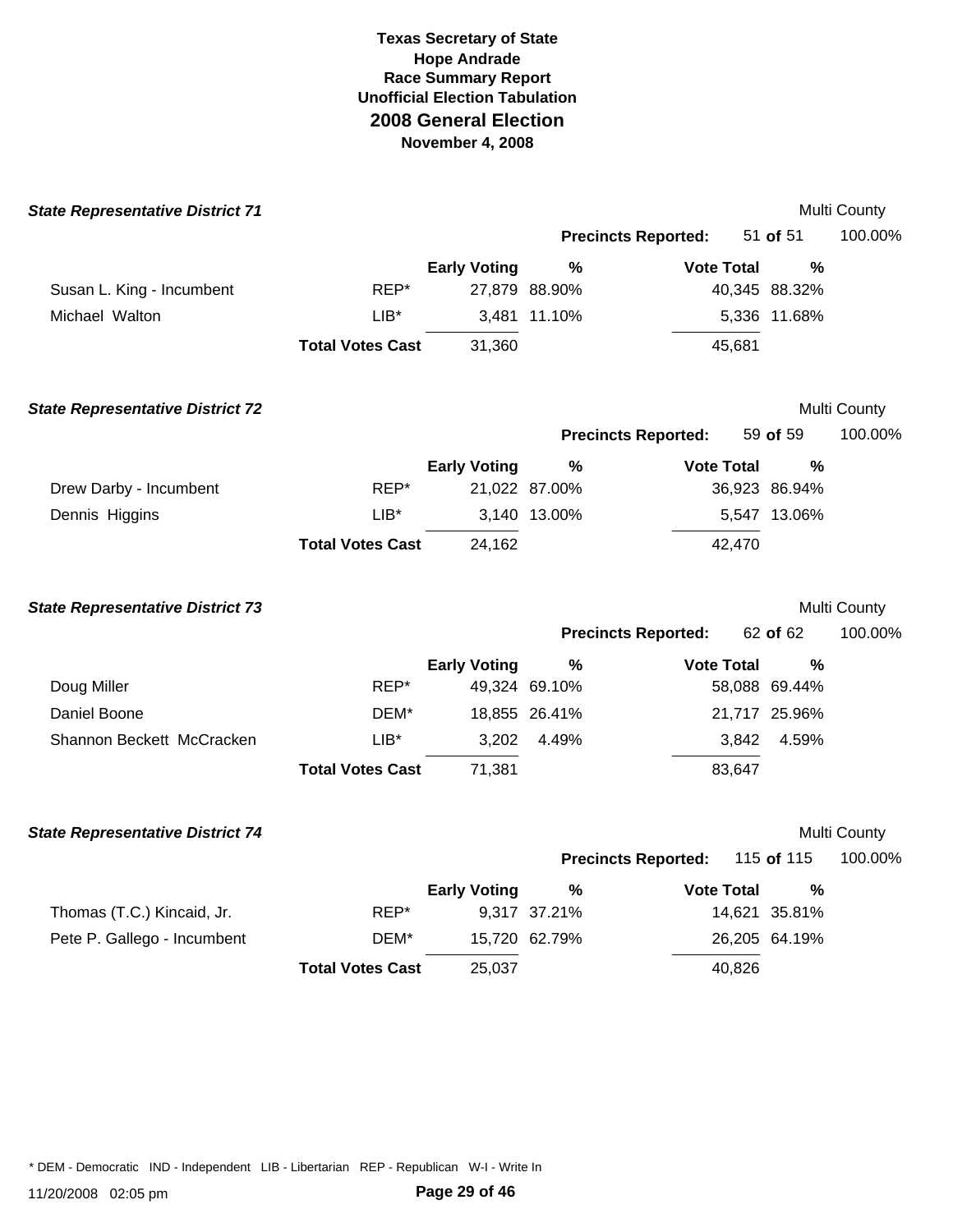| <b>State Representative District 75</b> |                         |                     |               |                            |               | Single County |
|-----------------------------------------|-------------------------|---------------------|---------------|----------------------------|---------------|---------------|
|                                         |                         |                     |               | <b>Precincts Reported:</b> | 33 of 33      | 100.00%       |
|                                         |                         | <b>Early Voting</b> | %             | <b>Vote Total</b>          | %             |               |
| Carlos "Charlie" Garza                  | REP*                    |                     | 6,865 30.39%  |                            | 10,691 28.66% |               |
| Chente Quintanilla - Incumbent          | DEM*                    |                     | 15,727 69.61% |                            | 26,612 71.34% |               |
|                                         | <b>Total Votes Cast</b> | 22,592              |               | 37,303                     |               |               |
| <b>State Representative District 78</b> |                         |                     |               |                            |               | Single County |
|                                         |                         |                     |               | <b>Precincts Reported:</b> | 37 of 37      | 100.00%       |
|                                         |                         | <b>Early Voting</b> | %             | <b>Vote Total</b>          | %             |               |
| Dee Margo                               | REP*                    |                     | 15,839 46.28% |                            | 22,872 45.12% |               |
| Joseph E. Moody                         | DEM*                    |                     | 17,385 50.79% |                            | 26,115 51.52% |               |
| <b>Bill Collins</b>                     | $LIB*$                  | 1,003               | 2.93%         | 1,700                      | 3.35%         |               |
|                                         | <b>Total Votes Cast</b> | 34,227              |               | 50,687                     |               |               |
| <b>State Representative District 81</b> |                         |                     |               |                            |               | Multi County  |
|                                         |                         |                     |               | <b>Precincts Reported:</b> | 47 of 47      | 100.00%       |
|                                         |                         | <b>Early Voting</b> | $\frac{9}{6}$ | <b>Vote Total</b>          | %             |               |
| Tryon D. Lewis                          | REP*                    |                     | 20,682 90.96% |                            | 32,961 90.15% |               |
| Elmo Hockman                            | $LIB*$                  | 2,055               | 9.04%         | 3,601                      | 9.85%         |               |
|                                         | <b>Total Votes Cast</b> | 22,737              |               | 36,562                     |               |               |
| <b>State Representative District 82</b> |                         |                     |               |                            |               | Multi County  |
|                                         |                         |                     |               | <b>Precincts Reported:</b> | 71 of 71      | 100.00%       |
|                                         |                         | <b>Early Voting</b> |               | $\%$<br><b>Vote Total</b>  | $\%$          |               |
| Tom Craddick - Incumbent                | REP*                    |                     | 23,247 63.26% |                            | 33,166 62.15% |               |
| <b>Bill Dingus</b>                      | DEM*                    |                     | 12,654 34.43% |                            | 18,831 35.29% |               |
| Sherry Phillips                         | LIB*                    | 849                 | 2.31%         | 1,370                      | 2.57%         |               |
|                                         | <b>Total Votes Cast</b> | 36,750              |               | 53,367                     |               |               |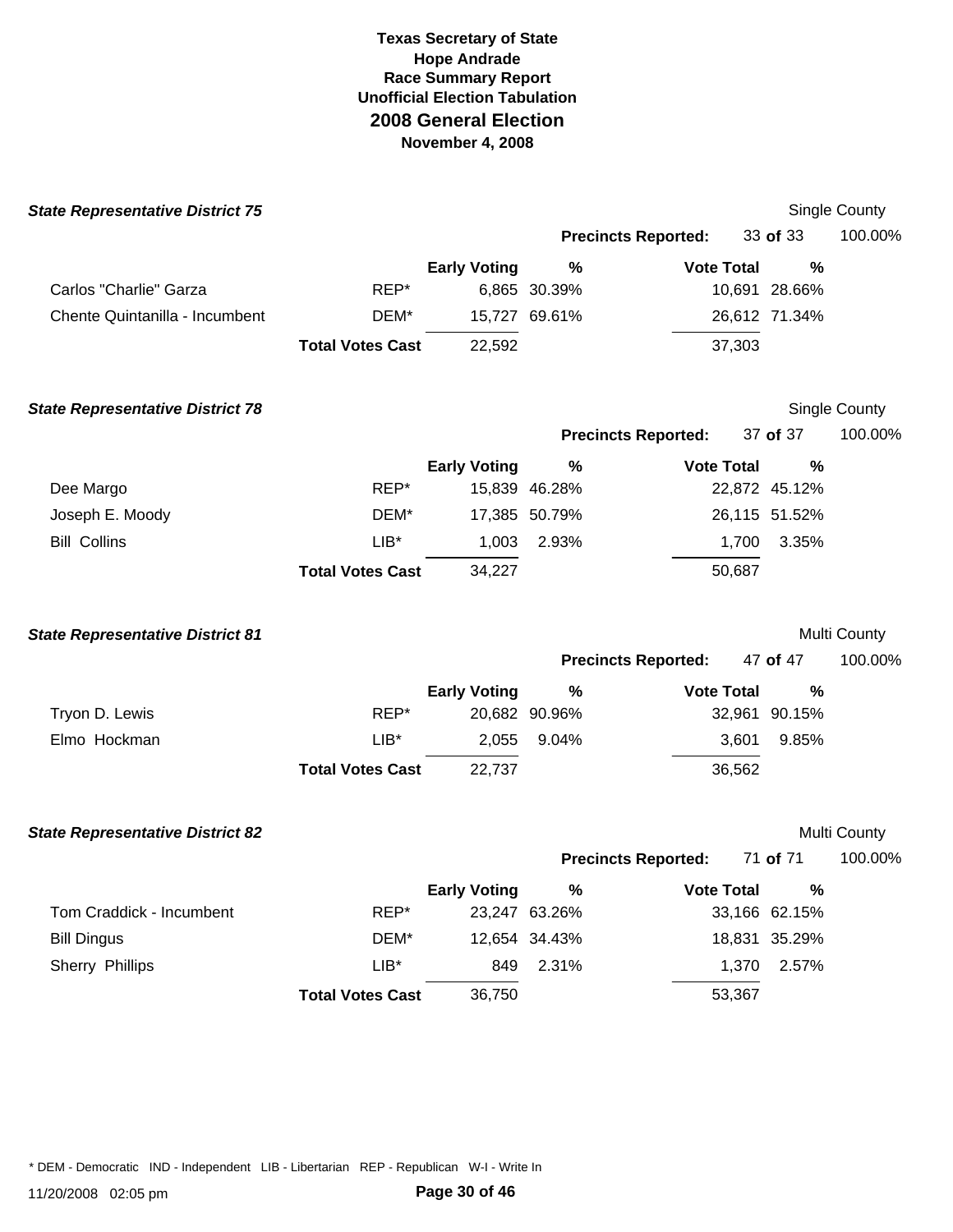| <b>State Representative District 85</b> |                         |                     |               |                            |               | Multi County        |
|-----------------------------------------|-------------------------|---------------------|---------------|----------------------------|---------------|---------------------|
|                                         |                         |                     |               | <b>Precincts Reported:</b> | 153 of 153    | 100.00%             |
|                                         |                         | <b>Early Voting</b> | $\frac{0}{0}$ | <b>Vote Total</b>          | $\frac{0}{0}$ |                     |
| Isaac M. Castro                         | REP*                    |                     | 10,800 45.22% |                            | 19,936 46.62% |                     |
| Joe Heflin - Incumbent                  | DEM*                    |                     | 13,083 54.78% |                            | 22,824 53.38% |                     |
|                                         | <b>Total Votes Cast</b> | 23,883              |               | 42,760                     |               |                     |
| <b>State Representative District 86</b> |                         |                     |               |                            |               | Multi County        |
|                                         |                         |                     |               | <b>Precincts Reported:</b> | 60 of 60      | 100.00%             |
|                                         |                         | <b>Early Voting</b> | $\frac{0}{0}$ | <b>Vote Total</b>          | $\frac{0}{0}$ |                     |
| John Smithee - Incumbent                | REP*                    |                     | 31,310 79.58% |                            | 46,983 78.68% |                     |
| James H. Wood                           | DEM*                    |                     | 6,939 17.64%  |                            | 10,912 18.27% |                     |
| Kevin Howell                            | LIB*                    | 1,093               | 2.78%         | 1,819                      | 3.05%         |                     |
|                                         | <b>Total Votes Cast</b> | 39,342              |               | 59,714                     |               |                     |
| <b>State Representative District 87</b> |                         |                     |               |                            |               | <b>Multi County</b> |
|                                         |                         |                     |               | <b>Precincts Reported:</b> | 52 of 52      | 100.00%             |
|                                         |                         | <b>Early Voting</b> | %             | <b>Vote Total</b>          | $\frac{0}{0}$ |                     |
| David Swinford - Incumbent              | REP*                    |                     | 15,549 85.39% |                            | 28,152 84.76% |                     |
| L. Blake Bailey                         | $LIB^*$                 |                     | 2,660 14.61%  |                            | 5,063 15.24%  |                     |
|                                         | <b>Total Votes Cast</b> | 18,209              |               | 33,215                     |               |                     |
| <b>State Representative District 90</b> |                         |                     |               |                            |               | Single County       |
|                                         |                         |                     |               | <b>Precincts Reported:</b> | 80 of 80      | 100.00%             |
|                                         |                         | <b>Early Voting</b> | %             | <b>Vote Total</b>          | $\%$          |                     |
| Larry Keilberg                          | REP*                    |                     | 4,084 27.84%  |                            | 7,164 29.72%  |                     |
| Lon Burnam - Incumbent                  | DEM*                    |                     | 10,585 72.16% |                            | 16,942 70.28% |                     |
|                                         | <b>Total Votes Cast</b> | 14,669              |               | 24,106                     |               |                     |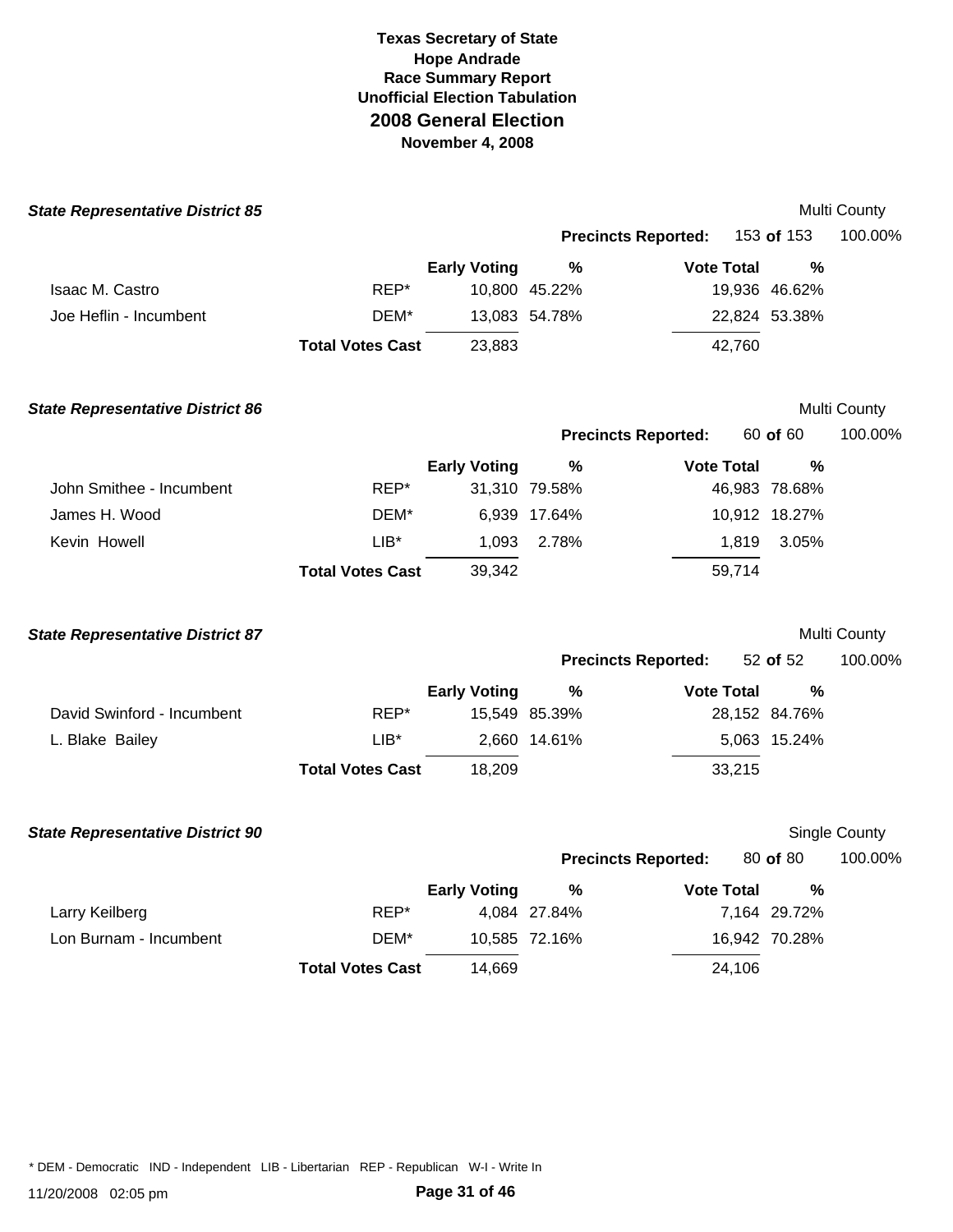| <b>State Representative District 91</b> |                         |                     |               |                            |               | <b>Single County</b> |
|-----------------------------------------|-------------------------|---------------------|---------------|----------------------------|---------------|----------------------|
|                                         |                         |                     |               | <b>Precincts Reported:</b> | 66 of 66      | 100.00%              |
|                                         |                         | <b>Early Voting</b> | $\%$          | <b>Vote Total</b>          | %             |                      |
| Kelly Hancock - Incumbent               | REP*                    |                     | 23,871 60.92% |                            | 33,355 61.30% |                      |
| <b>Chris Utchell</b>                    | DEM*                    |                     | 14,413 36.78% |                            | 19,522 35.88% |                      |
| Paul Mastin                             | $LIB*$                  | 899                 | 2.29%         | 1,535                      | 2.82%         |                      |
|                                         | <b>Total Votes Cast</b> | 39,183              |               | 54,412                     |               |                      |
| <b>State Representative District 92</b> |                         |                     |               |                            |               | Single County        |
|                                         |                         |                     |               | <b>Precincts Reported:</b> | 70 of 70      | 100.00%              |
|                                         |                         | <b>Early Voting</b> | %             | <b>Vote Total</b>          | %             |                      |
| <b>Todd Smith - Incumbent</b>           | REP*                    |                     | 26,668 63.08% |                            | 36,925 63.75% |                      |
| Kalandra N. Wheeler                     | DEM*                    |                     | 15,606 36.92% |                            | 21,001 36.25% |                      |
|                                         | <b>Total Votes Cast</b> | 42,274              |               | 57,926                     |               |                      |
| <b>State Representative District 93</b> |                         |                     |               |                            |               | <b>Single County</b> |
|                                         |                         |                     |               | <b>Precincts Reported:</b> | 49 of 49      | 100.00%              |
|                                         |                         | <b>Early Voting</b> | %             | <b>Vote Total</b>          | %             |                      |
| <b>Bill Burch</b>                       | REP*                    |                     | 13,813 39.02% |                            | 19,552 40.71% |                      |
| Paula Hightower Pierson - Incumbent     | DEM*                    |                     | 20,951 59.18% |                            | 27,472 57.19% |                      |
| Colin F. Sewards                        | $LIB*$                  | 639                 | 1.80%         | 1,009                      | 2.10%         |                      |
|                                         | <b>Total Votes Cast</b> | 35,403              |               | 48,033                     |               |                      |
| <b>State Representative District 94</b> |                         |                     |               |                            |               | <b>Single County</b> |
|                                         |                         |                     |               | <b>Precincts Reported:</b> | 49 of 49      | 100.00%              |
|                                         |                         | <b>Early Voting</b> | %             | <b>Vote Total</b>          | $\%$          |                      |
| Diane Patrick - Incumbent               | REP*                    |                     | 29,433 85.59% |                            | 39,876 84.82% |                      |
| Geoffrey A. Adams                       | $LIB^*$                 |                     | 4,955 14.41%  |                            | 7,135 15.18%  |                      |
|                                         | <b>Total Votes Cast</b> | 34,388              |               | 47,011                     |               |                      |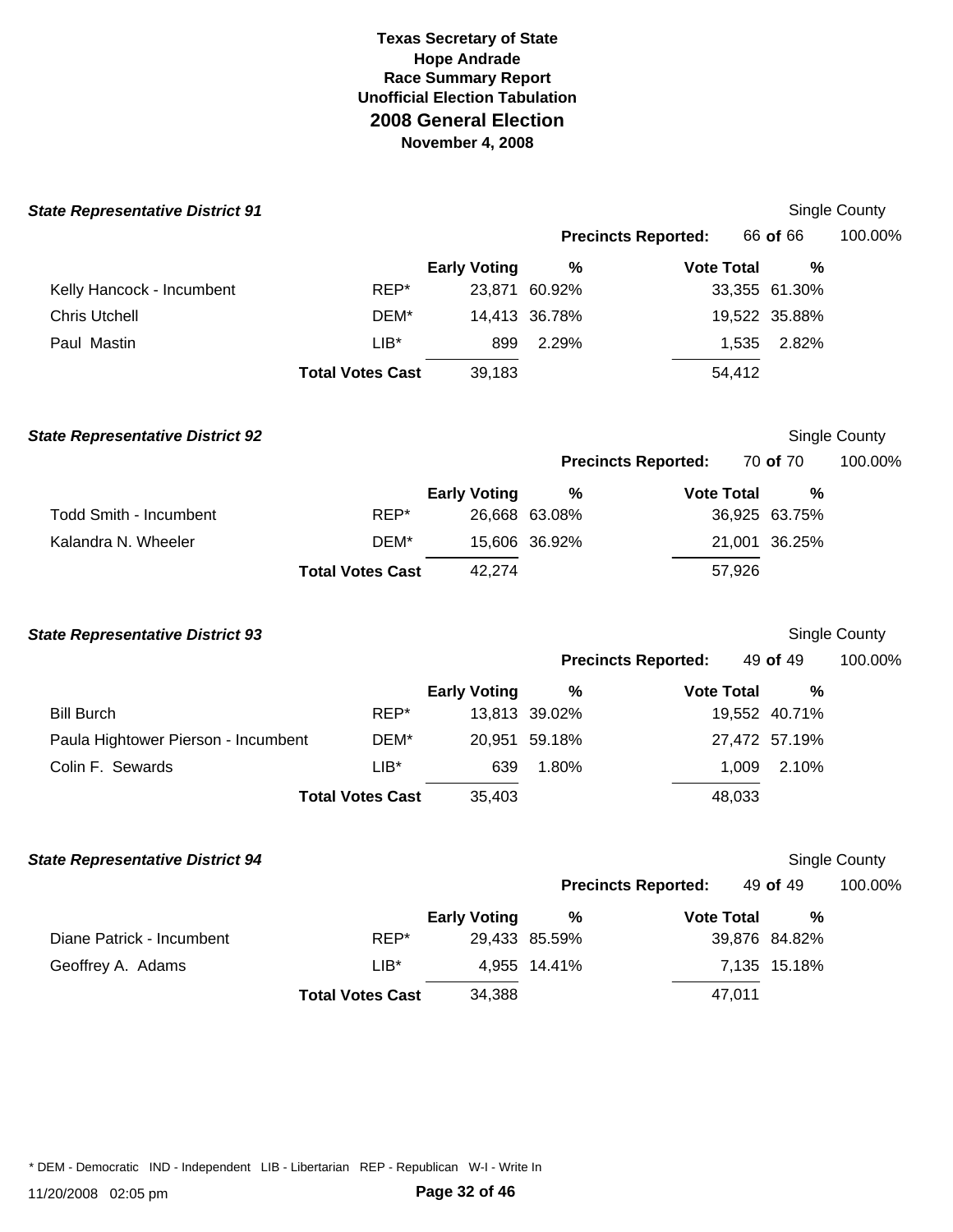| <b>State Representative District 95</b> |                         |                     |                       |                            |                       | Single County        |
|-----------------------------------------|-------------------------|---------------------|-----------------------|----------------------------|-----------------------|----------------------|
|                                         |                         |                     |                       | <b>Precincts Reported:</b> | 76 of 76              | 100.00%              |
|                                         |                         | <b>Early Voting</b> | $\%$                  | <b>Vote Total</b>          | %                     |                      |
| Marc Veasey - Incumbent                 | DEM*                    |                     | 30,847 96.38%         |                            | 39,078 95.51%         |                      |
| Hy Siegel                               | $LIB*$                  | 1,159               | 3.62%                 | 1,836                      | 4.49%                 |                      |
|                                         | <b>Total Votes Cast</b> | 32,006              |                       | 40,914                     |                       |                      |
| <b>State Representative District 96</b> |                         |                     |                       |                            |                       | <b>Single County</b> |
|                                         |                         |                     |                       | <b>Precincts Reported:</b> | 53 of 53              | 100.00%              |
|                                         |                         | <b>Early Voting</b> | %                     | <b>Vote Total</b>          | %                     |                      |
| <b>Bill Zedler - Incumbent</b>          | REP*                    |                     | 27,076 44.31%         |                            | 38,066 46.61%         |                      |
| <b>Chris Turner</b>                     | DEM*                    |                     | 32,971 53.95%         |                            | 41,872 51.27%         |                      |
| Todd Litteken                           | $LIB*$                  | 1,063               | 1.74%                 | 1,737                      | 2.13%                 |                      |
|                                         | <b>Total Votes Cast</b> | 61,110              |                       | 81,675                     |                       |                      |
| <b>State Representative District 97</b> |                         |                     |                       |                            |                       | <b>Single County</b> |
|                                         |                         |                     |                       | <b>Precincts Reported:</b> | 66 of 66              | 100.00%              |
|                                         |                         | <b>Early Voting</b> | %                     | <b>Vote Total</b>          | %                     |                      |
| Mark M. Shelton                         | REP*                    |                     | 27,337 54.22%         |                            | 37,662 55.35%         |                      |
| Dan Barrett - Incumbent                 | DEM*                    |                     | 22,319 44.27%         |                            | 29,081 42.74%         |                      |
| Rodney Wingo                            | $LIB*$                  | 765                 | 1.52%                 | 1,297                      | 1.91%                 |                      |
|                                         | <b>Total Votes Cast</b> | 50,421              |                       | 68,040                     |                       |                      |
| <b>State Representative District 98</b> |                         |                     |                       |                            |                       | <b>Single County</b> |
|                                         |                         |                     |                       | <b>Precincts Reported:</b> | 60 <b>of</b> 60       | 100.00%              |
| Vicki Truitt - Incumbent                | REP*                    | <b>Early Voting</b> | $\%$<br>51,786 70.29% | <b>Vote Total</b>          | $\%$<br>68,279 70.44% |                      |
| Nancy Moffat                            | DEM*                    |                     | 20,013 27.16%         |                            | 25,814 26.63%         |                      |
| Stephen M. Smith                        | $LIB*$                  | 1,877               | 2.55%                 | 2,838                      | 2.93%                 |                      |
|                                         | <b>Total Votes Cast</b> | 73,676              |                       | 96,931                     |                       |                      |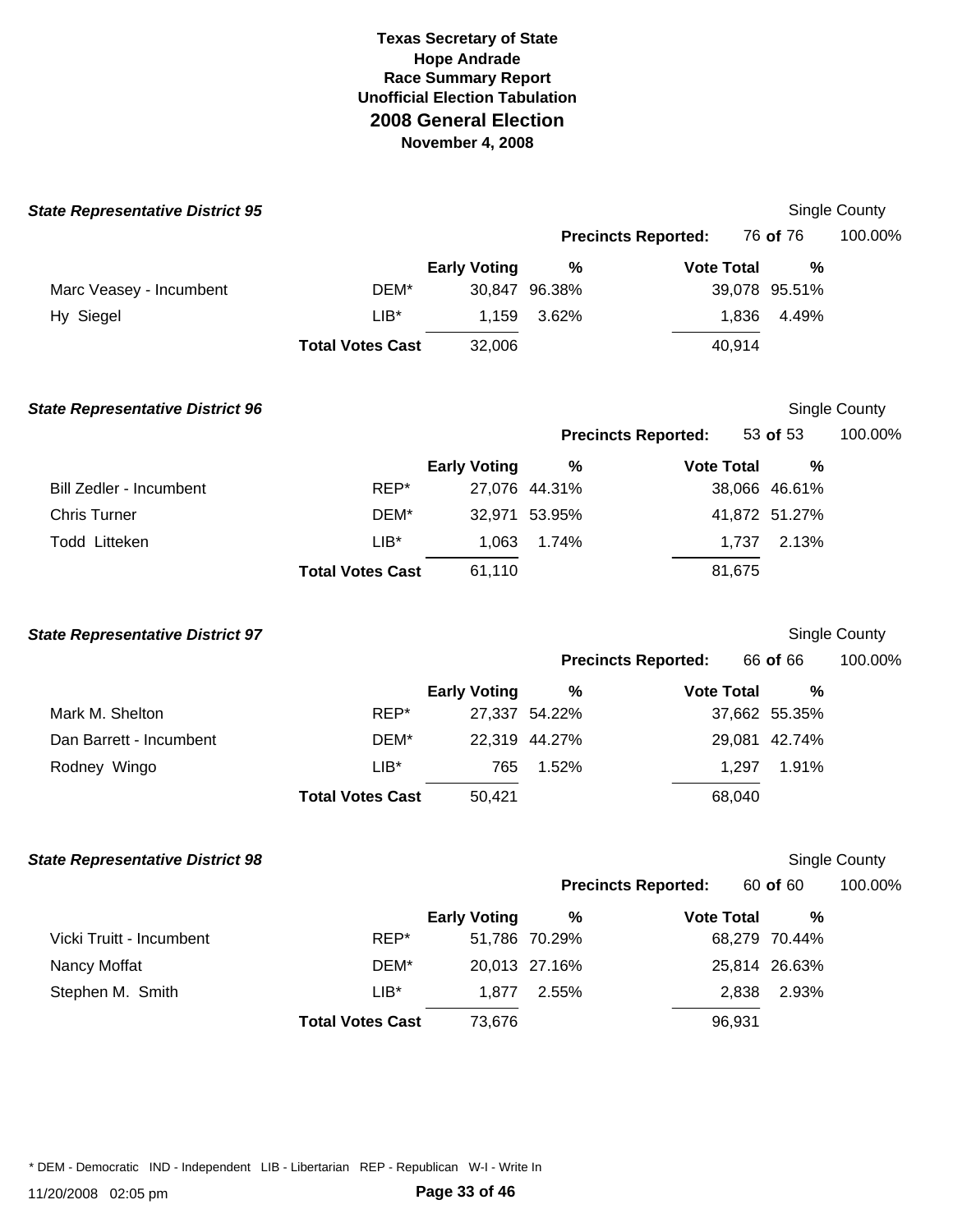| <b>State Representative District 99</b>  |                         |                     |               |                            |               | Single County |
|------------------------------------------|-------------------------|---------------------|---------------|----------------------------|---------------|---------------|
|                                          |                         |                     |               | <b>Precincts Reported:</b> | 69 of 69      | 100.00%       |
|                                          |                         | <b>Early Voting</b> | $\%$          | <b>Vote Total</b>          | $\frac{0}{0}$ |               |
| Charlie Geren - Incumbent                | REP*                    |                     | 30,714 64.62% |                            | 46,220 64.81% |               |
| Sheila Ford                              | DEM*                    |                     | 15,771 33.18% |                            | 23,102 32.40% |               |
| Robin Chester                            | $LIB*$                  | 1,047               | 2.20%         | 1,991                      | 2.79%         |               |
|                                          | <b>Total Votes Cast</b> | 47,532              |               | 71,313                     |               |               |
| <b>State Representative District 100</b> |                         |                     |               |                            |               | Single County |
|                                          |                         |                     |               | <b>Precincts Reported:</b> | 51 of 51      | 100.00%       |
|                                          |                         | <b>Early Voting</b> | $\frac{9}{6}$ | <b>Vote Total</b>          | %             |               |
| Terri Hodge - Incumbent                  | DEM*                    |                     | 20,009 94.17% |                            | 27,899 93.45% |               |
| Robert M. Pritchett                      | $LIB*$                  | 1,238               | 5.83%         | 1,956                      | 6.55%         |               |
|                                          | <b>Total Votes Cast</b> | 21,247              |               | 29,855                     |               |               |
| <b>State Representative District 101</b> |                         |                     |               |                            |               | Single County |
|                                          |                         |                     |               | <b>Precincts Reported:</b> | 41 of 41      | 100.00%       |
|                                          |                         | <b>Early Voting</b> | %             | <b>Vote Total</b>          | $\frac{0}{0}$ |               |
| Mike Anderson                            | REP*                    |                     | 13,912 45.61% |                            | 23,170 49.44% |               |
| <b>Robert Miklos</b>                     | DEM*                    |                     | 16,592 54.39% |                            | 23,697 50.56% |               |
|                                          | <b>Total Votes Cast</b> | 30,504              |               | 46,867                     |               |               |
| <b>State Representative District 102</b> |                         |                     |               |                            |               | Single County |
|                                          |                         |                     |               | <b>Precincts Reported:</b> | 38 of 38      | 100.00%       |
|                                          |                         | <b>Early Voting</b> | $\%$          | <b>Vote Total</b>          | $\frac{0}{0}$ |               |
| Tony Goolsby - Incumbent                 | REP*                    |                     | 13,061 46.46% |                            | 19,118 46.95% |               |
| <b>Carol Kent</b>                        | DEM*                    |                     | 15,050 53.54% |                            | 21,600 53.05% |               |
|                                          | <b>Total Votes Cast</b> | 28,111              |               | 40,718                     |               |               |
|                                          |                         |                     |               |                            |               |               |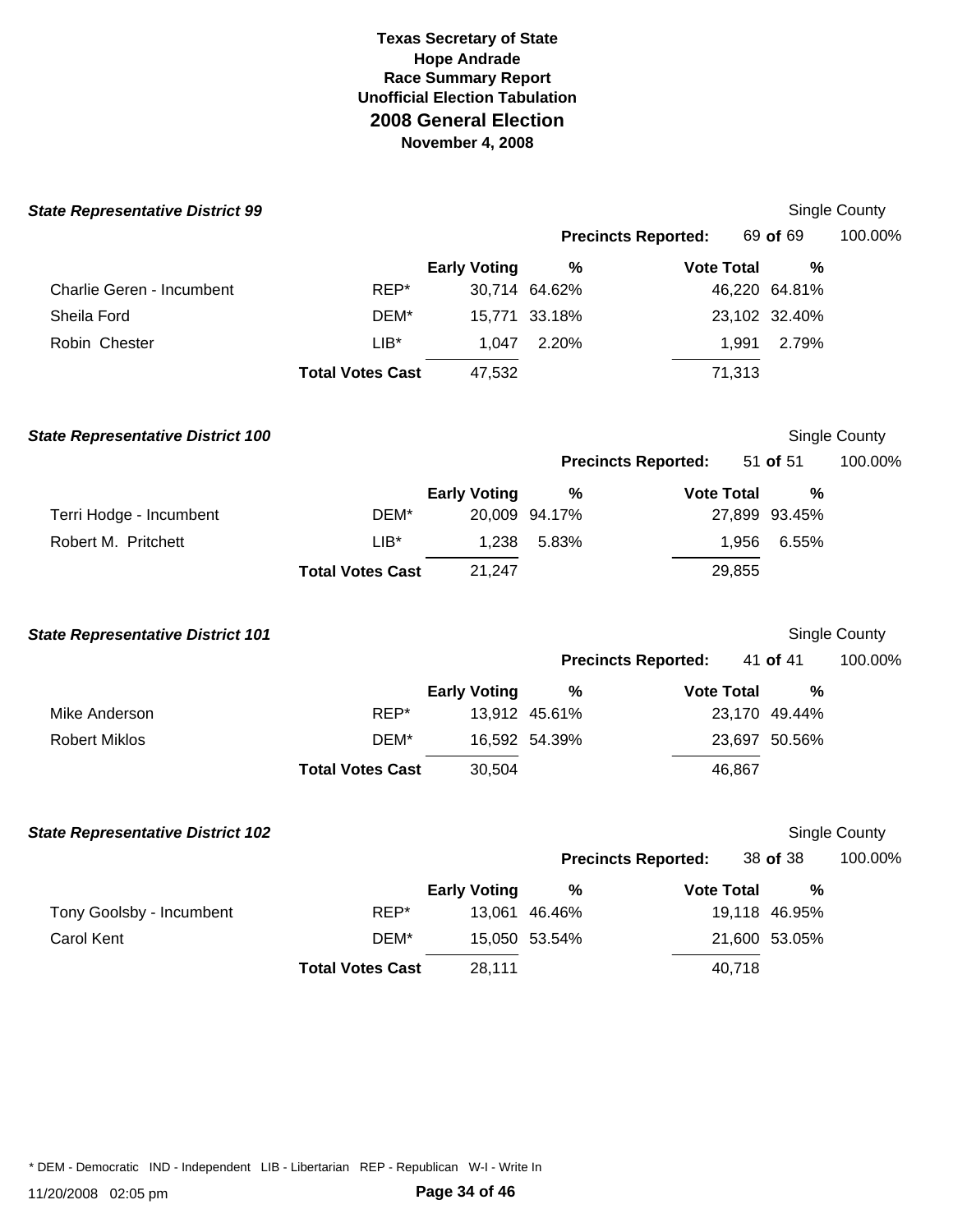| <b>State Representative District 103</b> |                         |                     |               |                            |                | Single County        |
|------------------------------------------|-------------------------|---------------------|---------------|----------------------------|----------------|----------------------|
|                                          |                         |                     |               | <b>Precincts Reported:</b> | 45 of 45       | 100.00%              |
|                                          |                         | <b>Early Voting</b> | $\%$          | <b>Vote Total</b>          | %              |                      |
| Rafael Anchia - Incumbent                | DEM*                    |                     | 9,347 89.36%  |                            | 14,825 88.32%  |                      |
| David R. Mason                           | $LIB*$                  |                     | 1,113 10.64%  |                            | 1,961 11.68%   |                      |
|                                          | <b>Total Votes Cast</b> | 10,460              |               | 16,786                     |                |                      |
| <b>State Representative District 105</b> |                         |                     |               |                            |                | <b>Single County</b> |
|                                          |                         |                     |               | <b>Precincts Reported:</b> | 39 of 39       | 100.00%              |
|                                          |                         | <b>Early Voting</b> | $\%$          | <b>Vote Total</b>          | %              |                      |
| Linda Harper-Brown - Incumbent           | REP*                    |                     | 13,343 47.61% |                            | 19,833 48.73%  |                      |
| <b>Bob Romano</b>                        | DEM*                    |                     | 14,081 50.24% |                            | 19,808 48.67%  |                      |
| James G. Baird                           | $LIB*$                  | 602                 | 2.15%         |                            | 1,059<br>2.60% |                      |
|                                          | <b>Total Votes Cast</b> | 28,026              |               | 40,700                     |                |                      |
| <b>State Representative District 106</b> |                         |                     |               |                            |                | <b>Single County</b> |
|                                          |                         |                     |               | <b>Precincts Reported:</b> | 36 of 36       | 100.00%              |
|                                          |                         | <b>Early Voting</b> | %             | <b>Vote Total</b>          | %              |                      |
| Karen Wiegman                            | REP*                    |                     | 10,915 41.21% |                            | 16,354 42.23%  |                      |
| Kirk England - Incumbent                 | DEM*                    |                     | 15,042 56.79% |                            | 21,508 55.53%  |                      |
| Gene Freeman                             | $LIB*$                  | 532                 | 2.01%         |                            | 2.24%<br>868   |                      |
|                                          | <b>Total Votes Cast</b> | 26,489              |               | 38,730                     |                |                      |
| <b>State Representative District 107</b> |                         |                     |               |                            |                | <b>Single County</b> |
|                                          |                         |                     |               | <b>Precincts Reported:</b> | 55 of $55$     | 100.00%              |
|                                          |                         | <b>Early Voting</b> | $\%$          | <b>Vote Total</b>          | $\%$           |                      |
| <b>Bill Keffer</b>                       | REP*                    |                     | 14,992 46.17% |                            | 23,517 46.93%  |                      |
| Allen Vaught - Incumbent                 | DEM*                    |                     | 16,803 51.74% |                            | 25,291 50.47%  |                      |
| Brandon Parsons                          | $LIB^*$                 | 679                 | 2.09%         |                            | 1,307<br>2.61% |                      |
|                                          | <b>Total Votes Cast</b> | 32,474              |               | 50,115                     |                |                      |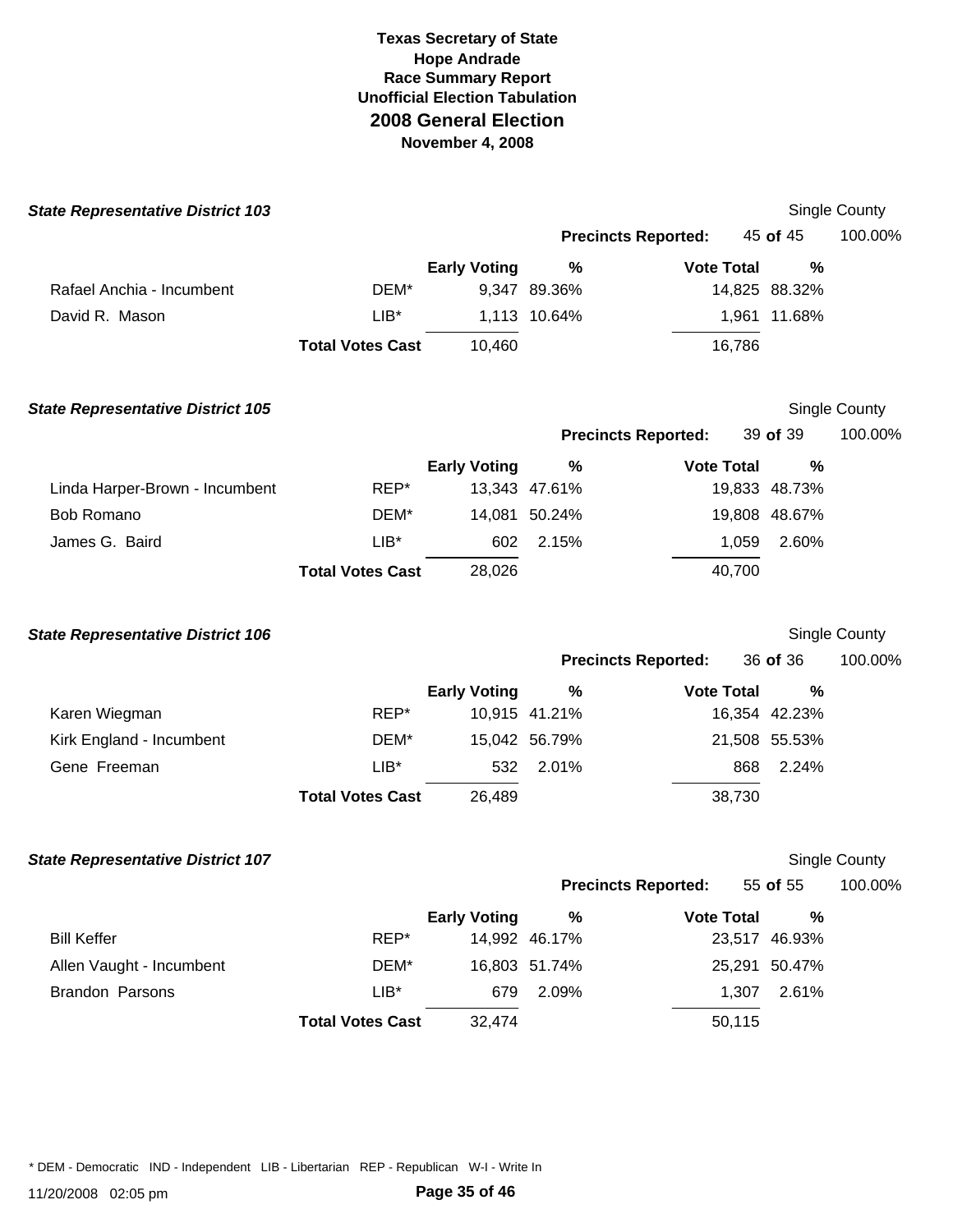| <b>State Representative District 108</b> |                         |                     |               |                            |                       | Single County        |
|------------------------------------------|-------------------------|---------------------|---------------|----------------------------|-----------------------|----------------------|
|                                          |                         |                     |               | <b>Precincts Reported:</b> | 48 of 48              | 100.00%              |
|                                          |                         | <b>Early Voting</b> | $\%$          | <b>Vote Total</b>          | %                     |                      |
| Dan Branch - Incumbent                   | REP*                    |                     | 19,315 58.15% |                            | 33,404 60.60%         |                      |
| <b>Emil Reichstadt</b>                   | DEM*                    |                     | 13,903 41.85% |                            | 21,715 39.40%         |                      |
|                                          | <b>Total Votes Cast</b> | 33,218              |               | 55,119                     |                       |                      |
| <b>State Representative District 109</b> |                         |                     |               |                            |                       | <b>Single County</b> |
|                                          |                         |                     |               | <b>Precincts Reported:</b> | 54 of 54              | 100.00%              |
|                                          |                         | <b>Early Voting</b> | %             | <b>Vote Total</b>          | %                     |                      |
| Helen Giddings - Incumbent               | DEM*                    |                     | 50,375 94.77% |                            | 60,252 94.13%         |                      |
| Kevin Jackson                            | $LIB*$                  | 2,781               | 5.23%         |                            | 3,755 5.87%           |                      |
|                                          | <b>Total Votes Cast</b> | 53,156              |               | 64,007                     |                       |                      |
| <b>State Representative District 111</b> |                         |                     |               |                            |                       | Single County        |
|                                          |                         |                     |               | <b>Precincts Reported:</b> | 53 of 53              | 100.00%              |
|                                          |                         | <b>Early Voting</b> | %             | <b>Vote Total</b>          | %                     |                      |
| Homer Fincannon                          | REP*                    |                     | 8,112 18.16%  |                            | 11,008 19.37%         |                      |
| Yvonne Davis - Incumbent                 | DEM*                    |                     | 35,956 80.47% |                            | 44,901 79.00%         |                      |
| Tim Miles                                | $LIB*$                  | 612                 | 1.37%         | 926                        | 1.63%                 |                      |
|                                          | <b>Total Votes Cast</b> | 44,680              |               | 56,835                     |                       |                      |
| <b>State Representative District 112</b> |                         |                     |               |                            |                       | <b>Single County</b> |
|                                          |                         |                     |               | <b>Precincts Reported:</b> | 39 of 39              | 100.00%              |
| Angie Chen Button                        | REP*                    | <b>Early Voting</b> | 19,922 55.01% | $\%$<br><b>Vote Total</b>  | $\%$<br>30,698 56.09% |                      |
| Sandra Phuong Vule                       | DEM*                    |                     | 14,996 41.41% |                            | 21,676 39.61%         |                      |
| Philip M. White                          | $LIB^*$                 | 1,296               | 3.58%         | 2,354                      | 4.30%                 |                      |
|                                          | <b>Total Votes Cast</b> | 36,214              |               | 54,728                     |                       |                      |
|                                          |                         |                     |               |                            |                       |                      |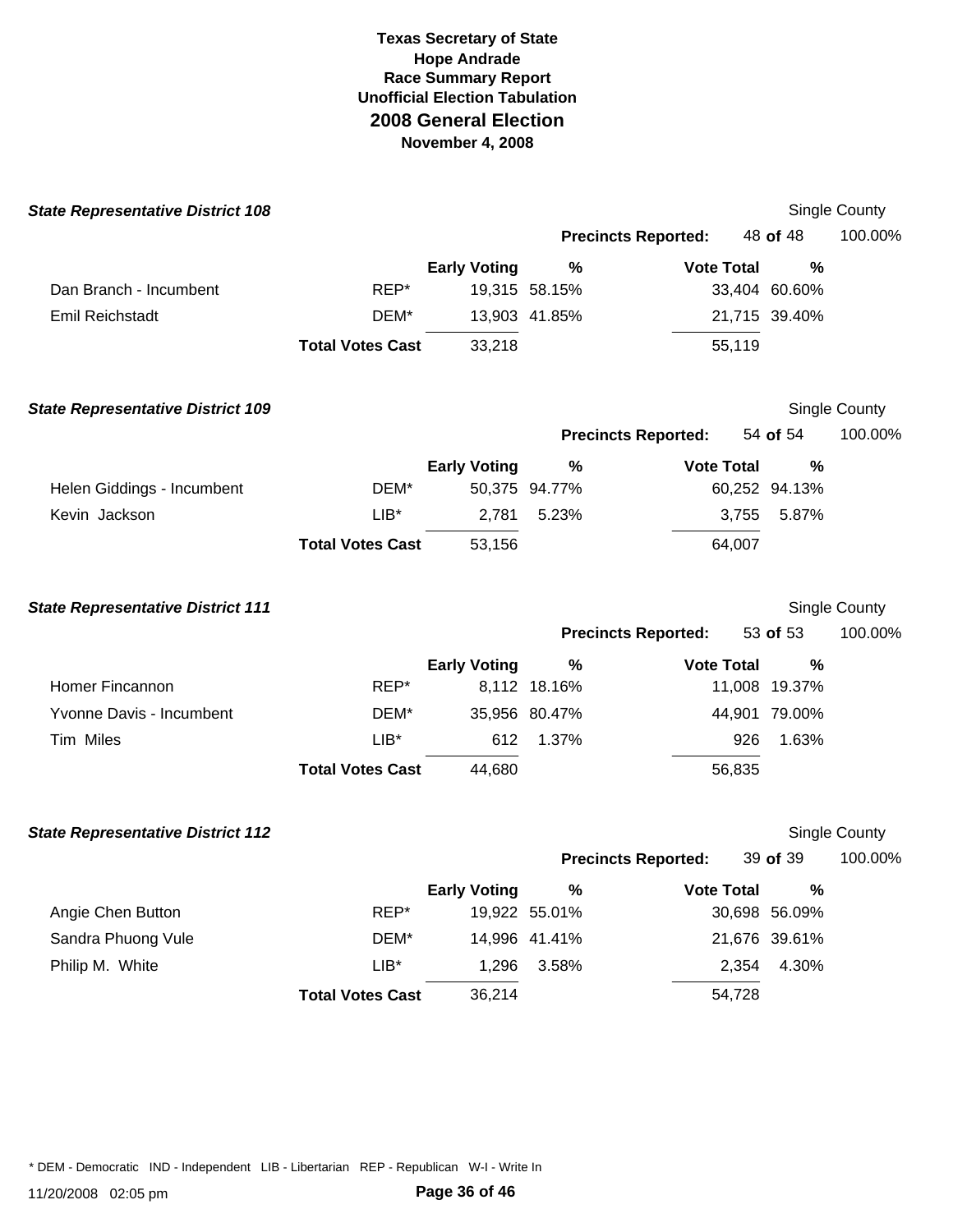| <b>State Representative District 113</b> |                         |                     |               |                            |               | Single County |
|------------------------------------------|-------------------------|---------------------|---------------|----------------------------|---------------|---------------|
|                                          |                         |                     |               | <b>Precincts Reported:</b> | 38 of 38      | 100.00%       |
|                                          |                         | <b>Early Voting</b> | $\frac{9}{6}$ | <b>Vote Total</b>          | $\%$          |               |
| Joe Driver - Incumbent                   | REP*                    |                     | 19,055 56.03% |                            | 29,577 58.60% |               |
| <b>Eric Anthony Brandler</b>             | DEM*                    |                     | 14,952 43.97% |                            | 20,893 41.40% |               |
|                                          | <b>Total Votes Cast</b> | 34,007              |               | 50,470                     |               |               |
| <b>State Representative District 115</b> |                         |                     |               |                            |               | Single County |
|                                          |                         |                     |               | <b>Precincts Reported:</b> | 48 of 48      | 100.00%       |
|                                          |                         | <b>Early Voting</b> | %             | <b>Vote Total</b>          | $\frac{0}{0}$ |               |
| Jim Jackson - Incumbent                  | REP*                    |                     | 24,258 81.29% |                            | 35,599 81.19% |               |
| Preston Poulter                          | $LIB^*$                 |                     | 5,583 18.71%  |                            | 8,248 18.81%  |               |
|                                          | <b>Total Votes Cast</b> | 29,841              |               | 43,847                     |               |               |
| <b>State Representative District 116</b> |                         |                     |               |                            |               | Single County |
|                                          |                         |                     |               | <b>Precincts Reported:</b> | 50 of 50      | 100.00%       |
|                                          |                         | <b>Early Voting</b> | $\frac{9}{6}$ | <b>Vote Total</b>          | %             |               |
| Trey Martinez Fischer - Incumbent        | DEM*                    |                     | 20,108 85.60% |                            | 27,516 85.53% |               |
| William T. Armstrong, V                  | $LIB^*$                 |                     | 3,382 14.40%  |                            | 4,657 14.47%  |               |
|                                          | <b>Total Votes Cast</b> | 23,490              |               | 32,173                     |               |               |
| <b>State Representative District 117</b> |                         |                     |               |                            |               | Single County |
|                                          |                         |                     |               | <b>Precincts Reported:</b> | 48 of 48      | 100.00%       |
|                                          |                         | <b>Early Voting</b> | %             | <b>Vote Total</b>          | $\frac{0}{0}$ |               |
| John V. Garza                            | REP*                    |                     | 16,230 43.05% |                            | 21,575 42.97% |               |
| David McQuade Leibowitz - Incumbent      | DEM*                    | 21,467 56.95%       |               |                            | 28,638 57.03% |               |
|                                          |                         |                     |               |                            |               |               |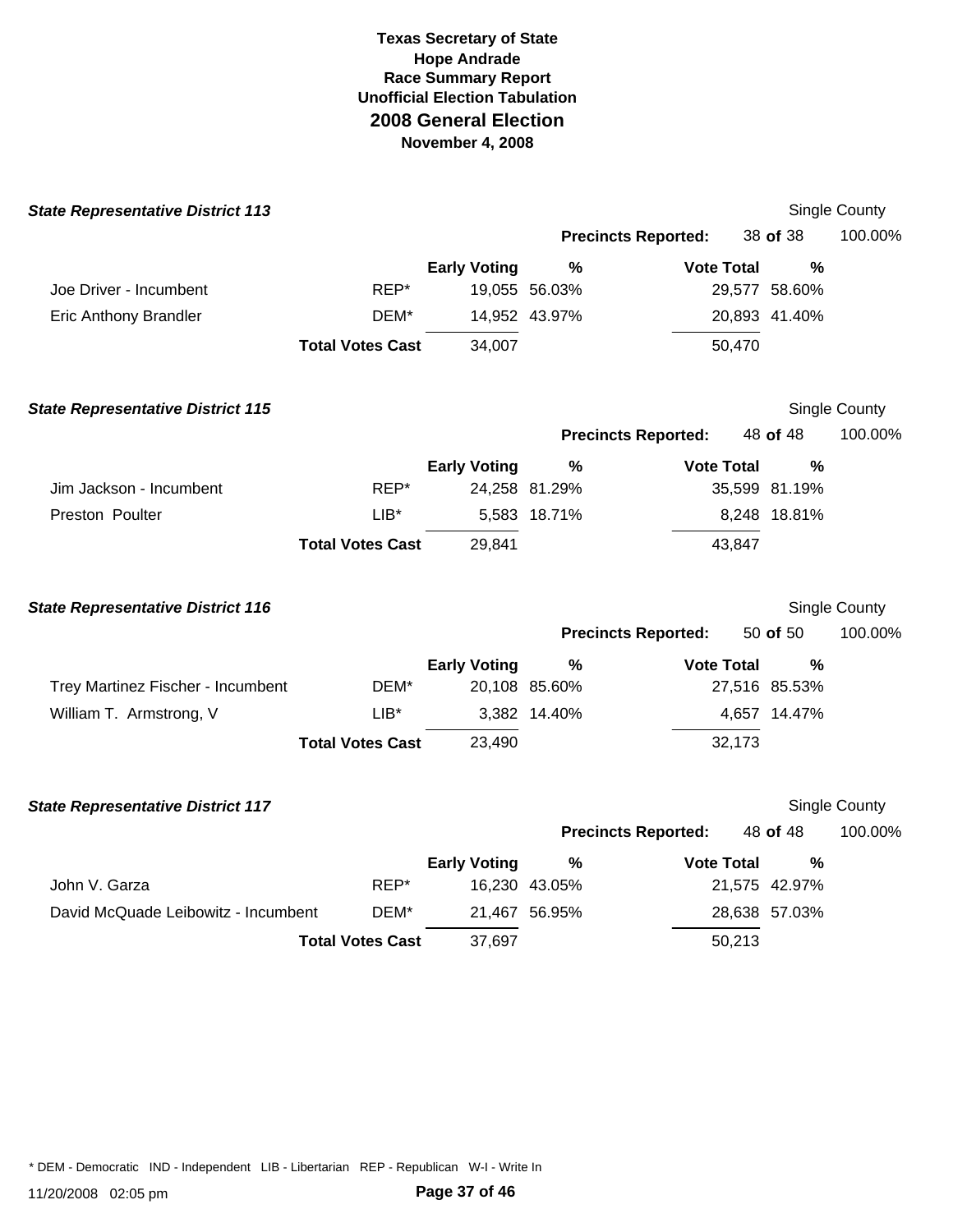| <b>State Representative District 118</b> |                         |                     |               |                            |               | Single County        |
|------------------------------------------|-------------------------|---------------------|---------------|----------------------------|---------------|----------------------|
|                                          |                         |                     |               | <b>Precincts Reported:</b> | 55 of 55      | 100.00%              |
|                                          |                         | <b>Early Voting</b> | $\%$          | <b>Vote Total</b>          | %             |                      |
| Don Green                                | REP*                    |                     | 11,034 38.07% |                            | 14,735 36.57% |                      |
| Joe Farias - Incumbent                   | DEM*                    |                     | 16,982 58.59% |                            | 24,147 59.92% |                      |
| James L. Thompson                        | $LIB^*$                 | 968                 | 3.34%         | 1,414                      | 3.51%         |                      |
|                                          | <b>Total Votes Cast</b> | 28,984              |               | 40,296                     |               |                      |
| <b>State Representative District 121</b> |                         |                     |               |                            |               | Single County        |
|                                          |                         |                     |               | <b>Precincts Reported:</b> | 72 of 72      | 100.00%              |
|                                          |                         | <b>Early Voting</b> | $\%$          | <b>Vote Total</b>          | %             |                      |
| Joe Straus - Incumbent                   | REP*                    |                     | 36,586 80.14% |                            | 44,433 79.62% |                      |
| Arthur M. Thomas, IV                     | $LIB^*$                 |                     | 9,065 19.86%  |                            | 11,372 20.38% |                      |
|                                          | <b>Total Votes Cast</b> | 45,651              |               | 55,805                     |               |                      |
| <b>State Representative District 122</b> |                         |                     |               |                            |               | Single County        |
|                                          |                         |                     |               | <b>Precincts Reported:</b> | 74 of 74      | 100.00%              |
|                                          |                         | <b>Early Voting</b> | $\%$          | <b>Vote Total</b>          | %             |                      |
| Frank J. Corte, Jr. - Incumbent          | REP*                    |                     | 55,773 66.15% |                            | 68,325 66.04% |                      |
| <b>Frances Carnot</b>                    | DEM*                    |                     | 25,287 29.99% |                            | 30,929 29.89% |                      |
| Sally Baynton                            | $LIB*$                  | 3,253               | 3.86%         | 4,210                      | 4.07%         |                      |
|                                          | <b>Total Votes Cast</b> | 84,313              |               | 103,464                    |               |                      |
| <b>State Representative District 126</b> |                         |                     |               |                            |               | <b>Single County</b> |
|                                          |                         |                     |               | <b>Precincts Reported:</b> | 29 of 29      | 100.00%              |
|                                          |                         | <b>Early Voting</b> | $\%$          | <b>Vote Total</b>          | $\%$          |                      |
| Patricia Harless - Incumbent             | REP*                    |                     | 19,111 56.22% |                            | 32,686 59.40% |                      |
| Chad Khan                                | DEM*                    |                     | 14,334 42.17% |                            | 21,140 38.42% |                      |
| Oscar J. Palma, Jr.                      | $LIB^*$                 | 548                 | 1.61%         | 1,203                      | 2.19%         |                      |
|                                          | <b>Total Votes Cast</b> | 33,993              |               | 55,029                     |               |                      |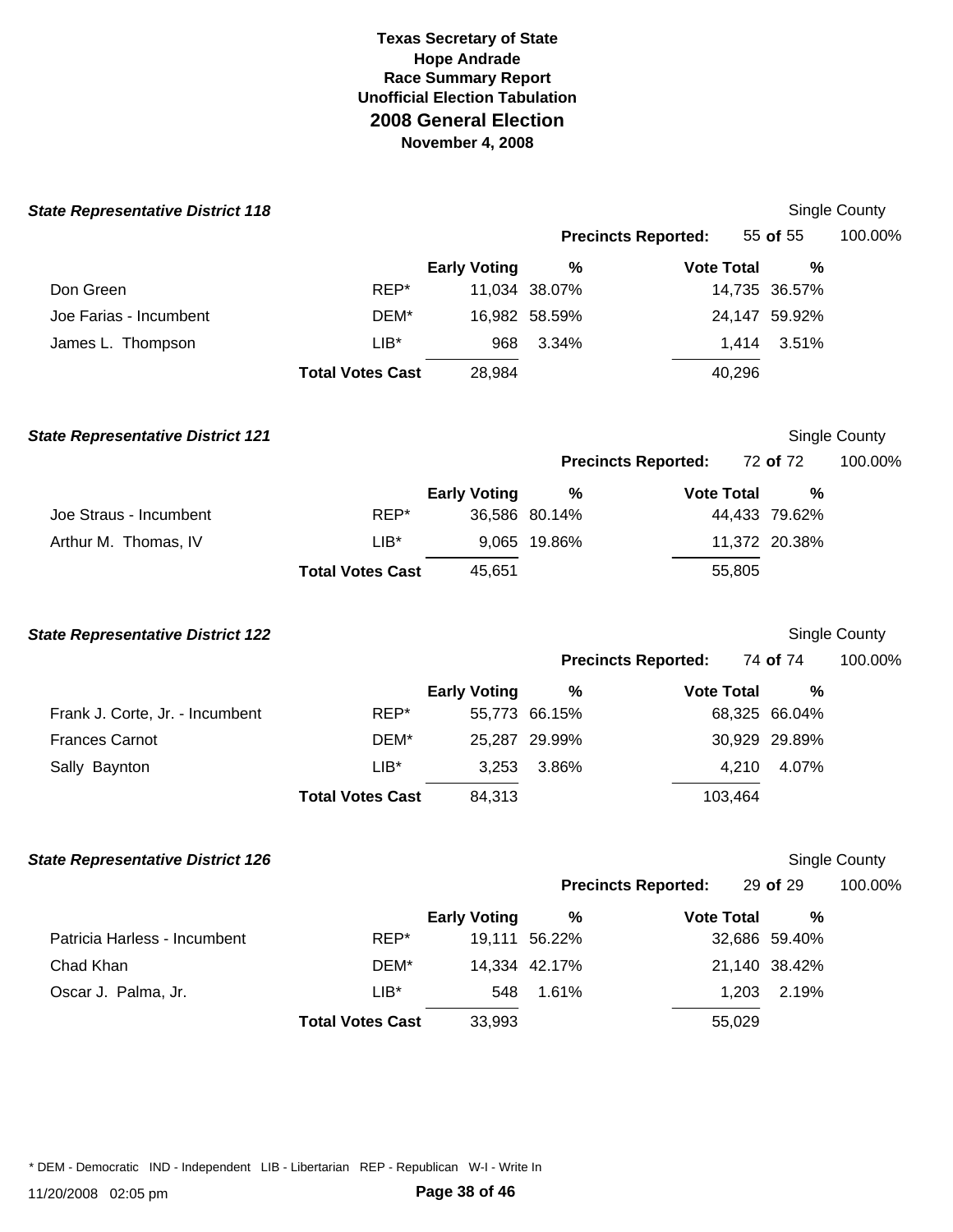| <b>State Representative District 127</b> |                         |                     |               |                            |               | <b>Single County</b> |
|------------------------------------------|-------------------------|---------------------|---------------|----------------------------|---------------|----------------------|
|                                          |                         |                     |               | <b>Precincts Reported:</b> | 34 of 34      | 100.00%              |
|                                          |                         | <b>Early Voting</b> | $\%$          | <b>Vote Total</b>          | $\frac{0}{0}$ |                      |
| Joe Crabb - Incumbent                    | REP*                    |                     | 29,585 64.93% |                            | 44,625 65.67% |                      |
| Joe A. Montemayor                        | DEM*                    |                     | 15,186 33.33% |                            | 21,932 32.27% |                      |
| Justo Perez                              | $LIB*$                  | 791                 | 1.74%         | 1,400                      | 2.06%         |                      |
|                                          | <b>Total Votes Cast</b> | 45,562              |               | 67,957                     |               |                      |
| <b>State Representative District 129</b> |                         |                     |               |                            |               | Single County        |
|                                          |                         |                     |               | <b>Precincts Reported:</b> | 38 of 38      | 100.00%              |
|                                          |                         | <b>Early Voting</b> | ℅             | <b>Vote Total</b>          | $\%$          |                      |
| John E. Davis - Incumbent                | REP*                    |                     | 17,555 56.04% |                            | 33,392 58.53% |                      |
| Sherrie L. Matula                        | DEM*                    |                     | 13,772 43.96% |                            | 23,655 41.47% |                      |
|                                          | <b>Total Votes Cast</b> | 31,327              |               | 57,047                     |               |                      |
| <b>State Representative District 130</b> |                         |                     |               |                            |               | Single County        |
|                                          |                         |                     |               | <b>Precincts Reported:</b> | 37 of 37      | 100.00%              |
|                                          |                         | <b>Early Voting</b> | $\%$          | <b>Vote Total</b>          | $\frac{0}{0}$ |                      |
| Allen Fletcher                           | REP*                    |                     | 41,331 87.67% |                            | 63,823 87.63% |                      |
| William B. Gray, Jr.                     | $LIB*$                  |                     | 5,813 12.33%  |                            | 9,007 12.37%  |                      |
|                                          | <b>Total Votes Cast</b> | 47,144              |               | 72,830                     |               |                      |
| <b>State Representative District 132</b> |                         |                     |               |                            |               | <b>Single County</b> |
|                                          |                         |                     |               | <b>Precincts Reported:</b> | 26 of 26      | 100.00%              |
|                                          |                         | <b>Early Voting</b> | $\%$          | <b>Vote Total</b>          | $\%$          |                      |
| Bill Callegari - Incumbent               | REP*                    |                     | 26,152 81.92% |                            | 43,699 82.44% |                      |
| Phil Kurtz                               | $LIB*$                  |                     | 5,772 18.08%  |                            | 9,309 17.56%  |                      |
|                                          | <b>Total Votes Cast</b> | 31,924              |               | 53,008                     |               |                      |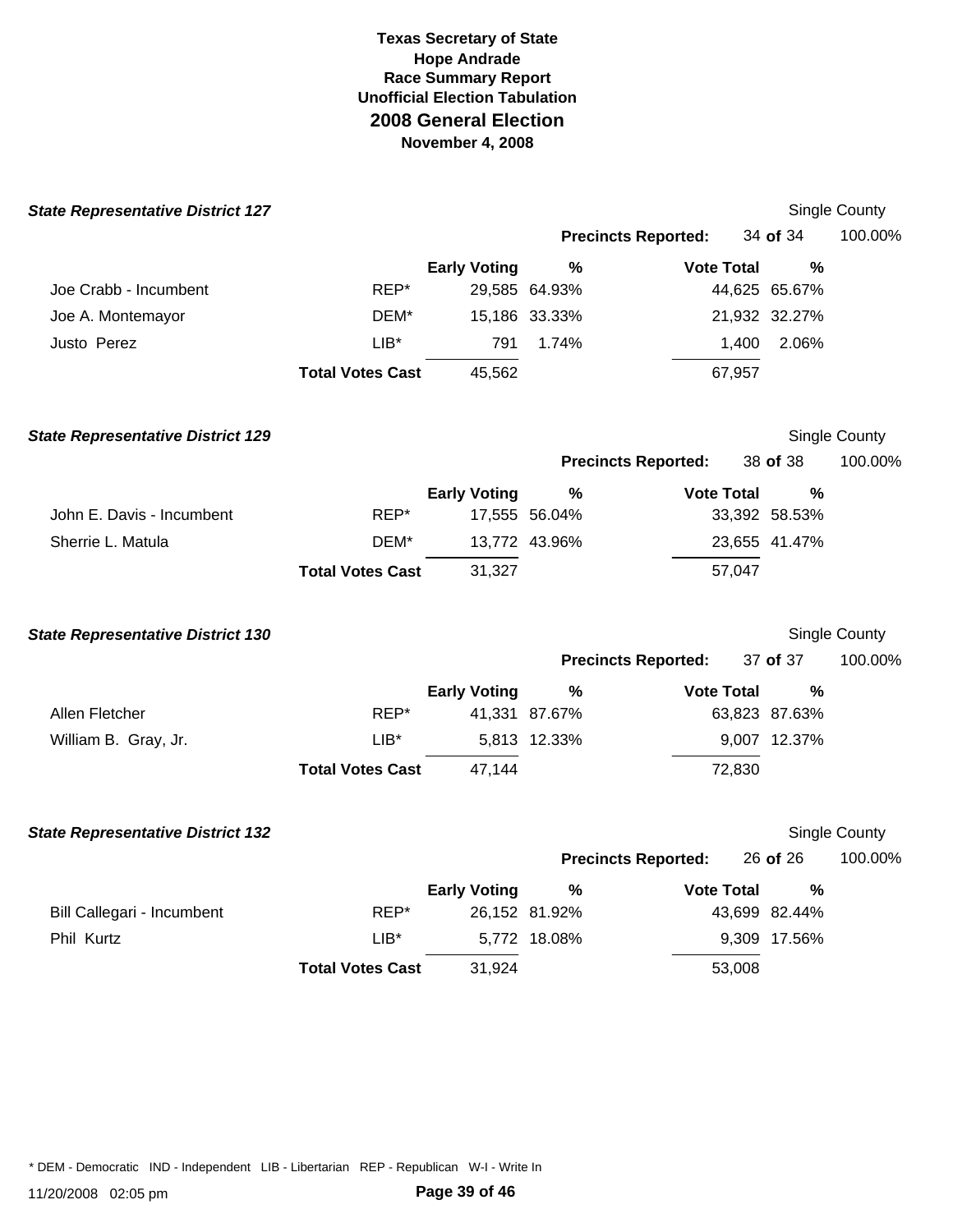| <b>State Representative District 133</b> |                         |                     |               |                            |               | Single County    |
|------------------------------------------|-------------------------|---------------------|---------------|----------------------------|---------------|------------------|
|                                          |                         |                     |               | <b>Precincts Reported:</b> | 24 of 24      | 100.00%          |
|                                          |                         | <b>Early Voting</b> | %             | <b>Vote Total</b>          | %             |                  |
| Jim Murphy - Incumbent                   | REP*                    |                     | 12,710 47.95% |                            | 19,682 49.42% |                  |
| Kristi Thibaut                           | DEM*                    |                     | 13,798 52.05% |                            | 20,146 50.58% |                  |
|                                          | <b>Total Votes Cast</b> | 26,508              |               | 39,828                     |               |                  |
| <b>State Representative District 134</b> |                         |                     |               |                            |               | Single County    |
|                                          |                         |                     |               | <b>Precincts Reported:</b> | 52 of 52      | 100.00%          |
|                                          |                         | <b>Early Voting</b> | %             | <b>Vote Total</b>          | %             |                  |
| Joe Agris                                | REP*                    |                     | 15,901 39.98% |                            | 28,788 42.23% |                  |
| Ellen Cohen - Incumbent                  | DEM*                    |                     | 23,140 58.18% |                            | 37,800 55.45% |                  |
| Mhair S. Dekmezian                       | $LIB^*$                 | 735                 | 1.85%         | 1,576                      | 2.31%         |                  |
|                                          | <b>Total Votes Cast</b> | 39,776              |               | 68,164                     |               |                  |
| <b>State Representative District 135</b> |                         |                     |               |                            |               | Single County    |
|                                          |                         |                     |               | <b>Precincts Reported:</b> | 28 of 28      | 100.00%          |
|                                          |                         | <b>Early Voting</b> | %             | <b>Vote Total</b>          | %             |                  |
| Gary Elkins - Incumbent                  | REP*                    |                     | 16,220 56.66% |                            | 27,315 58.39% |                  |
| Trey S. Fleming                          | DEM*                    |                     | 12,017 41.98% |                            | 18,688 39.95% |                  |
| Alfred N. Montestruc                     | $LIB*$                  | 391                 | 1.37%         | 776                        | 1.66%         |                  |
|                                          | <b>Total Votes Cast</b> | 28,628              |               | 46,779                     |               |                  |
| <b>State Representative District 136</b> |                         |                     |               |                            |               | Single County    |
|                                          |                         |                     |               | <b>Precincts Reported:</b> |               | 36 of 36 100.00% |
|                                          |                         | <b>Early Voting</b> | %             | <b>Vote Total</b>          | $\%$          |                  |
| Beverly Woolley - Incumbent              | REP*                    |                     | 24,488 87.06% |                            | 41,007 87.11% |                  |
| Gerald W. "Jerry" LaFleur                | $LIB*$                  |                     | 3,641 12.94%  |                            | 6,066 12.89%  |                  |
|                                          | <b>Total Votes Cast</b> | 28,129              |               | 47,073                     |               |                  |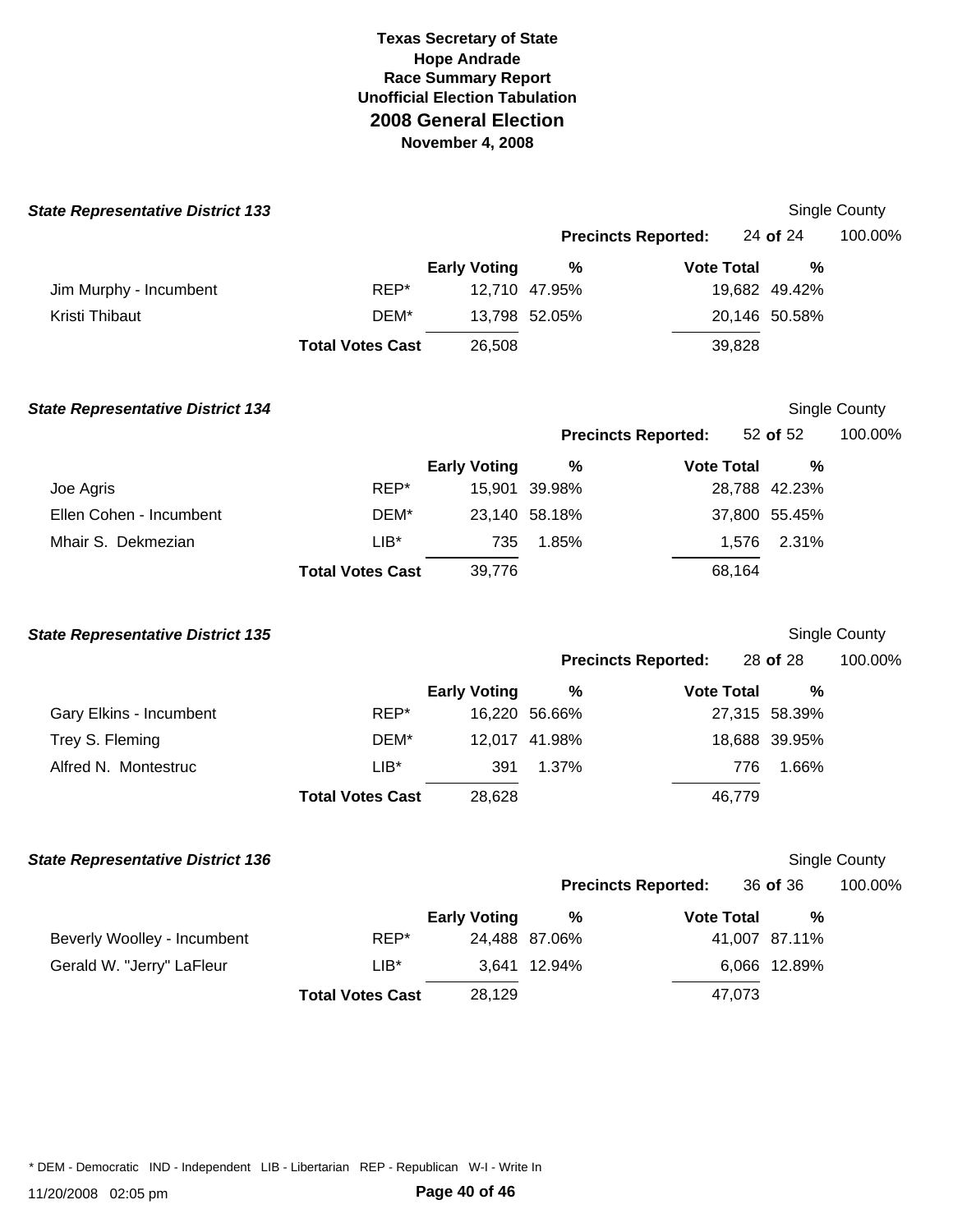| <b>State Representative District 137</b> |                         |                     |               |                            |               |       | Single County |
|------------------------------------------|-------------------------|---------------------|---------------|----------------------------|---------------|-------|---------------|
|                                          |                         |                     |               | <b>Precincts Reported:</b> | 22 of 22      |       | 100.00%       |
|                                          |                         | <b>Early Voting</b> | $\%$          | <b>Vote Total</b>          |               | %     |               |
| Scott Hochberg - Incumbent               | DEM*                    |                     | 7,171 90.68%  |                            | 12,198 89.23% |       |               |
| Alex Cresswell                           | $LIB*$                  | 737                 | 9.32%         |                            | 1,472 10.77%  |       |               |
|                                          | <b>Total Votes Cast</b> | 7,908               |               | 13,670                     |               |       |               |
| <b>State Representative District 138</b> |                         |                     |               |                            |               |       | Single County |
|                                          |                         |                     |               | <b>Precincts Reported:</b> | 27 of 27      |       | 100.00%       |
|                                          |                         | <b>Early Voting</b> | %             | <b>Vote Total</b>          |               | %     |               |
| Dwayne Bohac - Incumbent                 | REP*                    |                     | 12,094 57.66% |                            | 21,628 59.02% |       |               |
| Virginia "Ginny" Stogner McDavid         | DEM*                    |                     | 8,879 42.34%  |                            | 15,018 40.98% |       |               |
|                                          | <b>Total Votes Cast</b> | 20,973              |               | 36,646                     |               |       |               |
| <b>State Representative District 141</b> |                         |                     |               |                            |               |       | Single County |
|                                          |                         |                     |               | <b>Precincts Reported:</b> | 49 of 49      |       | 100.00%       |
|                                          |                         | <b>Early Voting</b> | $\frac{9}{6}$ | <b>Vote Total</b>          |               | %     |               |
| Michael Bunch                            | REP*                    |                     | 4,837 16.44%  |                            | 8,184 19.72%  |       |               |
| Senfronia Thompson - Incumbent           | DEM*                    |                     | 24,193 82.23% |                            | 32,673 78.71% |       |               |
| Richard Brown                            | $LIB*$                  | 391                 | 1.33%         |                            | 654           | 1.58% |               |
|                                          | <b>Total Votes Cast</b> | 29,421              |               | 41,511                     |               |       |               |
| <b>State Representative District 143</b> |                         |                     |               |                            |               |       | Single County |
|                                          |                         |                     |               | <b>Precincts Reported:</b> | 35 of 35      |       | 100.00%       |
|                                          |                         | <b>Early Voting</b> |               | $\%$<br><b>Vote Total</b>  |               | $\%$  |               |
| Dorothy Olmos                            | REP*                    |                     | 2,324 29.93%  |                            | 4,643 27.66%  |       |               |
| Ana E. Hernandez - Incumbent             | DEM*                    |                     | 5,321 68.52%  |                            | 11,865 70.68% |       |               |
| Joe O. Marcom                            | $LIB*$                  | 121                 | 1.56%         |                            | 278           | 1.66% |               |
|                                          | <b>Total Votes Cast</b> | 7,766               |               | 16,786                     |               |       |               |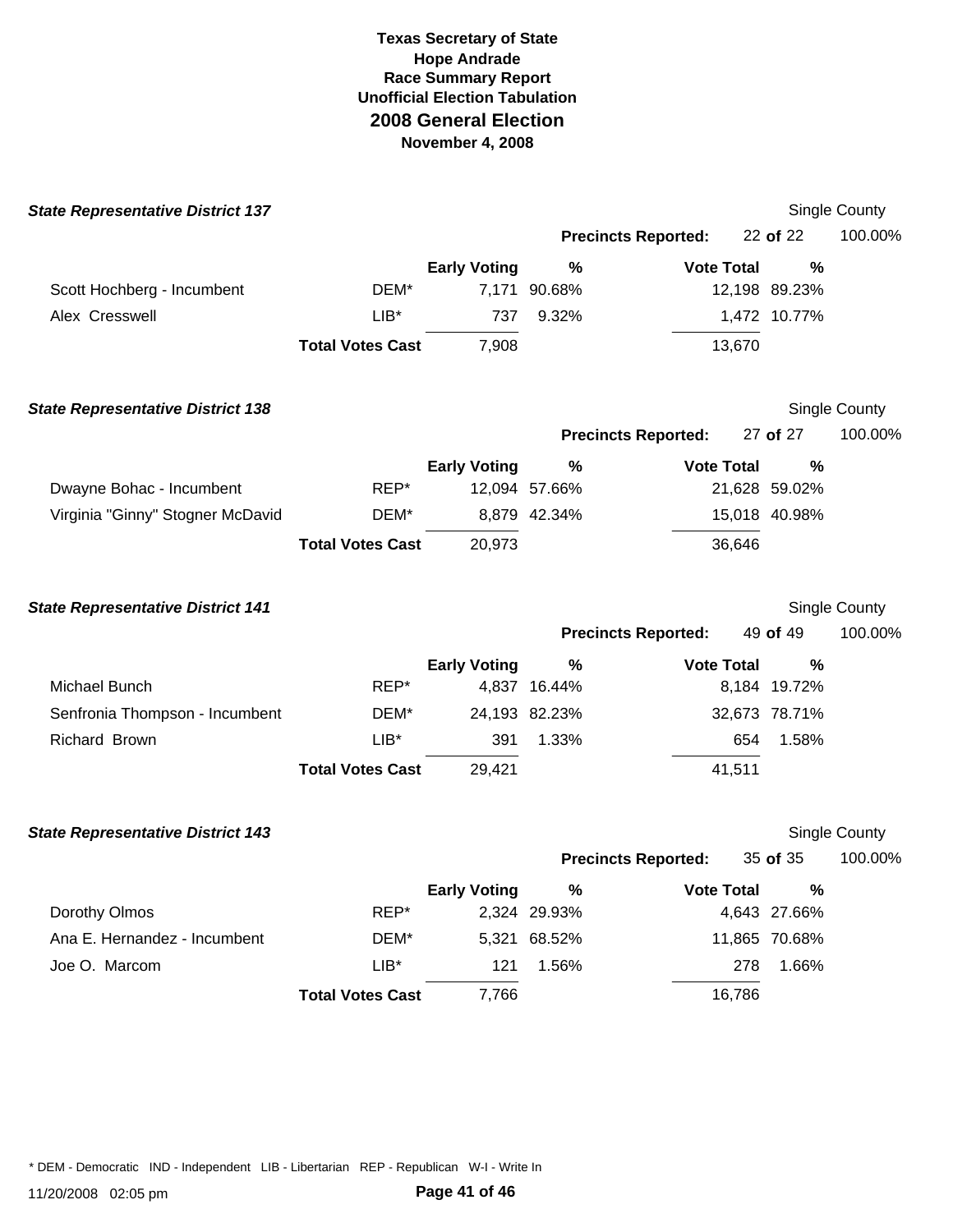| <b>State Representative District 144</b> |                         |                     |               |                            |               | Single County        |
|------------------------------------------|-------------------------|---------------------|---------------|----------------------------|---------------|----------------------|
|                                          |                         |                     |               | <b>Precincts Reported:</b> | 30 of 30      | 100.00%              |
|                                          |                         | <b>Early Voting</b> | $\%$          | <b>Vote Total</b>          | $\frac{0}{0}$ |                      |
| Ken Legler                               | REP*                    |                     | 11,767 51.20% |                            | 19,954 51.16% |                      |
| Joel C. Redmond                          | DEM*                    |                     | 11,216 48.80% |                            | 19,046 48.84% |                      |
|                                          | <b>Total Votes Cast</b> | 22,983              |               | 39,000                     |               |                      |
| <b>State Representative District 145</b> |                         |                     |               |                            |               | Single County        |
|                                          |                         |                     |               | <b>Precincts Reported:</b> | 26 of 26      | 100.00%              |
|                                          |                         | <b>Early Voting</b> | $\%$          | <b>Vote Total</b>          | $\frac{0}{0}$ |                      |
| Patricia Rodriguez                       | REP*                    |                     | 2,970 30.52%  |                            | 5,871 29.65%  |                      |
| Carol Alvarado                           | DEM*                    |                     | 6,761 69.48%  |                            | 13,929 70.35% |                      |
|                                          | <b>Total Votes Cast</b> | 9,731               |               | 19,800                     |               |                      |
| <b>State Representative District 147</b> |                         |                     |               |                            |               | Single County        |
|                                          |                         |                     |               | <b>Precincts Reported:</b> | 55 of 55      | 100.00%              |
|                                          |                         | <b>Early Voting</b> | %             | <b>Vote Total</b>          | $\frac{0}{0}$ |                      |
| Garnet F. Coleman - Incumbent            | DEM*                    |                     | 23,293 93.67% |                            | 35,874 92.24% |                      |
| Joe Tirado                               | $LIB^*$                 | 1,573               | 6.33%         | 3,020                      | 7.76%         |                      |
|                                          | <b>Total Votes Cast</b> | 24,866              |               | 38,894                     |               |                      |
| <b>State Representative District 148</b> |                         |                     |               |                            |               | <b>Single County</b> |
|                                          |                         |                     |               | <b>Precincts Reported:</b> | 37 of 37      | 100.00%              |
|                                          |                         | <b>Early Voting</b> | $\frac{9}{6}$ | <b>Vote Total</b>          | %             |                      |
| Howard H. Gano, Jr.                      | REP*                    |                     | 6,055 32.88%  |                            | 10,933 33.76% |                      |
| Jessica Christina Farrar - Incumbent     | DEM*                    |                     | 12,362 67.12% |                            | 21,450 66.24% |                      |
|                                          | <b>Total Votes Cast</b> | 18,417              |               | 32,383                     |               |                      |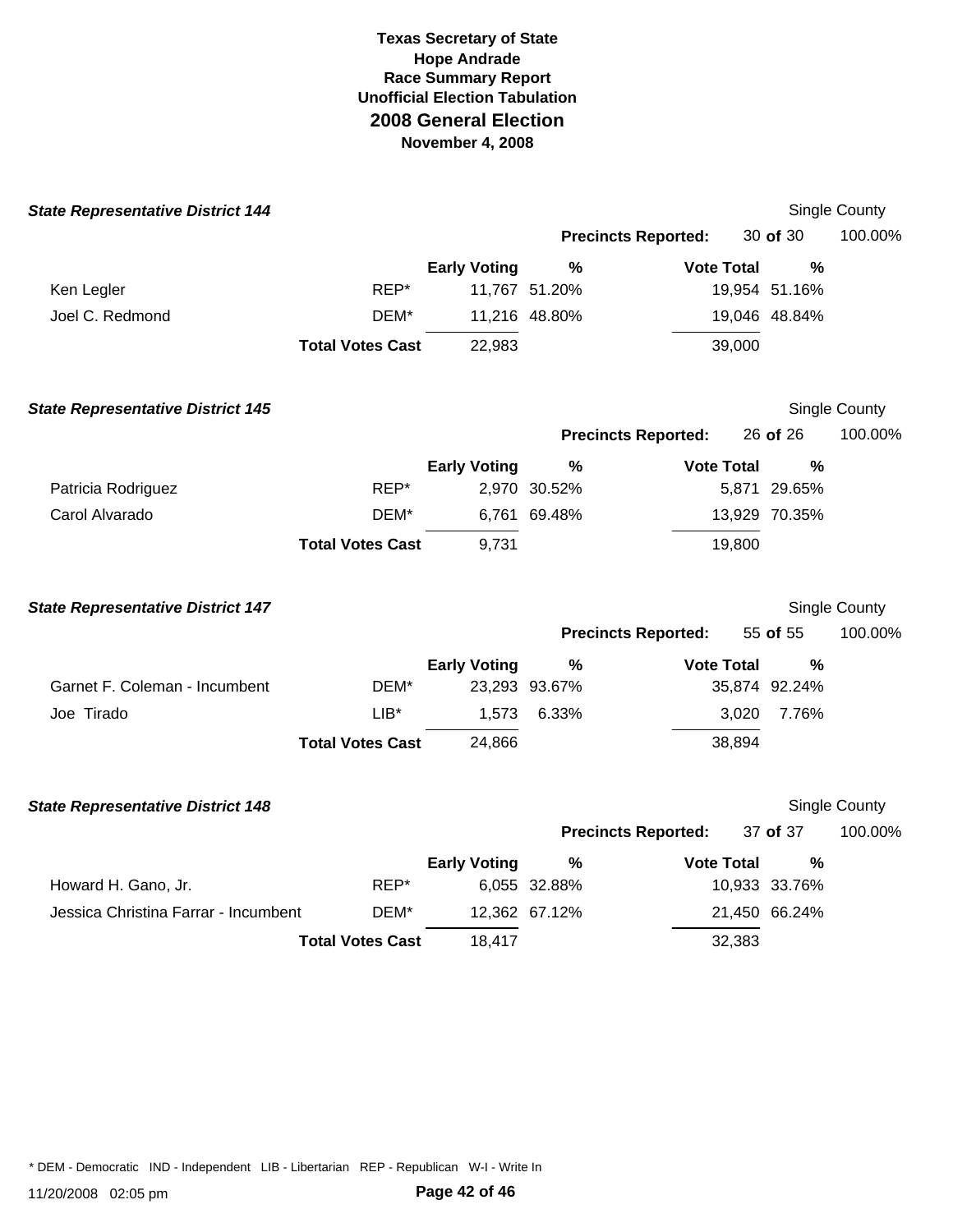| <b>State Representative District 149</b>            |                         |                     |               |                                                   |                | Single County |
|-----------------------------------------------------|-------------------------|---------------------|---------------|---------------------------------------------------|----------------|---------------|
|                                                     |                         |                     |               | <b>Precincts Reported:</b>                        | 23 of 23       | 100.00%       |
|                                                     |                         | <b>Early Voting</b> | $\%$          | <b>Vote Total</b>                                 | $\frac{0}{0}$  |               |
| <b>Greg Meyers</b>                                  | REP*                    |                     | 12,874 42.00% |                                                   | 19,763 43.68%  |               |
| Hubert Vo - Incumbent                               | DEM*                    |                     | 17,779 58.00% |                                                   | 25,480 56.32%  |               |
|                                                     | <b>Total Votes Cast</b> | 30,653              |               | 45,243                                            |                |               |
| <b>State Representative District 150</b>            |                         |                     |               |                                                   |                | Single County |
|                                                     |                         |                     |               | <b>Precincts Reported:</b>                        | 35 of 35       | 100.00%       |
|                                                     |                         | <b>Early Voting</b> | ℅             | <b>Vote Total</b>                                 | %              |               |
| Debbie Riddle - Incumbent                           | REP*                    |                     | 24,609 61.40% |                                                   | 43,896 64.38%  |               |
| <b>Brad Neal</b>                                    | DEM*                    |                     | 14,782 36.88% |                                                   | 22,843 33.50%  |               |
| Ken Petty                                           | $LIB*$                  | 690                 | 1.72%         |                                                   | 1,445<br>2.12% |               |
|                                                     | <b>Total Votes Cast</b> | 40,081              |               | 68,184                                            |                |               |
| <b>Chief Justice, 3rd Court of Appeals District</b> |                         |                     |               |                                                   |                | Multi County  |
|                                                     |                         |                     |               | <b>Precincts Reported:</b>                        | 676 of 676     | 100.00%       |
|                                                     |                         | <b>Early Voting</b> | $\%$          | <b>Vote Total</b>                                 | $\frac{0}{0}$  |               |
| Ken Law - Incumbent                                 | REP*                    | 284,595 46.16%      |               |                                                   | 406,316 47.60% |               |
| Woodie Jones                                        | DEM*                    | 331,890 53.84%      |               |                                                   | 447,316 52.40% |               |
|                                                     | <b>Total Votes Cast</b> | 616,485             |               | 853,632                                           |                |               |
| <b>Chief Justice, 4th Court of Appeals District</b> |                         |                     |               |                                                   |                | Multi County  |
|                                                     |                         |                     |               | <b>Precincts Reported: 1,059 of 1,059 100.00%</b> |                |               |
|                                                     |                         | <b>Early Voting</b> | %             | <b>Vote Total</b>                                 | $\%$           |               |
| Ann Comerio                                         | REP*                    | 244,394 45.28%      |               |                                                   | 338,520 44.18% |               |
| Catherine Stone                                     | DEM*                    | 295,377 54.72%      |               |                                                   | 427,769 55.82% |               |
|                                                     | <b>Total Votes Cast</b> | 539,771             |               | 766,289                                           |                |               |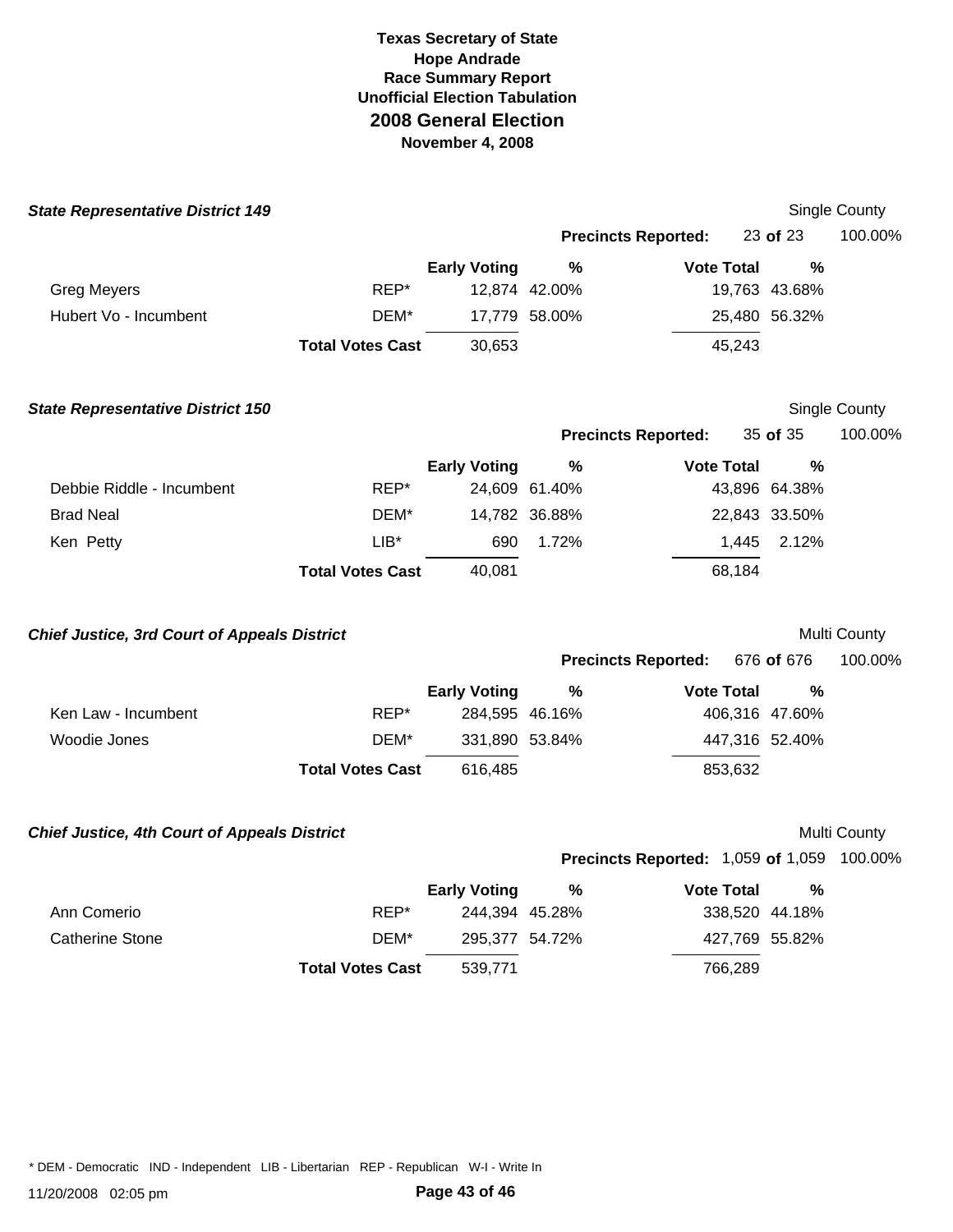| <b>Chief Justice, 14th Court of Appeals District</b> |                         |                     |               |                                                   |               | Multi County |
|------------------------------------------------------|-------------------------|---------------------|---------------|---------------------------------------------------|---------------|--------------|
|                                                      |                         |                     |               | <b>Precincts Reported: 1,302 of 1,302 100.00%</b> |               |              |
|                                                      |                         | <b>Early Voting</b> | $\frac{9}{6}$ | <b>Vote Total</b>                                 | $\frac{0}{0}$ |              |
| Adele Hedges - Incumbent                             | REP*                    | 497,856 49.22%      |               | 796,114 50.96%                                    |               |              |
| Joe W. Beverly                                       | DEM*                    | 513,608 50.78%      |               | 765,987 49.04%                                    |               |              |
|                                                      | <b>Total Votes Cast</b> | 1,011,464           |               | 1,562,101                                         |               |              |
| Justice, 1st Court of Appeals District, Place 3      |                         |                     |               |                                                   |               | Multi County |
|                                                      |                         |                     |               | <b>Precincts Reported: 1,302 of 1,302 100.00%</b> |               |              |
|                                                      |                         | <b>Early Voting</b> | $\%$          | <b>Vote Total</b>                                 | $\%$          |              |
| Ed Hubbard                                           | REP*                    | 485,993 47.90%      |               | 774,497 49.42%                                    |               |              |
| Jim Sharp                                            | DEM*                    | 528,649 52.10%      |               | 792,630 50.58%                                    |               |              |
|                                                      | <b>Total Votes Cast</b> | 1,014,642           |               | 1,567,127                                         |               |              |
| Justice, 1st Court of Appeals District, Place 5      |                         |                     |               |                                                   |               | Multi County |
|                                                      |                         |                     |               | <b>Precincts Reported: 1,302 of 1,302 100.00%</b> |               |              |
|                                                      |                         | <b>Early Voting</b> | %             | <b>Vote Total</b>                                 | $\frac{0}{0}$ |              |
| Laura Carter Higley - Incumbent                      | REP*                    | 500,200 49.43%      |               | 800,497 51.24%                                    |               |              |
| Leslie C. Taylor                                     | DEM*                    | 511,651 50.57%      |               | 761,792 48.76%                                    |               |              |
|                                                      | <b>Total Votes Cast</b> | 1,011,851           |               | 1,562,289                                         |               |              |
| Justice, 5th Court of Appeals District, Place 3      |                         |                     |               |                                                   |               | Multi County |
|                                                      |                         |                     |               | <b>Precincts Reported: 1,024 of 1,024 100.00%</b> |               |              |
|                                                      |                         | <b>Early Voting</b> | %             | <b>Vote Total</b>                                 | $\%$          |              |
| Mary Murphy                                          | REP*                    | 389,489 51.20%      |               | 586,353 53.46%                                    |               |              |
| Don B. Chae                                          | DEM*                    | 371,271 48.80%      |               | 510,499 46.54%                                    |               |              |
|                                                      | <b>Total Votes Cast</b> | 760,760             |               | 1,096,852                                         |               |              |
|                                                      |                         |                     |               |                                                   |               |              |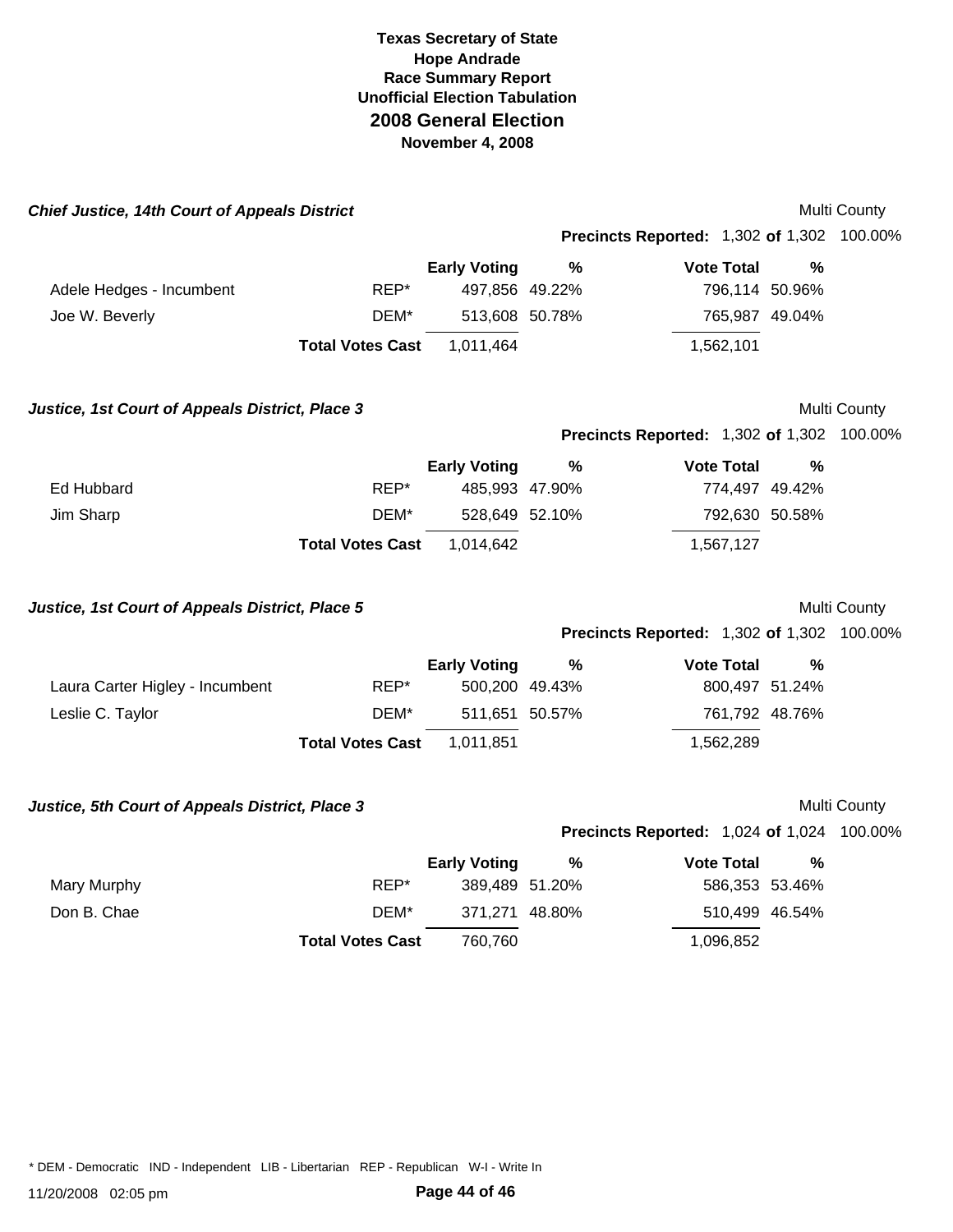| Justice, 5th Court of Appeals District, Place 6                  |                         |                     |               |                                                   |               | Multi County |
|------------------------------------------------------------------|-------------------------|---------------------|---------------|---------------------------------------------------|---------------|--------------|
|                                                                  |                         |                     |               | <b>Precincts Reported: 1,024 of 1,024 100.00%</b> |               |              |
|                                                                  |                         | <b>Early Voting</b> | %             | <b>Vote Total</b>                                 | %             |              |
| David L. Bridges - Incumbent                                     | REP*                    | 378,293 49.87%      |               | 568,255 51.96%                                    |               |              |
| David Hanschen                                                   | DEM*                    | 380,319 50.13%      |               | 525,444 48.04%                                    |               |              |
|                                                                  | <b>Total Votes Cast</b> | 758,612             |               | 1,093,699                                         |               |              |
| Justice, 5th Court of Appeals District, Place 8                  |                         |                     |               |                                                   |               | Multi County |
|                                                                  |                         |                     |               | <b>Precincts Reported: 1,024 of 1,024 100.00%</b> |               |              |
|                                                                  |                         | <b>Early Voting</b> | $\%$          | <b>Vote Total</b>                                 | $\frac{0}{0}$ |              |
| Kerry Fitzgerald - Incumbent                                     | REP*                    | 383,202 50.42%      |               | 576,894 52.63%                                    |               |              |
| Tina Yoo                                                         | DEM*                    | 376,806 49.58%      |               | 519,153 47.37%                                    |               |              |
|                                                                  | <b>Total Votes Cast</b> | 760,008             |               | 1,096,047                                         |               |              |
|                                                                  |                         |                     |               |                                                   |               |              |
| Justice, 8th Court of Appeals District, Place 3 - Unexpired Term |                         |                     |               |                                                   |               | Multi County |
|                                                                  |                         |                     |               | <b>Precincts Reported:</b>                        | 280 of 280    | 100.00%      |
|                                                                  |                         | <b>Early Voting</b> | $\frac{9}{6}$ | <b>Vote Total</b>                                 | %             |              |
| Kenneth R. (Kenn) Carr - Incumbent                               | REP*                    |                     | 43,890 35.47% |                                                   | 68,265 33.56% |              |
| Guadalupe "Lupe" Rivera                                          | DEM*                    |                     | 79,838 64.53% | 135,157 66.44%                                    |               |              |
|                                                                  | <b>Total Votes Cast</b> | 123,728             |               | 203,422                                           |               |              |
|                                                                  |                         |                     |               |                                                   |               |              |
| Justice, 10th Court of Appeals District, Place 2                 |                         |                     |               |                                                   |               | Multi County |
|                                                                  |                         |                     |               | <b>Precincts Reported:</b>                        | 501 of 501    | 100.00%      |
| <b>Rex Davis</b>                                                 | REP*                    | <b>Early Voting</b> | $\frac{9}{6}$ | <b>Vote Total</b>                                 | $\frac{0}{0}$ |              |
| <b>Richard Ferguson</b>                                          | DEM*                    | 131,841 63.94%      | 74,344 36.06% | 220,784 63.94%<br>124,511 36.06%                  |               |              |